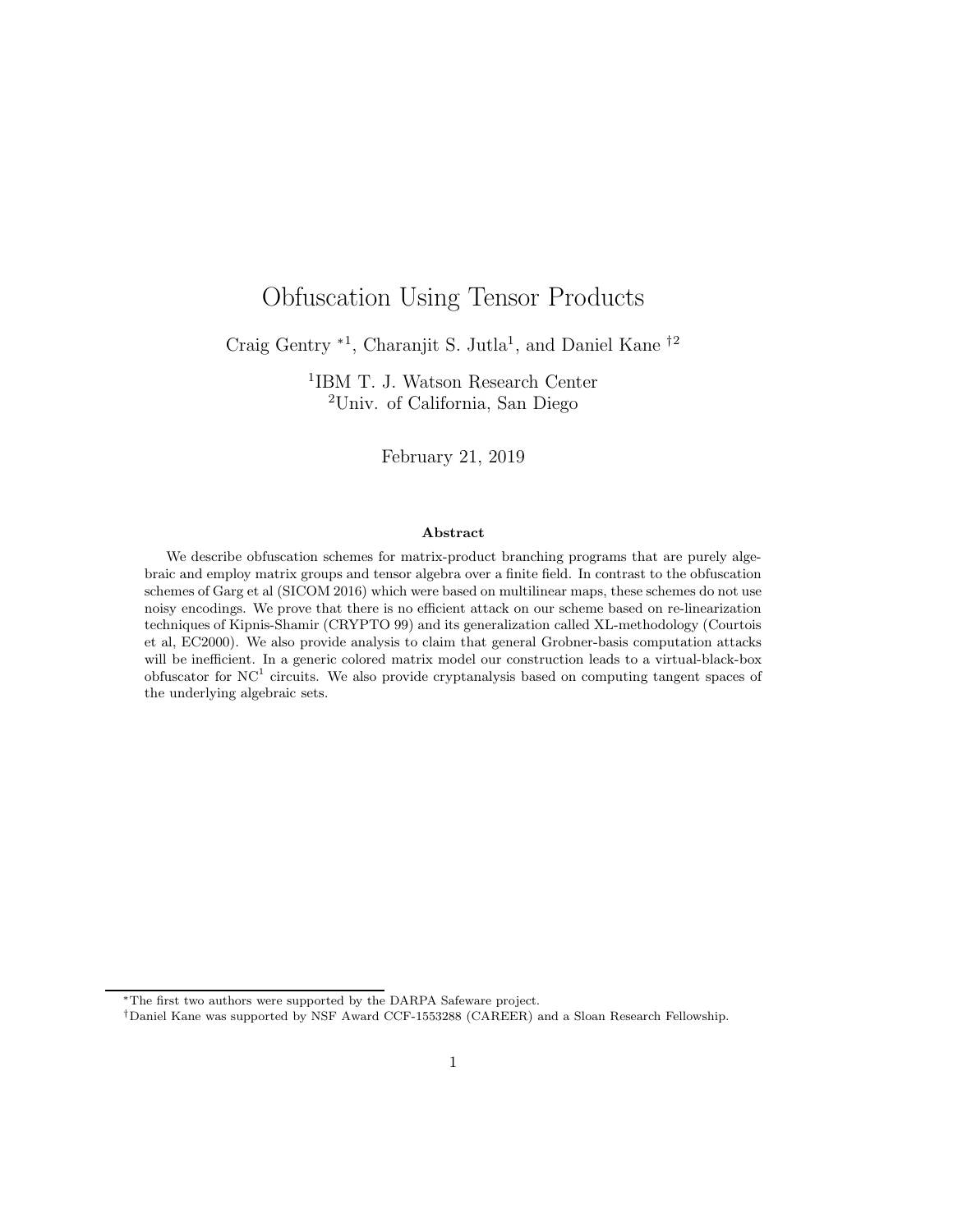# Contents

| 1              |         | Introduction                                                                           | 3              |  |  |
|----------------|---------|----------------------------------------------------------------------------------------|----------------|--|--|
| $\overline{2}$ |         | Preliminaries                                                                          |                |  |  |
| 3              |         | The Obfuscation Construction                                                           | 6              |  |  |
|                | 3.1     |                                                                                        | $\overline{7}$ |  |  |
|                | 3.2     |                                                                                        | 8              |  |  |
|                | $3.3\,$ |                                                                                        | 11             |  |  |
| 4              |         | Quadratic Functions on Quadratically Defined Algebraic Sets                            | 11             |  |  |
| 5              |         | <b>Implementation of Gadgets</b>                                                       | 12             |  |  |
| 6              |         | Ranks of Certain Symmetric-Tensor Spaces                                               | 13             |  |  |
|                | 6.1     |                                                                                        | 13             |  |  |
|                | 6.2     |                                                                                        | 18             |  |  |
|                | 6.3     | Additional Equations from Gadgets                                                      | 19             |  |  |
|                | 6.4     |                                                                                        | 20             |  |  |
| 7              |         | <b>Further Cryptanalysis</b>                                                           | 21             |  |  |
|                | 7.1     |                                                                                        | 23             |  |  |
| 8              |         | The Linearly Transformed Matrix Group Problem                                          | 24             |  |  |
|                | 8.1     | Attacks                                                                                | 25             |  |  |
|                | 8.2     | Generic Solution to Linearly Transformed Matrix Group Problem Must Have High Degree 27 |                |  |  |
|                | 8.3     | Tangent-Space Attacks on the Tensor Product of $SL(t, \mathbb{F})$ Matrices            | 29             |  |  |
|                |         | A Tensor Algebra                                                                       | 31             |  |  |
|                | A.1     |                                                                                        | 32             |  |  |
|                | A.2     |                                                                                        | 33             |  |  |
|                |         | A.3 Quadratic Functions on Quadratically Defined Algebraic Sets                        | 34             |  |  |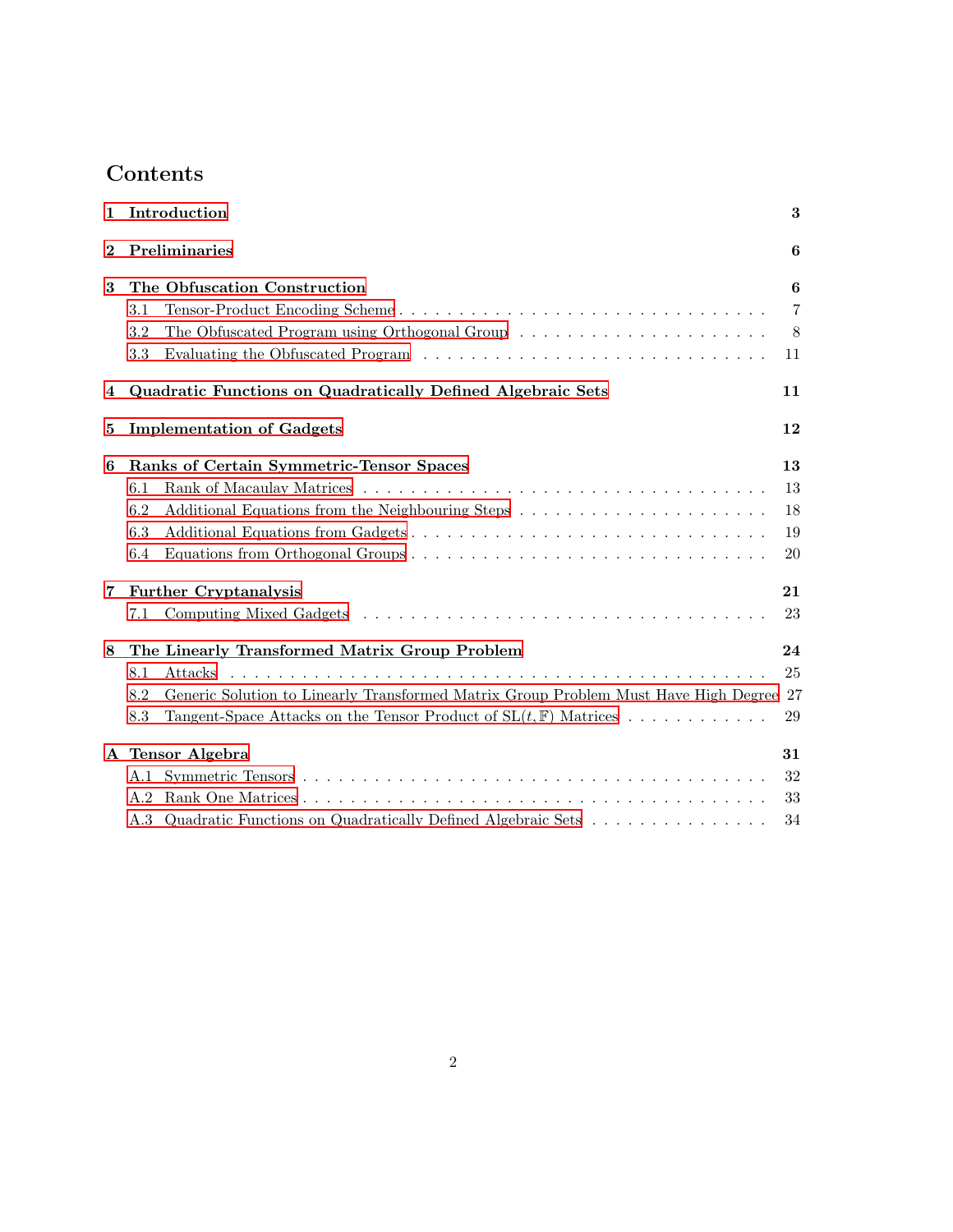# <span id="page-2-0"></span>1 Introduction

A couple of years ago, Ye and Liu [\[YL16\]](#page-30-1) posted a paper titled "Obfuscation without Multilinear Maps". The basic idea of that paper is to express binary circuits of depth d on  $n$  input bits as matrix-product programs using Barrington's theorem (the length of the matrix-product programs is exponential in d). Current obfuscation schemes (based on MMAPs [\[GGH](#page-29-0)+16]) also use Kilian randomization of such a product program. However, if the underlying matrices are not securely encoded, then the obfuscation is insecure as well. The new idea of [\[YL16\]](#page-30-1) is a dynamic way of constructing new Kilian randomization matrices which depend on the full input  $x$ . This approach is called "dynamic fencing"' by Ye and Liu. Unfortunately, various attacks based on analyzing the underlying linear subspaces can be demonstrated on this scheme, and it is unlikely the scheme can be rescued without major changes. In this note, we will not go into these specific attacks as in the process we will highlight many relevant cryptanalytic techniques. The idea of dynamic-fencing was also discussed in [\[CEJvO02\]](#page-29-1), although that work did not give any realizations of it.

To circumvent the possibly fatal flaws, our scheme moves to general linear transforms of the underlying Barrington matrices; the transforms we focus on are equivalent to simultaneously multiplying the underlying matrix by both its left and right randomizer matrix. The ring of  $(k \times k)$  matrices over F is usually denoted by  $M_k(\mathbb{F})$  (or  $M_k$ , for short). These matrices can also be viewed as  $k^2$ -dimensional vector spaces over  $\mathbb{F}$ , which we will denote by  $\mathbb{F}^{k^2}$ . The endomorphism-ring of any m-dimensional vector space V (i.e. the ring of homomorphisms from V to V) is itself the matrix ring  $M_m$ . Thus, we focus on the endomorphism-ring (or general linear transforms)  $M_{k^2}$  of the vector space  $\mathbb{F}^{k^2}$ . But, we will further focus on a subset of such transforms which can be represented as tensor product (Kronecker product) of two matrices from  $M_k$ , i.e. two  $(k \times k)$  matrices. It turns out that these transforms, say  $G \otimes H$ , are exactly the transforms that result in multiplying a matrix by G on the left and  $H<sup>T</sup>$  on the right. This subset of transforms form a multiplicative subgroup of the ring  $M_{k^2}$ , which is easily seen since matrix tensor product distributes over matrix multiplication.

Our construction requires each step  $i$  of the program being obfuscated to be stretched to consist of  $n$  stages, where  $n$  is the number of input bits. Each stage has a pair of such transforms associated with it. At "stage" j of step i of the obfuscated program, let's say the pairs are  $\langle G_{j,0}^i \otimes H_{j,0}^i, G_{j,1}^i \otimes H_{j,1}^i \rangle$ . The various stages in a step are used to build a dynamic-fence based on the input, and if the  $j$ -th input variable is zero, then the first element of the j-th pair is used, and likewise if the j-th input variable is one then the second element of the  $j$ -th pair is used. We must ensure that it should be impossible to obtain a mixed transform, say  $G_{j,0}^i \otimes H_{j,1}^i$ . But, if  $G_{j,0}^i \otimes H_{j,0}^i$ ,  $G_{j,1}^i \otimes H_{j,1}^i$  are given in the clear, then one easily obtains  $G^i_{j,0}, H^i_{j,0}, G^i_{j,1}, H^i_{j,1}$  up-to scalar multiples, and hence one also obtains the mixed transforms (up-to scalar multiples). Hence, the construction only gives blinded versions of these tensor transforms. Thus, the  $(i, j)$ -th step tensor transforms are given masked by an invertible (linear transform) matrix  $F_{i,j}$  from  $M_{k^4}$  (with  $(G_{j,0}^i \otimes H_{j,0}^i)$  and  $(G_{j,1}^i \otimes H_{j,1}^i)$  viewed as elements of  $\mathbb{F}^{k^4}$ ). To circumvent certain attacks based on tangent-spaces, which we describe later, we require the matrices  $G$ and  $H$  to be random **orthogonal matrices**.

We must however provide a gadget to take such a "masked dynamic-fence" computed for a step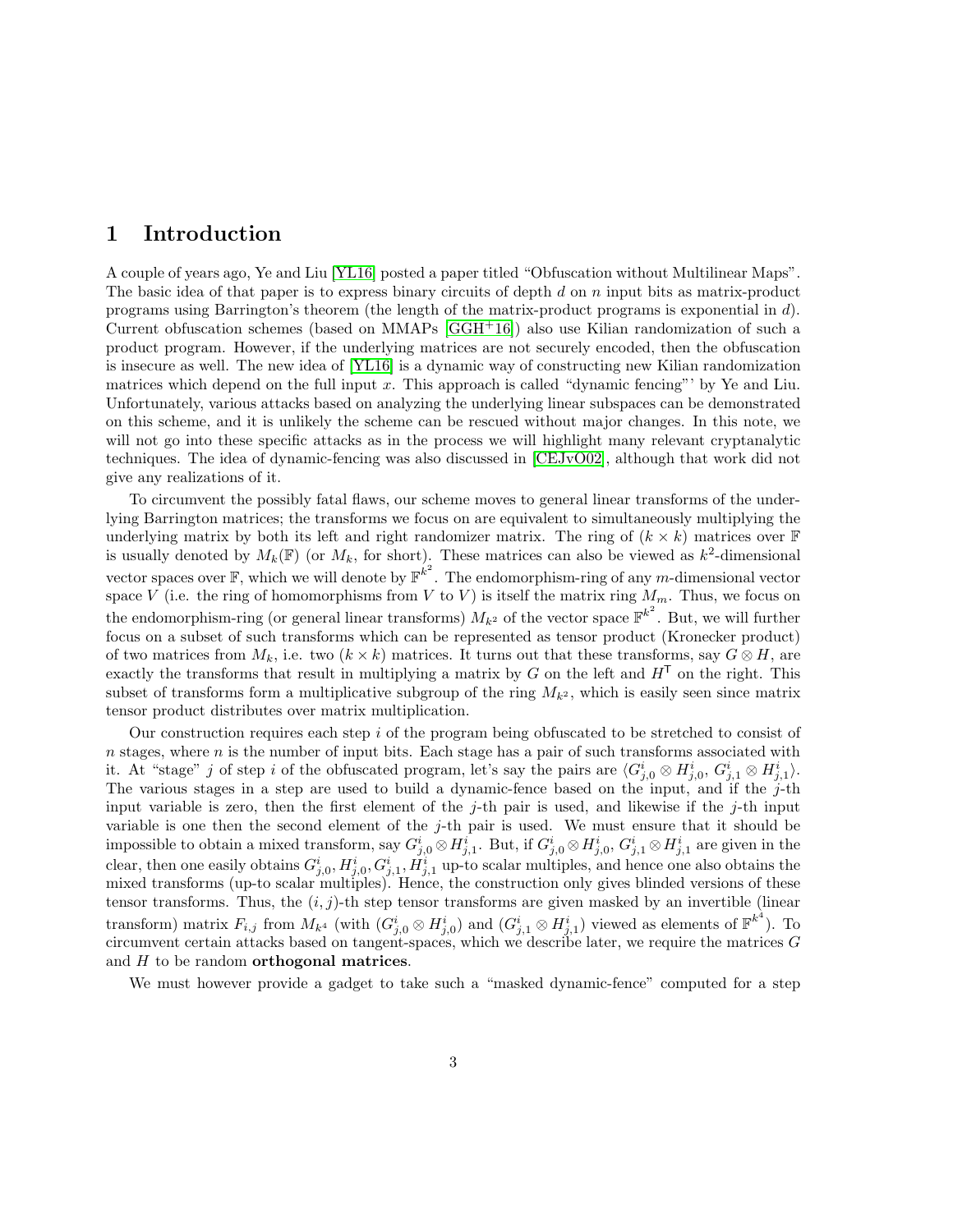of the program, and apply the unmasked dynamic-fence to the Barrington matrix of the step<sup>[1](#page-3-0)</sup>. Since the output of this gadget will not have a masking linear transform, a naive such gadget can be used to collect many outputs on related inputs, which then can allow computation of the linear transform  ${G^i_{j,0} {G^i_{j,1}}^{-1}} \!\otimes\! H^i_{j,0} H^i_{j,1}$  $-1$ , and hence also mixed gadgets. Thus, the gadget must compute an (invertible) quadratic form of the dynamic-fence before applying it to the Barrington matrix of the step. Since matrix multiplication is non-commutative, this then defeats the attack that computes the above linear transform.

It is well known that the space of homogeneous polynomials of degree  $d$  on a vector space  $V$  is isomorphic to the space of symmetric tensors of degree d on  $V$ . Thus, if we make the quadratic forms representing the gadgets homogeneous then these are completely specified by input-output behavior on  $\binom{k^4+1}{2}$  linearly independent inputs. Since legitimate inputs to the gadgets are (masked) tensorproducts (of orthogonal matrices), they belong to a quadratically-defined affine algebraic variety. A similar correspondence would then allow us to give a gadget that only works on the algebraic variety. Since our algebraic variety is of a particular special form, we can indeed show such a correspondence and the gadget is completely specified (and easily computed) by input-output behavior on  $\binom{k^2+1}{2}^2$  inputs of the (masked) tensor-product form. In fact, we can just specify the input-output behavior on legitimate inputs computed from the above described masked transforms associated with the different stages of a step. Thus, the gadget specifications can be considered black-box.

<span id="page-3-2"></span>Security. Although the tensor transforms are hidden or masked by general linear transforms, say  $F$ , the Adversary gets many such samples masked by the same linear transform  $F$ . Calling one such sample  $X_i = F \cdot \text{vec}(A_i \otimes B_i)$ , where vec is an operator that vectorizes a matrix, one can take tensor product of  $X_i$  with itself and then  $X_i \otimes X_i$  has a non-trivial kernel, and belongs to what is called a symmetric tensor space. Many such samples yield many quadratic equations in  $F$ , the number of such equations equal to the product of the rank of the symmetric tensor space and the rank of a related skewsymmetric tensor space. A simple calculation shows that one gets about  $k^{16}/16$  quadratic equations in  $k^8$  variables representing F. The XL-methodology, a generalization of Kipnis-Shamir relinearlization technique [\[KS99,](#page-30-2) [CKPS00\]](#page-29-2) and also known as Macaulay-matrix approach (see e.g. [\[BFS03,](#page-28-1) [BFSS13\]](#page-29-3)), is a Grobner-basis based cryptanalytic techniques for solving multi-variate polynomial equations. The basic idea of Grobner-basis based methodology is to multiply the original equations by monomials to get new equations (but in higher degree monomials)<sup>[2](#page-3-1)</sup>. Since the monomials grow slower than the number of new equations obtained, at some point one expects more equations than monomials. However, the equations may not be linearly independent – if they were then one can solve for the monomials, and hence possibly the individual variables or at least their ratios.

We prove that the XL-methodology fails for the  $k^{16}/16$  quadratic equations above. In other words, we show that the number of linearly independent equations obtained at each grade (i.e. degree of the monomials) remains in large deficit of the number of monomials at that grade. This is not surprising as one can easily see that there are multiple solutions for  $F$  given the above equations, and  $F$  is at most

<span id="page-3-0"></span><sup>1</sup>Similarly, we also need to provide gadgets to multiply the tensor products of the different stages within a step.

<span id="page-3-1"></span> ${}^{2}$ Grobner-basis methodology is more general than the XL-methodology, as in the former one can specify a monomial ordering and aim to eliminate low-ordered monomials.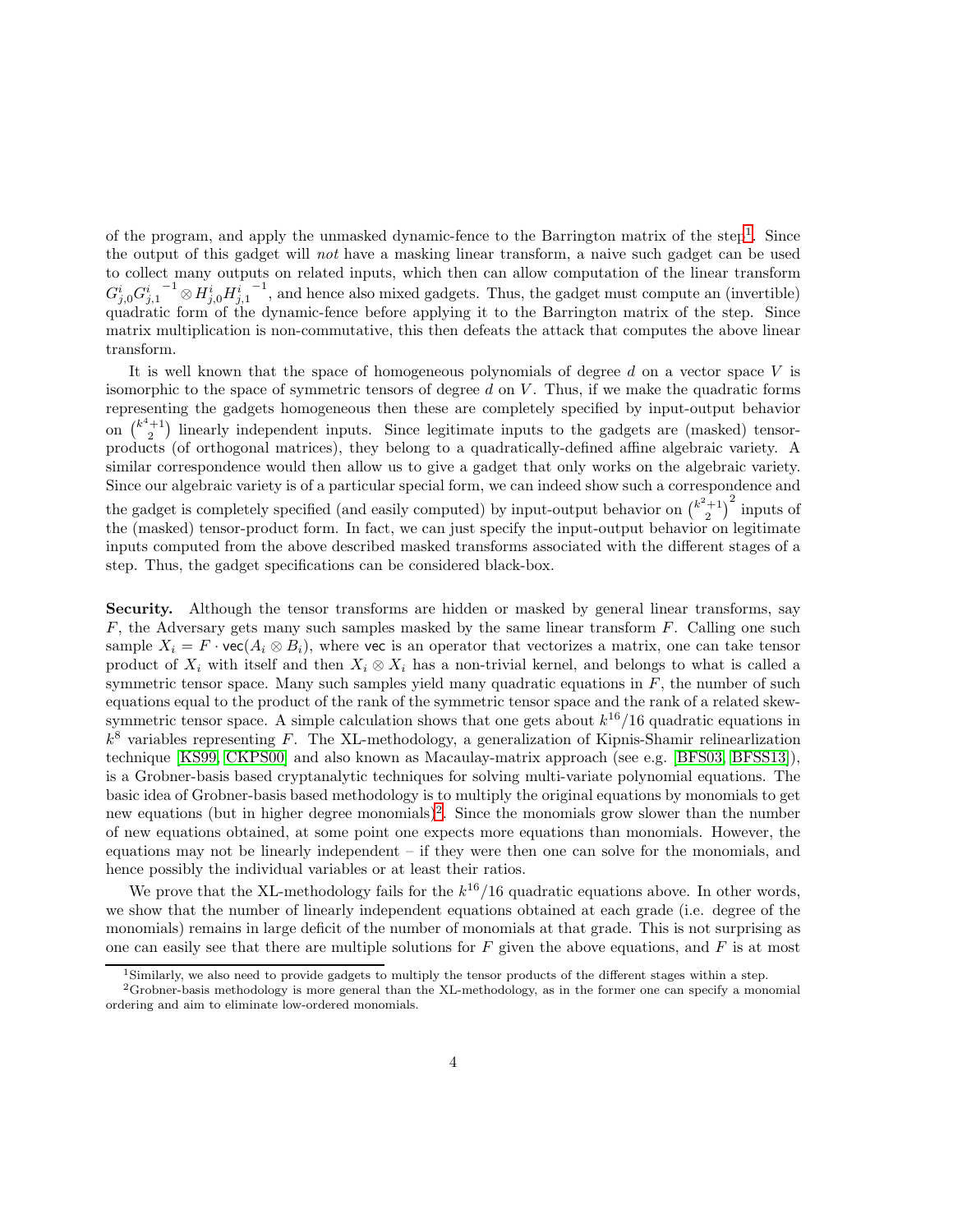determined modulo the tensor-product (multiplicative) subgroup.

Next, we add the equations obtained from the gadgets<sup>[3](#page-4-0)</sup>. Recall a gadget unmasks the lineartransform F and outputs a quadratic form of the unmasked tensor-products. This yields further quadratic equations in variables representing  $F$ . However, as argued above the gadget is completely specified by  $O(k^8)$  inputs, and thus we only get that many new quadratic equations<sup>[4](#page-4-1)</sup>. We then show that if one continues the XL-methodology and multiplies these additional equations also by monomials to get further equations, then the degree of the monomials must be at least  $k^2$  before the total number of linearly independent equations approach the total number of monomials. This approach would then require computing an exponential number of additional equations. In particular, the number of equations required would be of the order of  $(k^8)^{k^2} * k^{16}$ .

While this rules out XL-methodology attacks, it is possible that a smaller set of monomials can yield equations such that there is a small-weight "codeword" spanned by the linear combination of the equations; possibility also exists of a not-so small "codeword" but with a linear factor. However, we have found no evidence suggesting that such anomalous codewords exist, and in Section [7](#page-20-0) we give support for this claim. We consider proving lower bounds for weights of such codewords to be at par with proving lower bounds in proof-complexity [\[BP01\]](#page-29-4) and computational complexity theory.

In Section [8](#page-23-0) we also formulate and analyze a new Linearly Transformed Matrix Group Problem and we believe progress on this hard problem can shed further light on the security of our scheme. We show that by computing tangent spaces of the underlying algebraic set one can compute mixed gadgets for an earlier version of the scheme that used tensor-products of general invertible matrices. However, this attack line does not extend to the tensor-product of orthogonal matrices. Further attack possibilities using tangent spaces are discussed in section [8.](#page-23-0)

In the full version of the paper, we will show that in a generic colored matrix model [\[GGH](#page-29-0)+16], our construction yields a virtual black-box (VBB)  $[{\rm BGI^+12}]$  obfuscator for NC<sup>1</sup> circuits. The generic model disallows feeding the obfuscated program as input to another program, and hence the generic model proof of VBB-obfuscation does not contradict the known impossibility of VBB obfuscation of general circuits [\[BGI](#page-29-5)<sup>+</sup>12] which does require self-feeding circuits. For this proof we employ another assumption called the pseudo-randomness of consistent matrix products.

Pseudo-randomness of Consistent Matrix-Products Assumption. For a security parameter s, and for any n, consider an oracle  $\mathcal O$  which initializes itself by picking  $s * n$  pairs of invertible matrices  $\langle G_i^0, G_i^i \rangle$  from  $M_k(\mathbb{F})$ . On a query which is an assignment x from [0..n – 1] to [0..1], the oracle responds with

$$
\prod_{i'\in [0..s-1]}\prod_{i''\in [0..n-1]}G_{i'*n+i''}^{x[i'']}.
$$

The pseudo-randomness of consistent matrix products assumption states that no efficient adversary can distinguish with non-negligible probability the above oracle from another which just replies with random invertible matrices.

In other words, the consistent matrix product is a PRF on  $n$ -bit inputs with outputs that are invert-

<span id="page-4-0"></span><sup>3</sup>We also add equations obtained from the orthogonal group.

<span id="page-4-1"></span><sup>&</sup>lt;sup>4</sup>There may be additional multiplicative factor of  $k^2$  equations, but then the equations also have an additional degree, e.g. in  $k^2$  variables representing the pre-randomized Barrington matrix.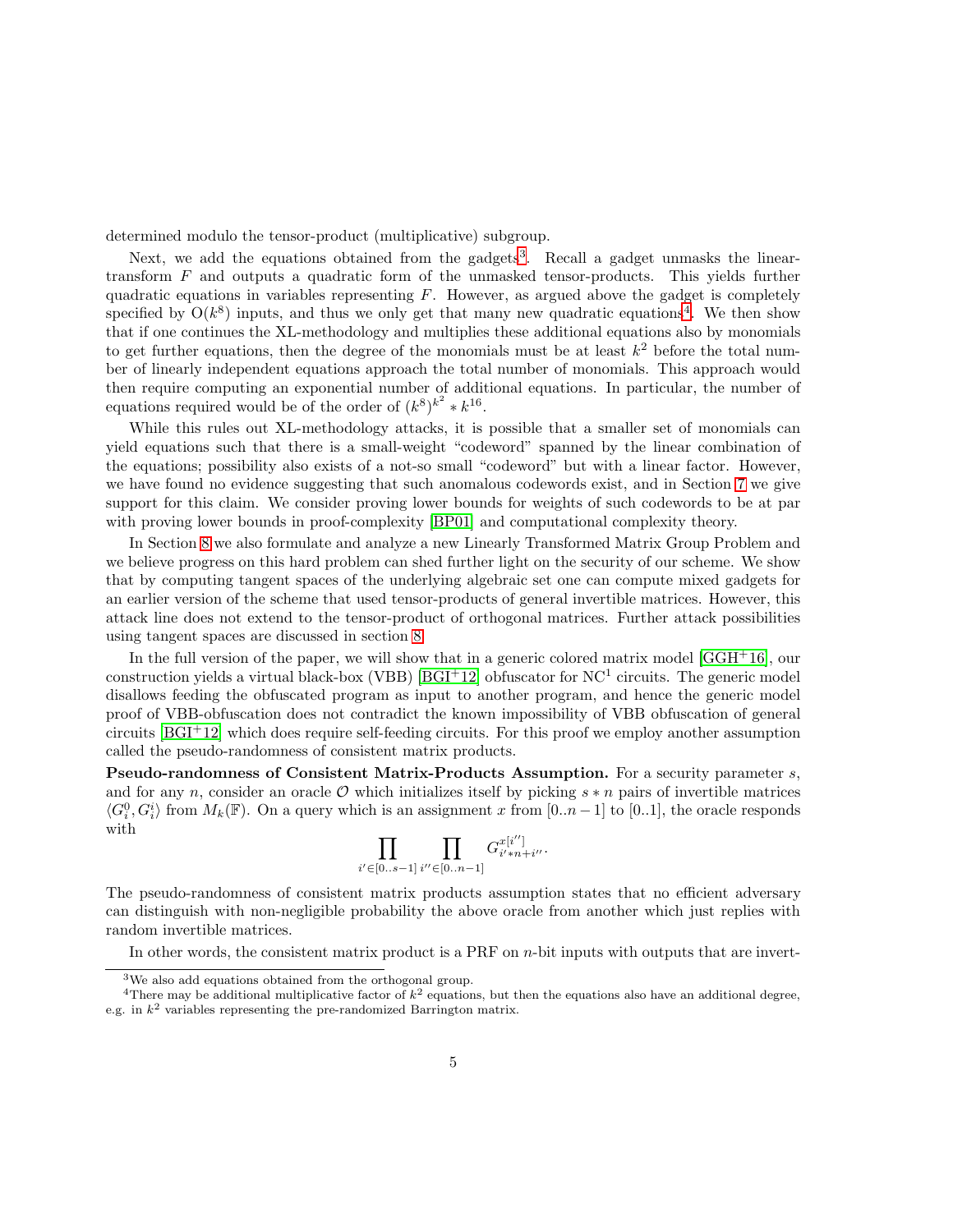ible  $M_k$  matrices and with the key being the sequence of pairs of invertible matrices. The assumption is based on the fact that a Barrington matrix program of a small depth pseudo-random function would yield a similar consistent matrix product function.

# <span id="page-5-0"></span>2 Preliminaries

**Definition 1.** Let vec be a vectorizing operator which takes an s by t matrix and represents it naturally as an s ∗ t-length column vector (by scanning row-wise). Let  $\text{mat}_{s,t}$  denote the inverse operation, i.e. taking an  $s * t$ -length column vector and re-shaping it as an s by t matrix. Let  $\Omega_{s,t}$  be the permutation such that  $\Omega_{s,t} \cdot \text{vec}(X) = \text{vec}(X^{\mathsf{T}})$  for every  $s \times t$ -matrix X.

#### <span id="page-5-2"></span>Lemma 1.

$$
(A \otimes B^{T}) \cdot \text{vec}(C) = \text{vec}(A \cdot C \cdot B), \tag{1}
$$

for every A, C, B for which the product on the right is well-defined.

Since any matrix C can be written as sum of matrices of the form  $ab^T$ , where a, b are vectors, the claim follows by further noting that  $\text{vec}(ab^{\mathsf{T}}) = a \otimes b$ .

Corollary 2. For all  $M_t$  matrices  $A$  and  $B$ ,

$$
\Omega_{t,t} \cdot (A \otimes B) \cdot \Omega_{t,t} = B \otimes A
$$

Note  $\Omega_{t,t}$  is symmetric, and since it is also a permutation, it implies that is is involutory, i.e.  $\Omega_{t,t}\Omega_{t,t} = I$ . Similarly, for vectors we have,

<span id="page-5-3"></span>Corollary 3. For all t-vectors a and b,

$$
\Omega_{t,t} \cdot (a \otimes b) = b \otimes a
$$

**Definition 2.** let  $\Pi_{s,t}$  be the permutation such that for all Y in  $M_s$  and Z in  $M_t$ ,  $\Pi_{s,t} \cdot \text{vec}(Y \otimes Z)$  is same as  $\text{vec}(Y) \otimes \text{vec}(Z)$ .

# <span id="page-5-1"></span>3 The Obfuscation Construction

We will assume that the circuit on n input-bits is given as a matrix branching program of length  $m$ :

$$
P(x) = \prod_{i \in [0...m-1]} C_{i,x[l(i)]}
$$

where  $l(i) \in [1..n]$  is the index of the input bit used in the *i*-th branch. The matrices  $C_{i,0/1}$  are in  $SL_k(\mathbb{F})$ , where  $k \geq 2$  is a (security control) parameter. More generally, the matrices  $C_{i,0/1}$  can be in any matrix subgroup of  $SL_k(\mathbb{F})$  that is a simple group.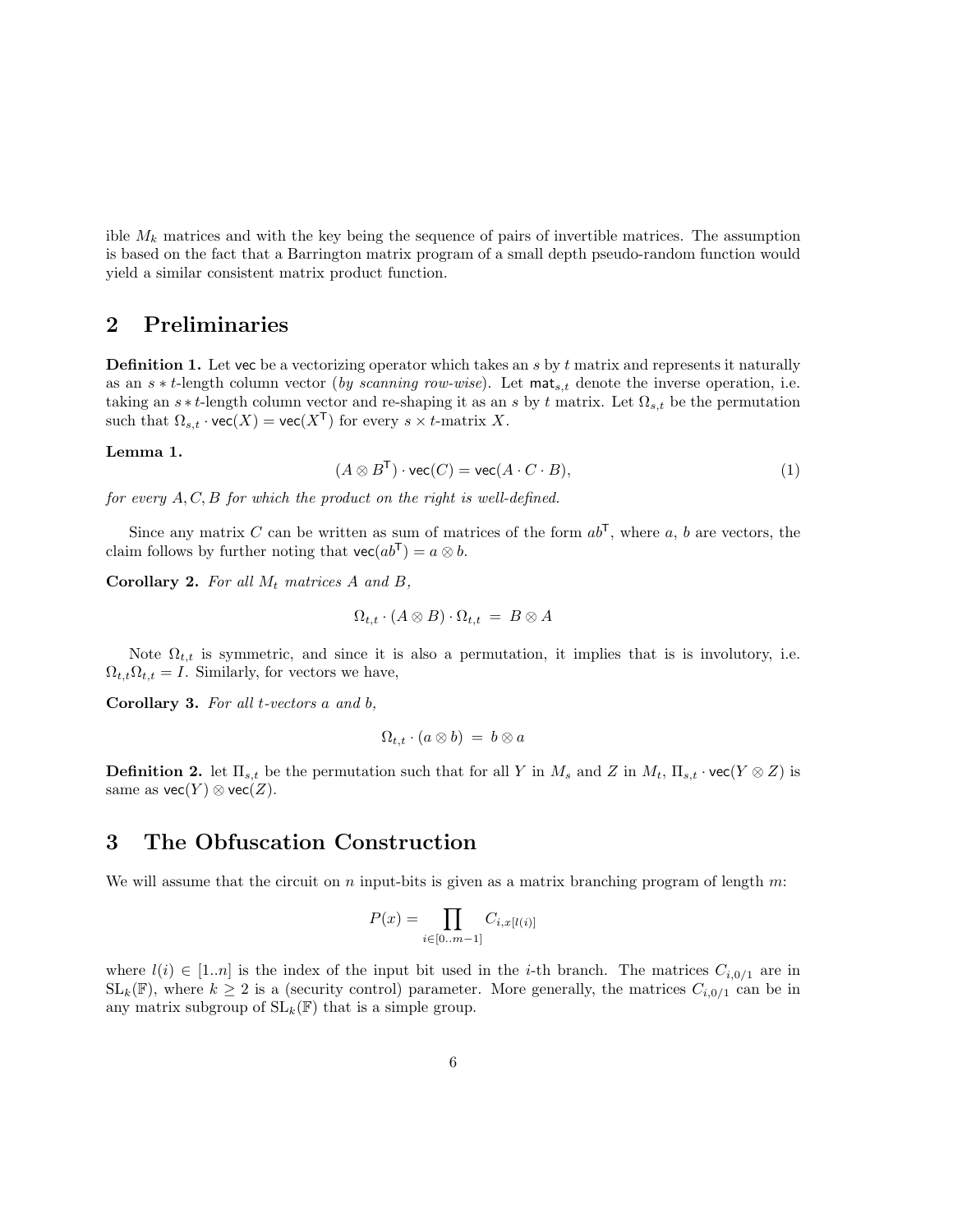### <span id="page-6-0"></span>3.1 Tensor-Product Encoding Scheme

We now describe an encoding scheme which is at the heart of the obfuscation construction.

To aim for the required security, we employ two (security control) parameters  $k$  and  $p$ . The parameter p is used to repeat the n variables p times. Assume that  $p * n$  is a power of two, and let  $d = \log (p * n).$ 

The encoding scheme (with parameters  $k, p, n, \text{Imax}$ ) takes the following as input:

- 1. an  $SL_k(\mathbb{F})$  matrix C (called *center-piece*),
- 2. for each  $j \in [0..p*n-1]$ , a length  $\text{len}(j)$  ( $\leq \text{Imax}$ ), and a  $\text{len}(j)$ -length list of pairs of  $M_k$  matrices, say  $(\langle G_{j,0}, H_{j,0}\rangle, ..., \langle G_{j,len(j)-1}, H_{j,len(j)-1}\rangle)$ . The matrices  $G, H$  will be generically referred to as small Kilian matrices.

In the immediate application, lmax will be two. We will also assume that len is consistent, i.e. for all j,  $len(j) = len(j + n)$ .

The output of the encoding is a collection of masked leaf tensor-products, intermediate gadgets and a root gadget.

We now describe the encoding procedure. Let  $k' = k^4$ .

#### • Masked Leaf Tensor-Products:

- 1. Pick  $p * n$  random and independent invertible  $M_{k'}$ -matrices  $F_0, ..., F_{p*n-1}$ .
- 2. For each  $j \in [0..p*n-1]$ , for each  $z \in [0..(\text{len}(j)-1)]$ , set  $P_{j,z} = F_j \cdot \text{vec}(G_{j,z} \otimes H_{j,z})$ .

The  $P_{j,z}$  are the masked leaf tensor-products.

• Intermediate Gadgets: Building a binary tree from the masked leaves, the intermediate gadgets allow one to generate masked tensor-products which are a (quadratic) function of its two child nodes. Pick a random and independent invertible  $M_{k'}$  matrix for each *internal* node of a binary tree of depth d, which we will refer to generically as  $F_{\text{node}}$ . The F matrix associated to the  $(2^d)$ leaf nodes will just be the  $F_0$  to  $F_{p*n-1}$  defined above. For each node, define R1(node) to be the affine algebraic set<sup>[5](#page-6-1)</sup>:

$$
\mathsf{R1}(\text{node}) = \{ v \in \mathbb{F}^{k^4} \mid \exists A, B \in M_k : v = F_{\text{node}} \cdot \text{vec}(A \otimes B) \}
$$

For each node in the binary tree, except for the leaf nodes and the root node, generate the following gadgets:

$$
Gadget_{node}: R1(left(node)) \times R1(right(node)) \rightarrow R1(node) \text{ given by}
$$
  

$$
Gadget_{node}(\mathbf{x}, \mathbf{y}) = F_{node} \cdot \text{vec}(\left[ \text{mat}(F_{left(node)}^{-1} \cdot \mathbf{x}), \text{mat}(F_{right(node)}^{-1} \cdot \mathbf{y}) \right])
$$

<span id="page-6-1"></span><sup>&</sup>lt;sup>5</sup> It is not difficult to see that such sets are algebraic as these are exactly the v with the property that  $(F_{node} \cdot \Pi_{k,k})^{-1}v$ are vectorized rank one (or zero)  $M_{k^2}$  matrices: Note,  $F \cdot \text{vec}(A \otimes B)$  is same as  $F \cdot \Pi_{k,k} \cdot (\text{vec}(A) \otimes \text{vec}(B))$ . Thus,  $(F \cdot \Pi_{k,k})^{-1}v$  is vec $A \otimes$ vec $B$  which can be re-shaped into vec $A$ vec $B^T$ , a rank one matrix. for more details, See Section [A.2.](#page-32-0)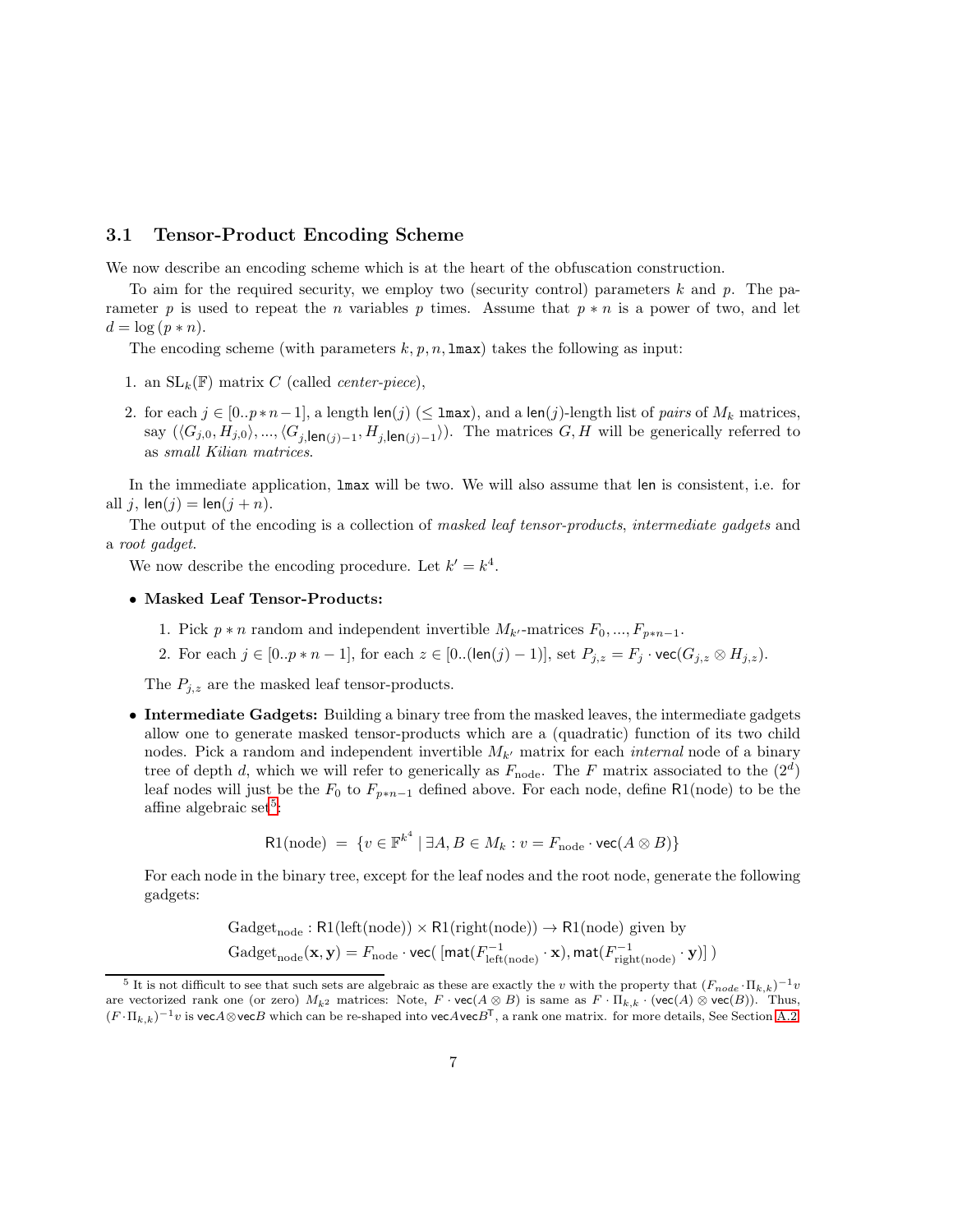where left(node) and right(node) refer to the left and right children of the node respectively, and where the bracket  $[\cdot, \cdot]$  is the commutator operator. The inverse of a matrix in the commutator can be replaced by adjugate of the matrix. Since we are aiming for quadratic functions, for  $k > 2$ , one can also consider replacing inverse of a matrix by transpose of the matrix, i.e.  $[A, B]$  can then be considered to be  $ABA^{\mathsf{T}}B^{\mathsf{T}}$ . We will later describe how such gadgets can be efficiently implemented. A naive implementation can extend the gadget to be defined over all  $\mathbb{F}^{k^2} \times \mathbb{F}^{k^2}$ , in which case it can be given as coefficients of the resulting degree two polynomial in x and  $y$  (total degree four).

• Root Gadget: Let us call the root node of the binary tree "root". The root gadget is defined to be the following:

$$
Gadget_{root}: \mathsf{R1}(\mathrm{left(root)}) \times \mathsf{R1}(\mathrm{right(root)}) \rightarrow M_k \text{ given by}
$$
  

$$
Gadget_{root}(\mathbf{x}, \mathbf{y}) = \mathsf{mat}(\left[\mathsf{mat}(F_{\mathrm{left(root)}}^{-1} \cdot \mathbf{x}), \mathsf{mat}(F_{\mathrm{right(root}}^{-1} \cdot \mathbf{y})\right] \cdot \mathsf{vec}(C))
$$

Again, we will describe later how such a gadget can be implemented efficiently.

#### <span id="page-7-1"></span>3.1.1 Using the Tensor-Product Gadgets

Recall that the encoding scheme produces as output a collection of masked leaf tensor-products, intermediate gadgets and a root gadget.

A legitimate use of these gadgets is to pick a (not necessarily consistent) assignment  $x[j]$  for each  $j \in [0..p*n-1]$   $(x[j] \in [0..(len(j)-1)])$ , and then pick the corresponding masked leaf tensor-product  $P_{j,x[j]}$ . Next, use the intermediate gadgets to build a masked tensor-product for each internal node of the binary tree. If to each node (including the leaves) we associate the computed (or picked) masked tensor-product by  $v(\text{node})$ , we then have:

- 1. For all  $j \in [0..p*n-1]$ ,  $v(j) = F_j \cdot \text{vec}(G_{j,x[j]} \otimes H_{j,x[j]}).$
- 2. For each internal node,  $v(\text{node}) = F_{\text{node}} \cdot \text{vec}(\text{[mat}(F_{\text{left(node})}^{-1} \cdot v(\text{left(node}))), \text{mat}(F_{\text{right(node}}^{-1} \cdot v(\text{left(node}))),$  $v(\text{right}(\text{node}))$ ).

Finally, the root gadget is used to compute the (unmasked) commutator of the children tensorproducts applied to  $\text{vec}(C)$ . Since the commutator is itself a tensor product, by Lemma [1](#page-5-2) this leads to a dynamic-fence applied to C, with a function of the G matrices (picked according to assignment x) multiplied on the left and a function of the matched H matrices applied on the right. We will refer to this value as sandwiched-centerpiece.

The full evaluation of the obfuscated program is described after we describe the full obfuscated program itself. The consistency of the assignment  $x$  is enforced in the full evaluation.

## <span id="page-7-0"></span>3.2 The Obfuscated Program using Orthogonal Group

The obfuscated program will employ the tensor-product encoding scheme while employing matrices from a sub-group of  $SL(k, \mathbb{F})$ . This sub-group will be required to be a perfect group, i.e. with its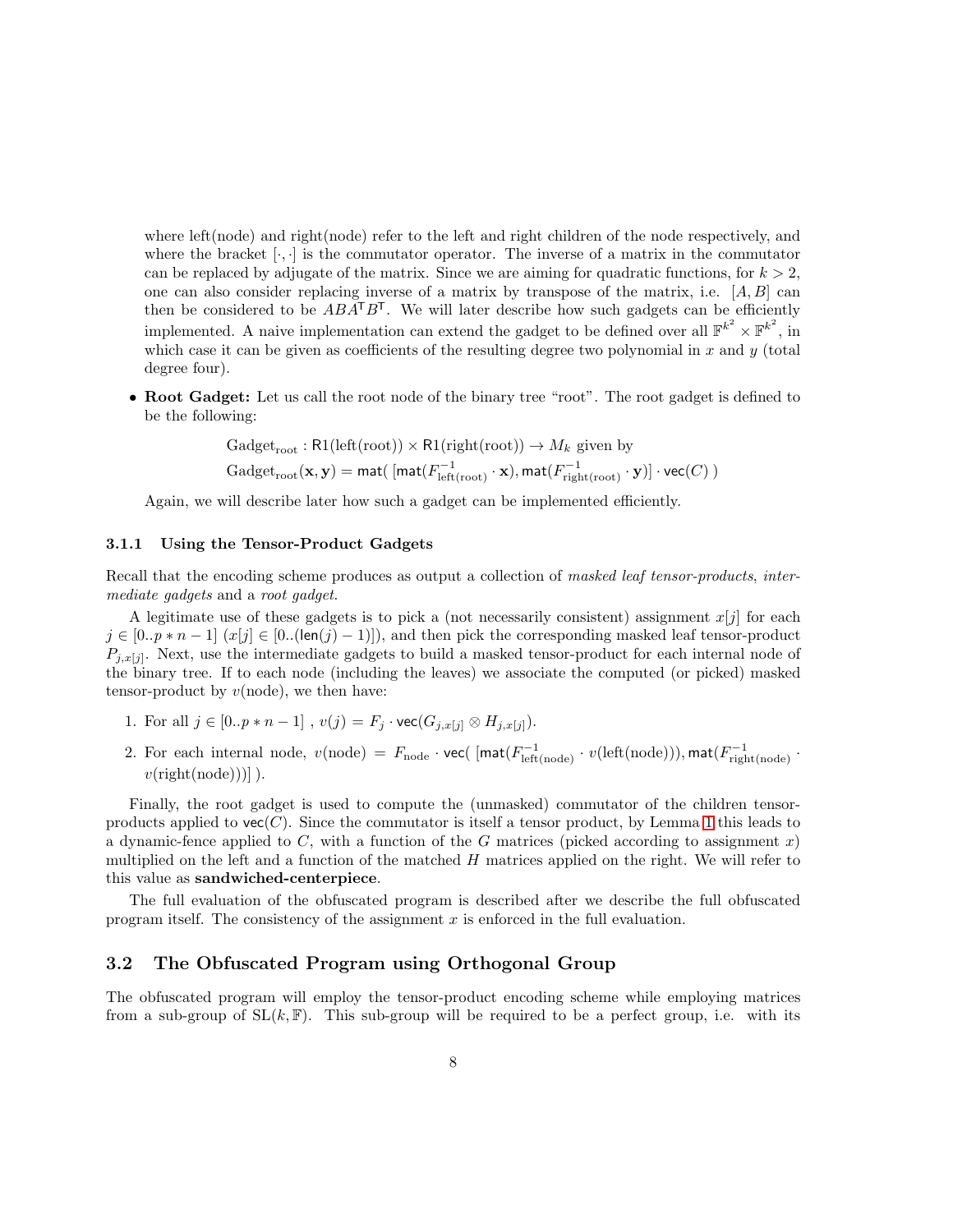commutator group being the same as the group itself. For example, the group of orthogonal matrices is a perfect group. We will refer to this perfect matrix group generically as  $\mathbb{G}$ . Let  $\mathbb{G}'$  be the subgroup of G that is a simple group. For example, the simple group contained in the orthogonal group is called Omega [\[Gro01\]](#page-29-6).

We will assume that the circuit on *n*-input bits is given as a matrix branching program of length  $m$ :

$$
P(x) = \prod_{i \in [0...m-1]} C_{i,x[l(i)]}
$$

where  $l(i) \in [1..n]$  is the index of the input bit used in the *i*-th branch. The matrices  $C_{i,0/1}$  are in  $\mathbb{G}'$ . We will also assume that if the circuit evaluates to false on an input x then  $P(x)$  is the identity matrix, and if the circuit evaluates to true on an input x then  $P(x)$  is not a scalar matrix. Usual application of Barrington's theorem would easily result in such a matrix product program.

In a first reading, the following pre-processing step can be skipped, and the reader can move directly to the beginning of the next paragraph.

Pre-Processing: The branching program above is first pre-processed to obtain another branching program (on *n*-bits input) by the usual Kilianization procedure. In other words, choose m matrices  $F_i$ from  $\mathbb{G}'$   $(i \in [0..m-1])$ , and let the new matrices for step i be  $C'_{i,b} = F_i \cdot C_{i,b} \cdot F_{i+1}^{-1}$ , where  $(i+1)$  is computed modulo m. The size of the program remains the same, as well as the labeling  $l$ . Next, each step of this pre-processed branching program is further pre-processed as follows. A new (security control) parameter (natural number)  $p'$  is chosen, which can be zero. Each step is expanded into  $1 + p' * n$ steps as follows: the new matrices for the  $m' = m * (1 + p' * n)$  total steps will be called C'. The new labeling will be called  $l'$ . For each  $i \in [0..m-1]$ ,

- Pick  $p' * n$  random matrices  $S_0, ..., S_{p'*n-1}$  from  $\mathbb{G}'$  Let  $S_{p'*n}$  be the identity matrix.
- Let  $C'_{i*(1+p'*n),b} = C_{i,b} * S_0$  (for  $b \in [0..1]$ ). Let  $l'(i*(1+p'*n)) = l(i)$ .
- for each  $\kappa \in [0..p'-1]$ , for each  $j' \in [0..n-1]$ , and each  $b \in [0..1]$ , let  $C'_{i*(1+p'*n)+1+\kappa*n+j',b}$  $S_{\kappa*n+j'}^{-1} * S_{\kappa*n+j'+1}$ . Let  $l'(i*(1+p'*n)+1+\kappa*n+j')=j'.$

That finishes the description of the pre-processing. For ease of presentation, we will refer to  $C'$ ,  $l'$  and  $m'$  as the new C, l and m below, i.e. the pre-processing is assumed implicit.

We now define the various components of the obfuscated program. This consists primarily of two encodings corresponding to each step  $(i \in [0..m-1])$  of the matrix program, obtained by using the above tensor-product encoding scheme. To obtain "dynamic fences", for each of the m steps, the encoding scheme is provided, as required, with pairs of  $p * n$  left (small) Kilian matrices, and pairs of  $p * n$  right (small) Kilian matrices, all of them from the **orthogonal group**  $\mathbb{G}$ . In each such pair  $(G_{j,0}, G_{j,1})$  $(j \in [0..p*n-1])$  of left Kilian matrices, one matrix is meant to be used if the j'-th variable has assignment zero, and the other if the assignment is one, where  $j' = j \pmod{n}$ . Similarly, for the right Kilian matrix pairs  $(H_{j,0}, H_{j,1})$ . Of course, these Kilian matrices are chosen so that the right Kilian matrices for one program step, say step  $i$ , are canceled by left Kilian matrices of the next program step  $i + 1$ . We also want to assure that if for the left Kilian matrix for variable  $j'$ , the assignment zero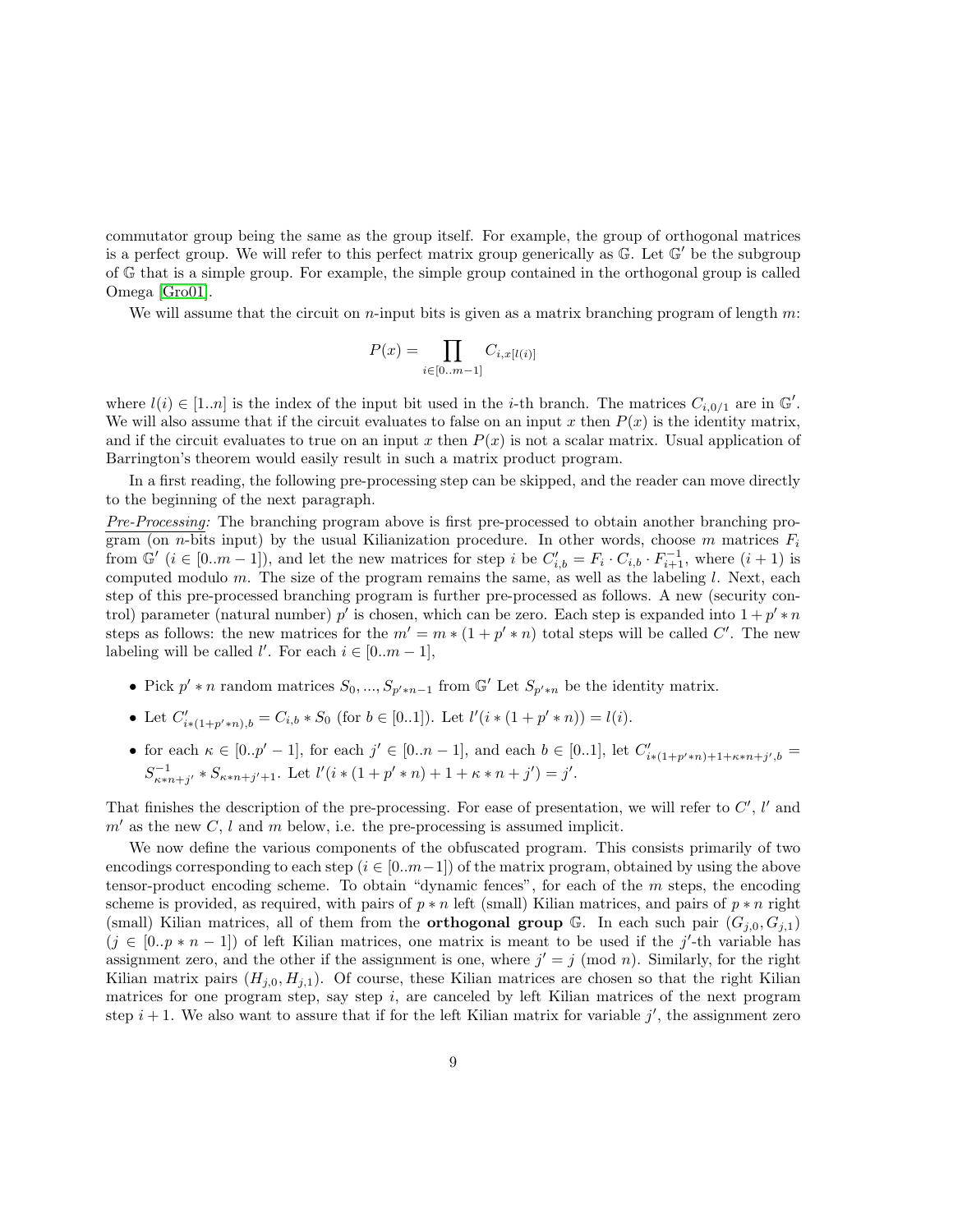is chosen, i.e.  $G_{j',0}$  is chosen, then for the right Kilian matrix for variable j', the assignment zero is chosen as well, i.e.  $H_{j',0}$  is chosen. To this end, the encoding scheme is called with pairs  $(G_{j,0}, H_{j,0})$ , and  $(G_{j,1}, H_{j,1})$ , which enforces this consistent assignment on left and right. Thus, the encoding scheme is called with a list of pairs of length two, i.e.  $((G_{j,0}, H_{j,0}), (G_{j,1}, H_{j,1}))$ , except when j' is same as  $l'(i)$ , where i is the step number. When j' is same as  $l'(i)$ , the encoding scheme is provided with (a list of) only one pair  $(G_{j,b}, H_{j,b})$ , where b is the centerpiece being encoded for this step. Recall, each step has two centerpieces, corresponding to matrices  $C_{i,b}$  of the program (or  $C'_{i,b}$  of the pre-processed program). The two centerpieces and its encodings obtained using the encoding scheme are considered as two different tracks. They share the same left and right Kilian matrices above, i.e. the G and the H matrices. But otherwise, their encodings are obtained independently.

We now give a formal description of the obfuscated program. Given a branching program on  $n$ variables of length m, specified by  $\mathbb{G}'$  matrices  $C_{i,b}$  for each  $i \in [0..m-1]$  and  $b \in \{0,1\}$ , and a step-to-variable mapping l from  $[0..m-1]$  to  $[0..n-1]$ , the obfuscated program is obtained as follows:

- For each  $i \in [0..m-1]$ , each  $j \in [0..p*n-1]$ , and for each  $z \in [0..1]$ , generate a random (left small Kilian) orthogonal  $M_k$  matrix  $G_{i,j,z}$ . The matrix need not be orthonormal, but should be invertible. In other words,  $G_{i,j,z} G_{i,j,z}^T$  is a non-zero scalar multiple of the identity matrix.
- For each  $i \in [0..m-1]$  do
	- 1. Define a mapping len as  $len(j) = 2$  if  $j \neq l(i) \pmod{n}$ , otherwise len $(j) = 1$ .
	- 2. For each  $z \in [0..1]$ , each  $j \in [0..p*n-1]$ , let (the right small Kilian matrix)  $H_{i,j,z} = G_{i+1,j,z}^{-\mathsf{T}}$ , where subscript addition is modulo m.
	- 3. For each track  $b \in [0..1]$ , and  $j \in [0..p*n-1]$ , prepare a list of pairs,  $L_{i,b,j}$ , of length len(j), as follows:
		- if  $\text{len}(j) = 1$ , then  $L_{i,b,j}[0] = \langle G_{i,j,b}, H_{i,j,b} \rangle$  (i.e. only the variable assignment consistent with track  $b$  is provided),
		- $-$  else,  $L_{i,b,j}[z] = \langle G_{i,j,z}, H_{i,j,z} \rangle$ , for  $z \in [0..1],$

Note, that the lists (corresponding to the two tracks) are identical except when  $j = l(i)$  (mod n). Next, invoke the tensor-product encoding scheme with input:

- the  $\mathbb{G}'$  matrix  $C_{i,b}$ ,
- for each  $j \in [0..p*n-1]$ , the length len(j), and for each  $j \in [0..p*n-1]$  the len(j)-length lists  $L_{i,b,j}$ .

to obtain as output a collection of masked leaf tensor-products, intermediate gadgets and a root gadget. Call these  $P_{j,z}^{i,b}$ , Gadget $_{\text{node}}^{i,b}$  and Gadget $_{\text{root}}^{i,b}$  resp.

4. When  $j = l(i) \pmod{n}$ , i.e. len(j) = 1, since only one masked leaf tensor-product is returned, for convenience we set the second matrix to be same. Thus, set  $P_{j,1}^{i,b} = P_{j,0}^{i,b}$  for  $j = l(i)$  (mod n).

The **obfuscated program** consists of the masked leaf tensor-products  $P_{j,z}^{i,b}$ , intermediate gadgets Gadget<sup>*i*,b</sup><sub>node</sub> and root gadgets Gadget<sup>*i*,b</sup><sub>root</sub> ( $i \in [0..m-1]$ ,  $b \in [0..1]$ ,  $j \in [0..2*p*n-1]$ ,  $z \in [0..1]$  and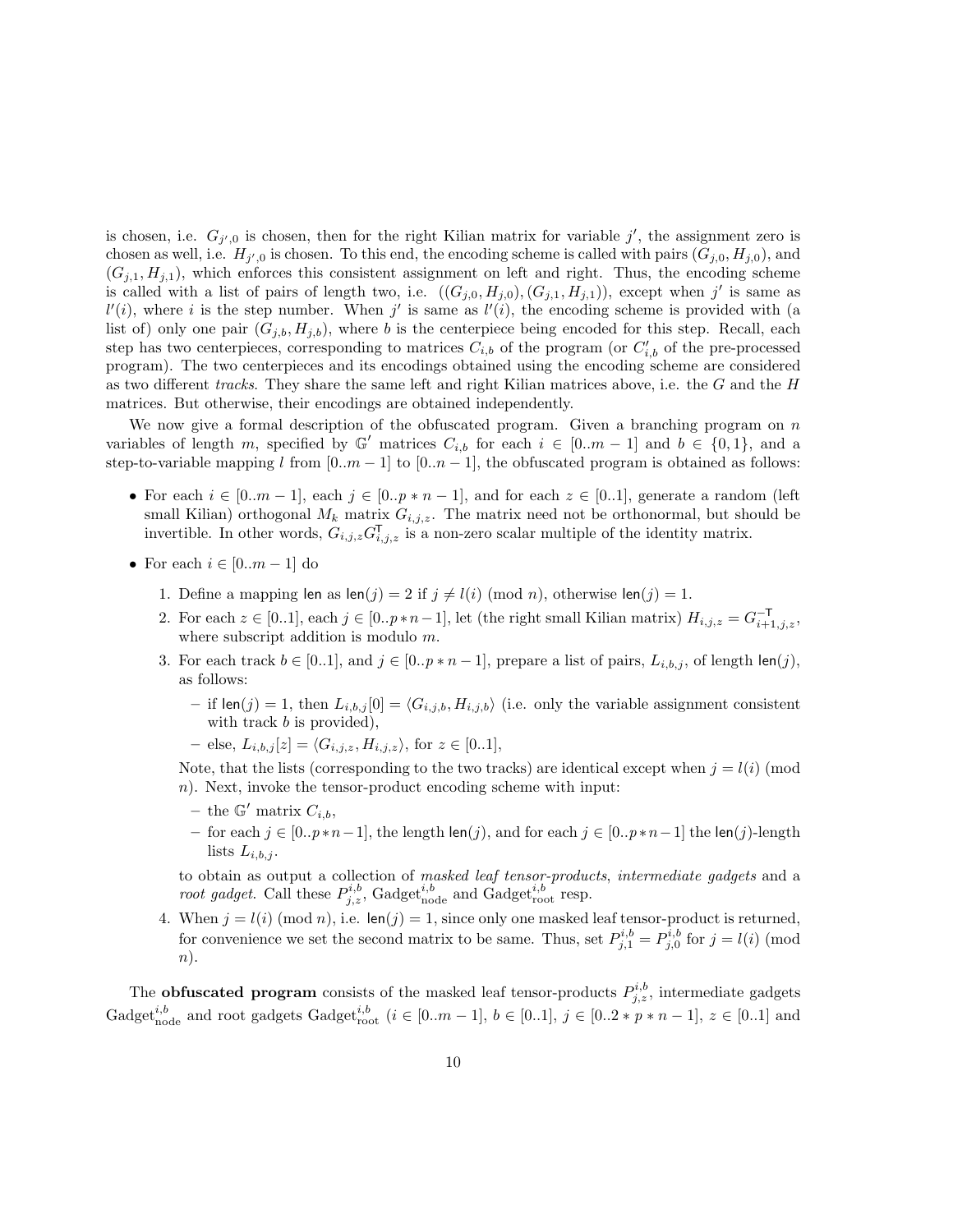node belonging to internal nodes of a binary tree of depth d).

## <span id="page-10-0"></span>3.3 Evaluating the Obfuscated Program

During an honest execution of the obfuscated program, an assignment, say  $x[j']$ , is chosen for each of the *n* variables, i.e.  $j' \in [0..n-1]$ .

Next, for each step of the pre-processed program, i.e. for  $i \in [0..m-1]$ , use the  $x[l(i)]$ -th track encoding, i.e. Gadget<sup>i,x[l(i)</sup>] and root gadgets Gadget<sub>root</sub> on the masked leaf tensor-products from that track and picking the  $x[j]$ -th choice for each leaf, i.e.  $P_{i,r[i]}^{i,x[l(i)]}$  $j, x_{j}[i](i) \ (j \in [0..p*n])$  to compute the sandwiched-centerpiece as described in Section [3.1.1.](#page-7-1) Note that the centerpiece inside the sandwichedcenterpiece is  $C_{i,x[l(i)]}$ . For each i, we will refer to the so obtained sandwiched-centerpiece as  $S^{i,x}$ .

Compute  $T = S^{0,x} \cdot S^{1,x} \cdot \ldots \cdot S^{m-1,x}$ .

Output false if  $T$  is a scalar matrix (i.e. scalar multiple of the identity matrix), else output true.

It is an easy exercise to see the correctness of the evaluation of the obfuscated program.

# <span id="page-10-1"></span>4 Quadratic Functions on Quadratically Defined Algebraic Sets

For any invertible  $M_{t^2}$  matrix F, and an algebraic set V over  $\mathbb{F}^{t^2}$ , define  $F \cdot V$  to be V masked by F, i.e. the set

$$
\{v \in \mathbb{F}^{t^2} \mid \exists a \in V : v = F \cdot a\}.
$$

In the following, given a full-ranked  $\left(\binom{t^2+1}{2} \times s\right)$ -matrix M, with  $s \leq \binom{t^2+1}{2}$ , we would like to identify a subset of indices from  $[1..\binom{t^2+1}{2}]$ , called "full", such that the sub-matrix of M consisting of rows with indices from this subset is invertible. In the following, by rank of  $(V \otimes V)$  we mean the rank of the F-vector space spanned by  $(V \otimes V)$ . We will also denote the vector of all degree two monomials in (vector of variables) **x** by Mon<sup>2</sup>(**x**), and in particular  $(\text{Mon}^2(\mathbf{x}))_{\langle i,j \rangle} = x_i x_j$  with  $i \leq j$ .

## <span id="page-10-2"></span>Theorem 4.

- (a) Let V be an algebraic set such that its defining ideal  $I(V)$  is generated by homogeneous quadratic polynomials. Then, the vector space of homogeneous quadratic functions on  $F \cdot V$  is isomorphic to the F-linear span of  $\{y \otimes y \mid y \in F \cdot V\}.$
- (b) Any homogeneous quadratic function  $f(\mathbf{x})$  defined on  $F \cdot V$  and given by  $\vec{f}^T \cdot Mon^2(\mathbf{x})$ , is with high probability equivalent to the function

$$
\{f(X_i)\}_i \cdot (\{Mon^2(X_i)\}_i)_{full}^{-1} \cdot Mon^2(\mathbf{x})_{full},
$$

where  $\{X_i\}_i$  are a set of rank  $(V \otimes V)$  random and independent samples from  $F \cdot V$ , and the subscript full denotes any subsequence of indices of size rank  $(V \otimes V)$  such that the resulting matrix  $({\lbrace Mon^2(X_i)\rbrace})_{full}$  is invertible.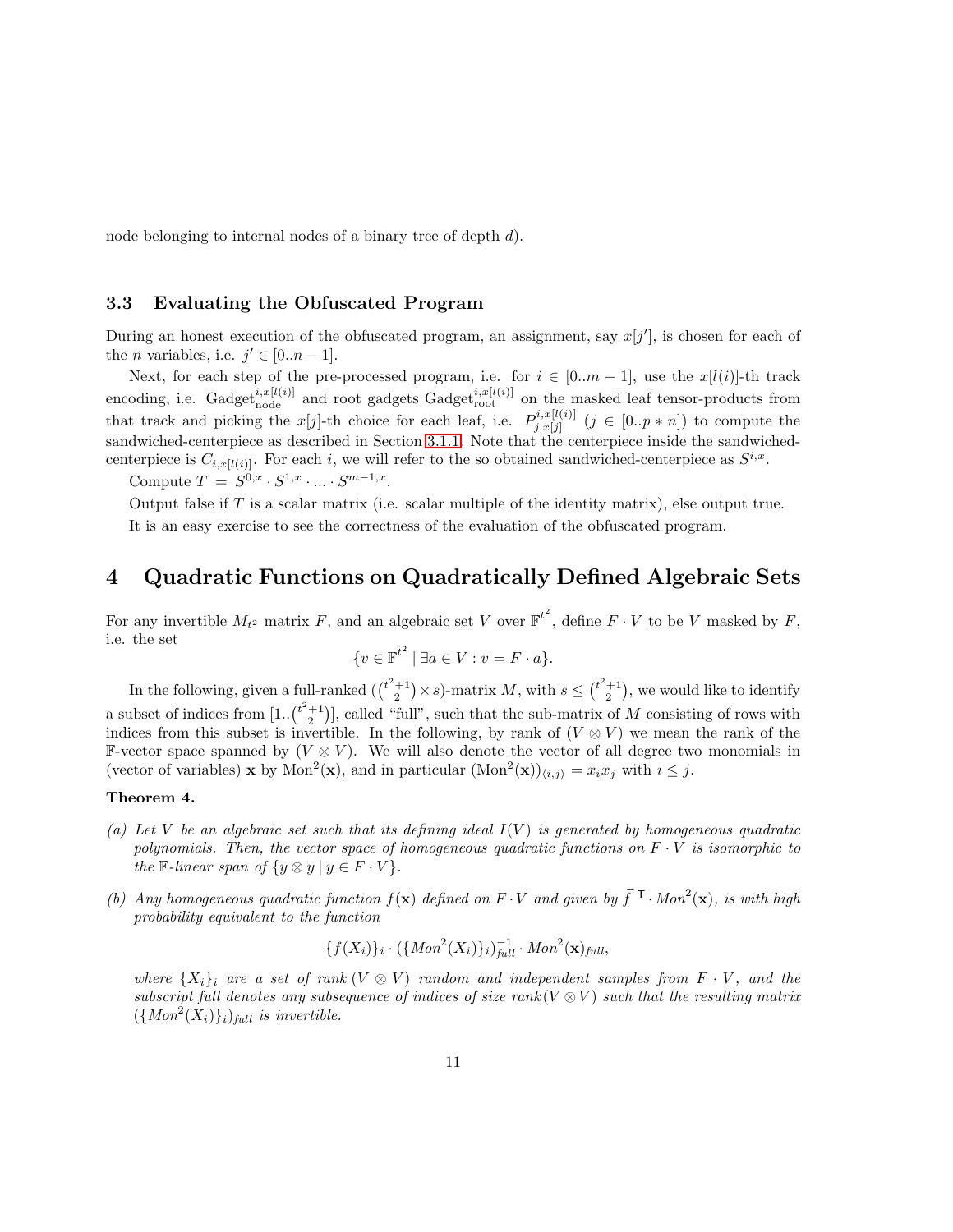It is well known that the space of degree  $d$  homogeneous polynomials over a vector-space  $V$  is isomorphic to degree  $d$  symmetric tensors of  $V$ . However, here we are claiming the same to be true for an algebraic set V that has its ideal  $I(V)$  generated by homogeneous degree d polynomials. The theorem is proved in Appendix [A.3.](#page-33-0)

The proof of theorem [4](#page-10-2) easily extends to give the following theorem.

<span id="page-11-1"></span>**Theorem 5.** Let V be an algebraic set such that its defining ideal  $I(V)$  is generated by homogeneous quadratic polynomials. Then, any homogeneous function  $f(\mathbf{x}, \mathbf{y})$  defined on  $F^1 \cdot V \times F^2 \cdot V$ , quadratic in both **x** and **y**, and given by  $\vec{f}^T \cdot (Mon^2(\mathbf{x}) \otimes Mon^2(\mathbf{y}))$ , is with high probability equivalent to the function

 ${f(X_i,Y_j)}_{i,j} \cdot (({Mon^2(X_i)}_i)_{xfull}^{-1} \otimes ({Mon^2(Y_j)}_j)_{yfull}^{-1}) \cdot (Mon^2(\mathbf{x})_{xfull} \otimes Mon^2(\mathbf{y})_{yfull}),$ 

where  $\{X_i\}_i$  are a set of rank  $(V \otimes V)$  random and independent samples from  $F^1 \cdot V$  and  $\{Y_j\}_j$  are a set of rank  $(V \otimes V)$  random and independent samples from  $F^2 \cdot V$ , and subscript "xfull" denotes any subsequence of indices of size rank( $V \otimes V$ ) such that the resulting matrix  $({Mon^2(X_i)}_i)_{i \text{full}}$  is invertible, subscript "yfull" denotes any subsequence of indices of size rank  $(V \otimes V)$  such that the resulting matrix  $({Mon<sup>2</sup>(Y<sub>j</sub>)}<sub>j</sub>)<sub>ytull</sub>$  is invertible.

# <span id="page-11-0"></span>5 Implementation of Gadgets

In Section [3.1,](#page-6-0) we promised to give an efficient implementation of the gadgets (i.e. the intermediate gadgets and the root gadget).

Recall, the intermediate gadget is:

$$
Gadget_{node}: R1(left(node)) \times R1(right(node)) \rightarrow R1(node) \text{ given by}
$$
  

$$
Gadget_{node}(\mathbf{x}, \mathbf{y}) = F_{node} \cdot vec([mat(F_{left(node)}^{-1} \cdot \mathbf{x}), mat(F_{right(node)}^{-1} \cdot \mathbf{y})])
$$

and the root gadget is:

$$
Gadget_{root}: \mathsf{R1}(\mathrm{left(root)}) \times \mathsf{R1}(\mathrm{right(root)}) \rightarrow M_k \text{ given by}
$$
  

$$
Gadget_{root}(\mathbf{x}, \mathbf{y}) = \mathsf{mat}(\left[\mathsf{mat}(F_{\mathrm{left(root)}}^{-1} \cdot \mathbf{x}), \mathsf{mat}(F_{\mathrm{right(root}}^{-1} \cdot \mathbf{y})\right] \cdot \mathsf{vec}(C))
$$

First note that by lemma [7](#page-32-1) applied to algebraic sets R1(node), the defining ideals of these sets are generated by quadratic polynomials (alternatively, rank one matrices are exactly the matrices that have all two by two minors zero). This is also the case if the underlying matrices belong to the orthogonal group, which by definition is a quadratic relation. Then theorem [5](#page-11-1) shows that the above gadgets are defined by giving out polynomially many input-output samples of the evaluations of the Gadgets. In particular, we can give evaluations on legitimate inputs, and up to a certain depth there are enough legitimate inputs such that their input-output behavior completely determines the Gadgets on all inputs in R1. Near the leaves there may not be enough legitimate inputs, but then the Gadget can be given on just those (few) legitimate inputs.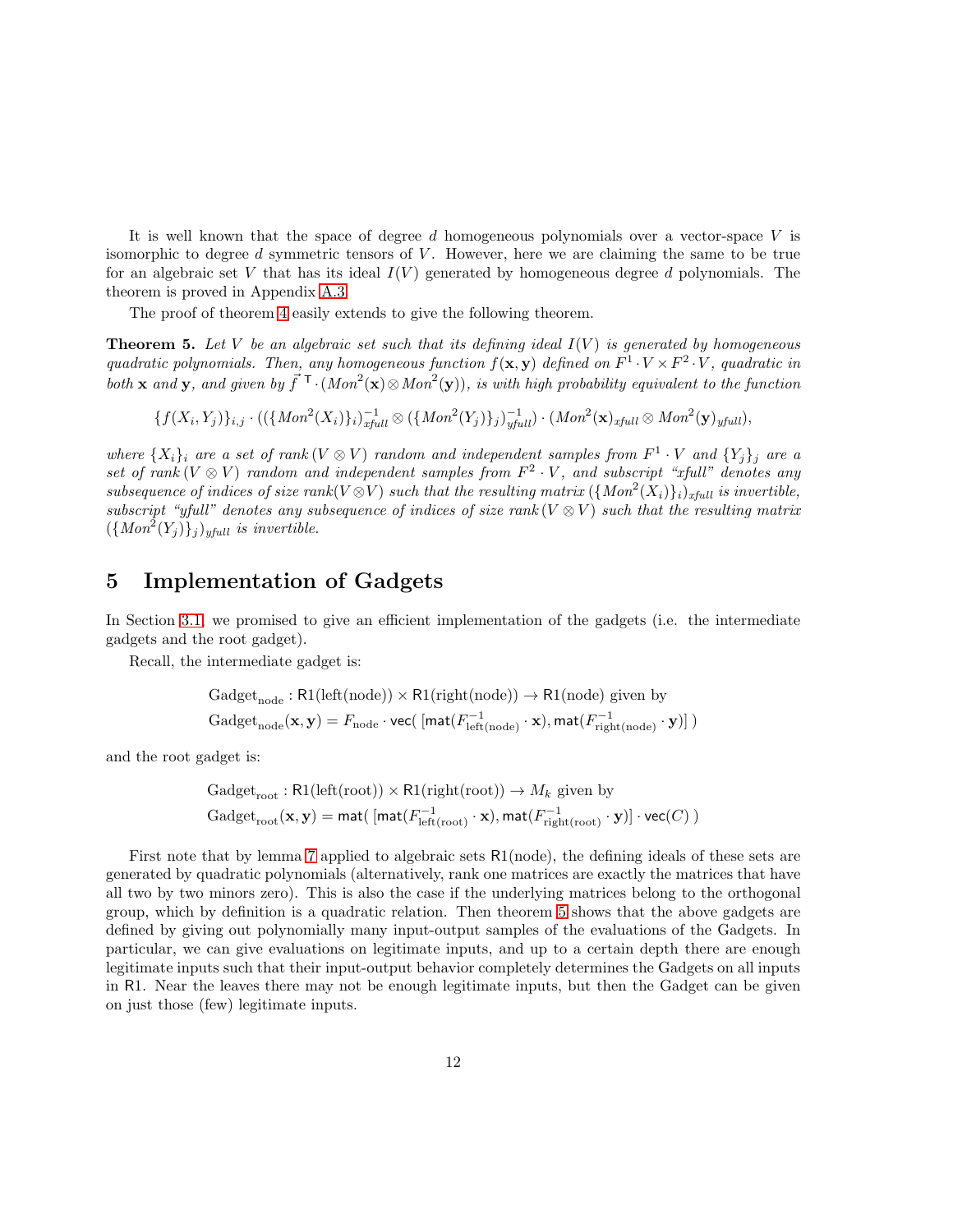## <span id="page-12-0"></span>6 Ranks of Certain Symmetric-Tensor Spaces

Since  $\text{vec}(A\otimes B)$  can be written as  $\Pi_{k,k} \cdot (\text{vec}(A) \otimes \text{vec}(B))$  (for some permutation  $\Pi$ ), in this section we will just focus on vectors  $F \cdot (a \otimes b)$ , where a and b are  $k^2$ -vectors (and let F stand for  $F \cdot \Pi_{k,k}$ ). In this section t should be thought of as  $t = k^2$ , where k is the (security control) parameter used in Section [3.](#page-5-1)

Now, given arbitrarily many samples  $X_i = F \cdot (a_i \otimes b_i)$ , it follows by Marcus-Moyls Theorem [\[MM59\]](#page-30-3) (or see [\[Fei03\]](#page-29-7)) that modulo tensor-product multiplicative-subgroup, any G satisfying (for all i)  $X_i =$  $G \cdot (x_i \otimes y_i)$  for some  $x_i$  and  $y_i$  is either F or F $\Omega$ . Further, note that the same  $a_i$  maybe used in the neighbouring step hidden under a different  $F$ , say  $F<sup>1</sup>$ . Thus, the adversary may also be given  $Y_i = F^1 \cdot (a_i \otimes c_i)$ , for some arbitrary  $c_i$ . We next show that given arbitrarily many  $X_i$  and  $Y_i$ , G (modulo tensor-product subgroup) must be  $F$  (and  $G^1$  must be  $F^1$ ).

Note, for all i,  $F^{-1}X_i$  and  $(F^1)^{-1}Y_i$  have the same columns (namely  $a_i$ ) up to scaling (when reshaped as matrices, using the operator mat). Let P and Q be "alternatives" to F and  $F<sup>1</sup>$  (modulo tensorproduct subgroup) – that is,  $P^{-1}X_i$  and  $Q^{-1}Y_i$  are all rank-1 matrices (i.e. of the form  $xy^{\mathsf{T}}$ ). Firstly, by Marcus-Moyls Theorem, P is either F or  $F\Omega$  (modulo tensor-product subgroup). Suppose (toward a contradiction) that P is  $F\Omega$  (modulo tensor-product subgroup). Then  $P^{-1}X_i = (R \otimes S)\Omega(a_i \otimes b_i) =$  $(R \otimes S) \cdot (b_i \otimes a_i) = (Rb_i \otimes Sa_i).$ 

Thus, the columns of  $P^{-1}X_i$  (when re-shaped as a matrix) are multiples of  $Rb_i$ . It is impossible for the columns of  $Q^{-1}Y_i$  to be multiples of some  $Rb_i$ , since these samples are independent of  $b_i$ , which leads to a contradiction.

Despite this information-theoretic result, we now argue that it is computationally-hard for the Adversary to obtain  $F$  (up to tensor-products and scalars). We will then extend the argument to the case where the Adversary is given additional equations, e.g. from the commutator gadgets, or if the Adversary tries to fix a representative modulo the tensor-product subgroup.

## <span id="page-12-1"></span>6.1 Rank of Macaulay Matrices

For a given non-singular  $M_{t^2}$ -matrix F, consider the sub-space  $\mathcal E$  of  $\mathbb{F}^{t^2}$  generated by vectors  $F \cdot (a \otimes b)$ , where each a and b are arbitrary t-vectors. While  $\mathcal E$  as a linear sub-space of  $\mathbb F^{t^2}$  has rank  $t^2$ , one does get non-trivial information about F by taking tensor product of  $F \cdot (a \otimes b)$  with itself.

Given arbitrary samples of  $F \cdot (a_i \otimes b_i)$ , called  $X_i$ ,  $i \in [0..\text{rank}\text{SYM}^{2,2} - 1]$ , the collection  $\{X_i \otimes X_i\}_i$ can be written as  $(F \otimes F) \cdot SYM^{2,2} \cdot R$ , for some matrix R in  $M_{\text{rank }SYM^{2,2}}$ . Given random samples, with high probability R is non-singular. Thus, by introducing free variables G for  $F^{-1}$ , we then have the following equations in the  $t^4$  variables of G:

$$
\mathsf{coSYM}^{2,2^{\mathsf{T}}}\cdot(\mathsf{G} F\otimes \mathsf{G} F)\cdot \mathsf{SYM}^{2,2}\ =0
$$

At face value, this would mean  $\binom{t+1}{2}^2 \cdot (t^4 - \binom{t+1}{2}^2)$ , or  $O(t^8)$  quadratic equations in  $t^4$  variables. However, since  $\mathsf{G} F \otimes \mathsf{G} F$  have repeated entries, the number of linearly independent (quadratic) equations, i.e. linear equations in  $Mon^2(vec(GF))$ , is smaller. From now on-wards, we will write GF as H. To get the correct number of independent equations in  $Mon^2(vec(H))$ , it is convenient to write the above equations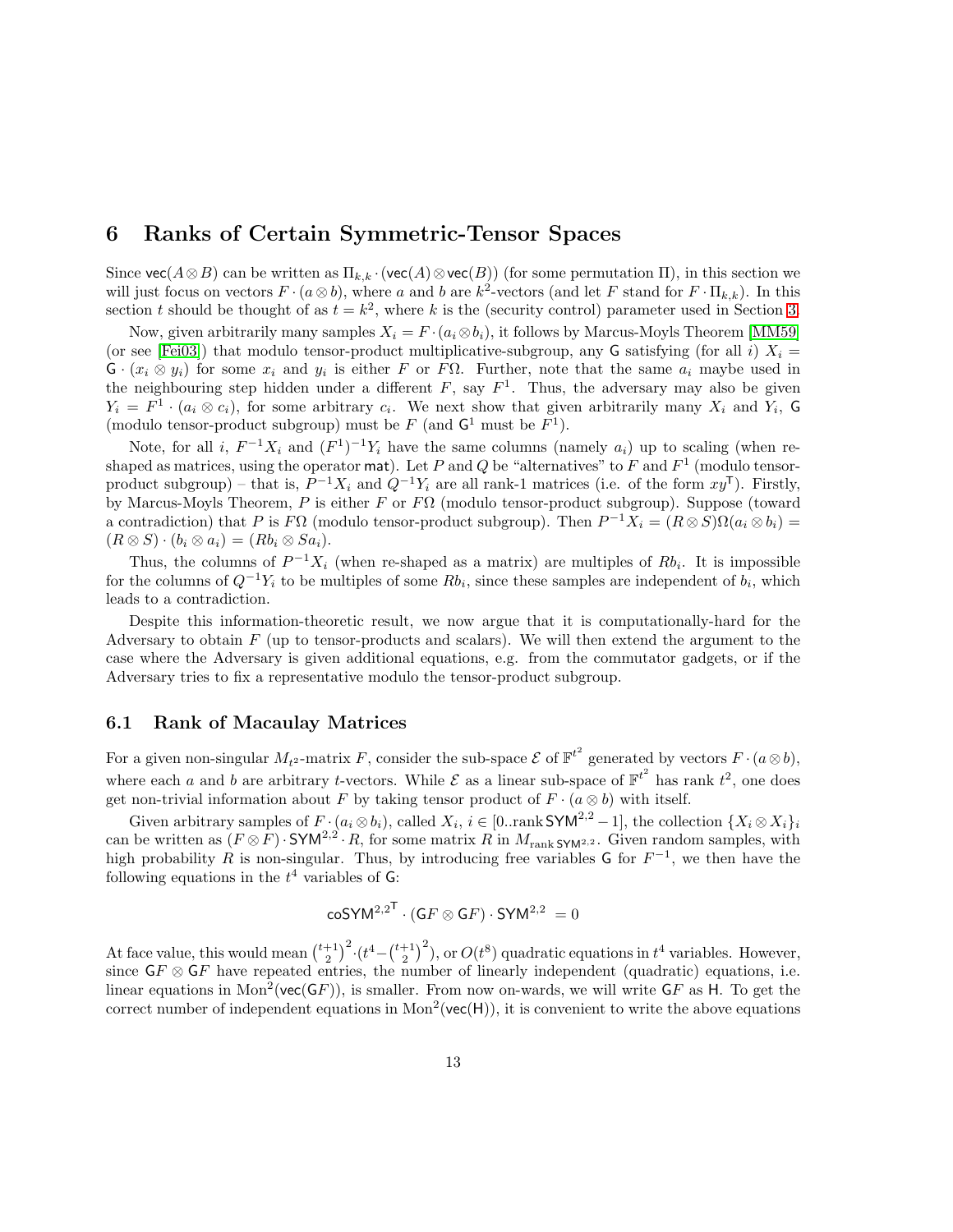using Lemma [1](#page-5-2) as

<span id="page-13-1"></span>
$$
(\cos Y M^{2,2^{\mathsf{T}}} \otimes \text{SYM}^{2,2^{\mathsf{T}}}) \cdot \text{vec}(H \otimes H) = 0 \tag{2}
$$

Instead of using the relation [\(21\)](#page-32-2), we will use a slightly different representation in this section. It will also be convenient to write an index in  $[0..t^8 - 1]$  as  $(\langle i, j \rangle, \langle k, l \rangle)$ , with each coordinate in  $[0..t^2 - 1]$ , such that  $\text{vec}(H \otimes H)_{\langle i,j \rangle,\langle k,l \rangle}$  refers to the  $(i * t^2 + j)$ -th row and  $(k * t^2 + l)$ -th column of  $H \otimes H$ . This, of course, is just  $H_{i,k}H_{j,l}$ . Hence, we have equality relations

$$
\mathsf{vec}(\mathsf{H}\otimes \mathsf{H})_{\langle i,j\rangle,\langle k,l\rangle}=\mathsf{vec}(\mathsf{H}\otimes \mathsf{H})_{\langle j,i\rangle,\langle l,k\rangle}
$$

In other words, for every permutation  $\pi$  of pairs of integers in [0..t<sup>2</sup> – 1],

<span id="page-13-2"></span>
$$
\text{vec}(H \otimes H)_{\langle i,j \rangle, \langle k,l \rangle} = \text{vec}(H \otimes H)_{\pi \langle i,j \rangle, \pi \langle k,l \rangle}
$$
(3)

We will use the basis of  $\mathsf{SYM}^{2,2}$  characterized in Section [A.2.](#page-32-0) We will also use other notation from that section. Recall, the linear sub-space spanned by  $a \otimes b \otimes a \otimes b$  has as basis the following vectors:

$$
\sum_{\sigma_1} \sum_{\sigma_2} \epsilon(\sigma_1 \langle i_1, i_2 \rangle, \sigma_2 \langle j_1, j_2 \rangle) \tag{4}
$$

where  $\sigma_1$  and  $\sigma_2$  are 2-permutations. More generally, the space spanned by  $(a \otimes b)^{\otimes n}$ , has as basis vectors:

$$
\sum_{\sigma_1}\sum_{\sigma_2}\epsilon(\sigma_1\langle i_1,i_2,...,i_n\rangle,\sigma_2\langle j_1,j_2,...,j_n\rangle)
$$

where the permutations are now  $n$ -permutations. Again, the number of such basis vectors is exactly the square of the number of monomials of degree n in t variables, which is  $\binom{t+n-1}{n}^2$ . It will be useful to note that the basis vectors are closed under an  $n^2$ -permutation  $\sigma \otimes \sigma$  applied to all terms, i.e. a n-permutation  $\sigma$  applied to the *i*-indices and the same  $\sigma$  simultaneously applied to the *j*-indices. While one can consider generalizations of the attack where instead of tensoring  $X_i$  with itself, one does an  $n$ -fold tensor product of  $X_i$  with itself, we will focus on the base case. This more general case can be handled similarly, and yields more or less the same result.

The orthogonal complement of the above space can also be characterized similarly, although it is slightly more complicated as the sign of the permutation gets involved<sup>[6](#page-13-0)</sup>. However, since we are only seeking the number of independent equations in  $(2)$ , i.e. in Mon<sup>2</sup>( $vec(H)$ ), one need only consider the following closure. For a vector c, and a set of operations Γ, the additive closure of c under Γ is defined as  $\sum_{\gamma \in \Gamma} \gamma(c)$ .

Thus, for each row of  $\cos Y M^{2,2^T} \otimes SY M^{2,2^T}$ , given that  $\sec(H \otimes H)$  satisfies equality relations [\(3\)](#page-13-2), we must take its additive closure under  $\pi \otimes \pi$ , for every 2-permutation  $\pi$  of pair of integers in [0..t<sup>2</sup> – 1]. Each such 2-permutation  $\pi$  can be viewed as a 2-permutation  $\sigma \otimes \sigma$  (by first pairing indices as in going

<span id="page-13-0"></span><sup>&</sup>lt;sup>6</sup> The orthogonal complement coSYM<sup>2,2</sup> is generated by the following vectors: For each  $i_1, i_2, j_1, j_2, \sum_{\sigma}$ sgn $\sigma$ .  $\epsilon(\sigma\langle i_1,i_2\rangle,j_1,j_2)$  and  $\sum_{\sigma}$  sgn  $\sigma \cdot \epsilon(i_1,i_2,\sigma\langle j_1,j_2\rangle)$ . It is easy to check that only  $(4-1)\cdot {t \choose 2}^2 + 2\cdot t\cdot {t \choose 2}$  of these are linearly independent.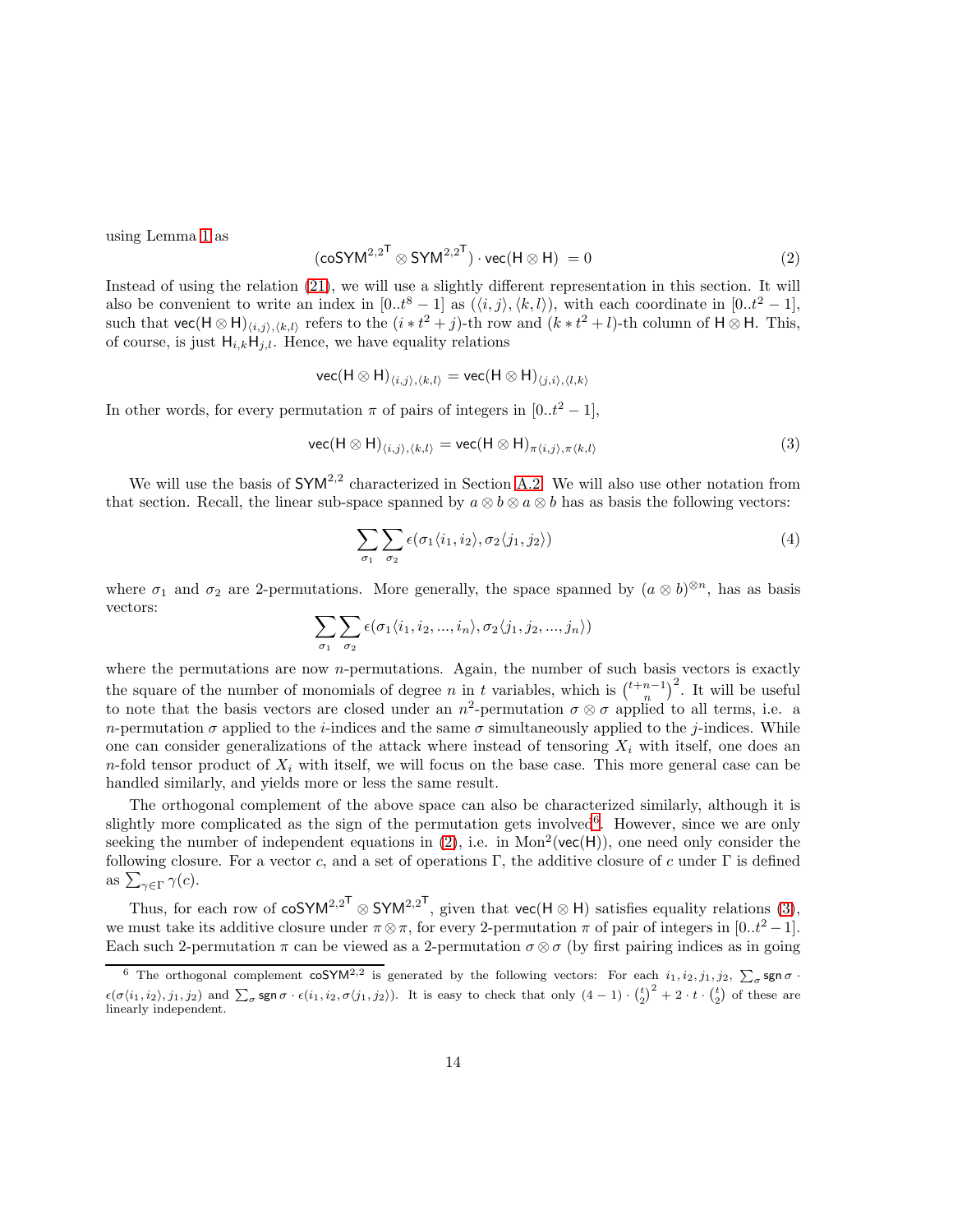from e to  $\epsilon$  as in Section [A.2\)](#page-32-0). However, as remarked earlier,  $\mathsf{SYM}^{2,2^{\mathsf{T}}}$  is already closed under such permutations  $\pi$  (viewed as  $\sigma \otimes \sigma$ ). The basis of the cokernel however is not closed under  $\sigma \otimes \sigma$ , and indeed most elements of the cokernel are trivialized (i.e. become zero) by this closure operation, except when all indices  $i_1, i_2$  are distinct, as well as  $j_1, j_2$  are distinct. In such cases, the closure of the cokernel (under  $\pi$ ) is characterized by basis vectors :

<span id="page-14-1"></span>
$$
\sum_{\sigma_1} \sum_{\sigma_2} \operatorname{sgn} \sigma_1 \cdot \operatorname{sgn} \sigma_2 \cdot \epsilon(\sigma_1 \langle i_1, i_2 \rangle, \sigma_2 \langle j_1, j_2 \rangle). \tag{5}
$$

Thus, the total number of linearly independent (quadratic) equations<sup>[7](#page-14-0)</sup> in [\(2\)](#page-13-1) is  $\binom{t}{2}^2 \cdot \binom{t+1}{2}^2$ . This is still  $O(t^8)$  (quadratic) equations in  $t^4$  variables.

The usual XL-methodology at this point would require one to multiply each of these equations with degree n monomials of H to get extra equations of degree  $n + 2$  in H-variables (the matrix comprising of coefficients of all the equations in terms of the degree  $(n + 2)$ -monomials is called the **Macaulay matrix**). The number of monomials of degree n in H variables is  $\binom{t^4+n-1}{n}$ , and of degree  $n+2$  is  $\binom{t^4+n+2-1}{n+2}$ . The total number of equations obtained by multiplying by degree n monomials is then

$$
\binom{t}{2}^2 \cdot \binom{t+1}{2}^2 \cdot \binom{t^4+n-1}{n}.
$$

It is not difficult to see that there is a small constant  $n$ , for which this number of equations exceeds  $\binom{t^4+n+2-1}{n+2}$ . The only problem is that these equations are not linearly independent (in the degree  $(n+2)$ ) monomials). Actually, the problem of determining the number of linearly independent equations in grade  $(n+2)$  (i.e. degree  $(n+2)$  monomials of a graded polynomial ring) is the subject of the famous Hilbert function. For any ideal I, which in this case is the set of quadratic equations above, the Hilbert function of the ideal I, denoted  $H<sub>I</sub>$ , evaluated at  $(n+2)$ , is exactly the number of linearly independent generators of the ideal restricted to the  $(n+2)$ -th grade (the independence is defined over the underlying field or ring of the polynomial ring). In general, it is inaccurate to just multiply the number of original equations and by the number of monomials of degree n to get  $H_I(n+2)$  as the following analysis shows: Let the ideal I be generated by N quadratic equations  $\{f_i\}$ . We will denote the polynomial ring R[G] by RG. Then the natural map from the free RG-module  $\hat{R} \hat{G}^N = \bigoplus R G \epsilon_i$  to RG given by  $\epsilon_i \to f_i$  has a

$$
(\mathsf{coSYM}^{2,2}\otimes\mathsf{SYM}^{2,2})/\textup{cokernel}\;\Pi_{t^2,t^2}\cdot\mathsf{SYM}^2({\mathbb{F}^{t^2}}).
$$

Strictly speaking, cokernel  $\Pi_{t^2,t^2} \cdot SYM^2(\mathbb{F}^{t^2})$  is not a subspace of  $(\cos YM^{2,2} \otimes SYM^{2,2})$ , so we must take their intersection before dividing. It can be shown that this space is same as

$$
((\mathsf{coSYM}^{2,2}/\mathsf{coSYM}^2({\mathbb{F}^{t}}^2))\otimes \mathsf{SYM}^{2,2},
$$

where  $\text{SYM}^2$  is the sub-space of symmetric tensors, i.e.  $t^2$ -vectors tensor-ed with itself. It is not difficult to see that (coSYM<sup>2,2</sup>/coSYM<sup>2</sup>( $\mathbb{F}^{t^2}$ )) has as its basis  $\sum_{\sigma_2} \sum_{\sigma}$  sgn  $\sigma \cdot \epsilon(\sigma_2 \sigma \langle i_1, i_2 \rangle, \sigma_2 \langle j_1, j_2 \rangle)$ , which is non-trivial only if  $i_1 \neq i_2$  and  $j_1 \neq j_2$ .

<span id="page-14-0"></span><sup>&</sup>lt;sup>7</sup> Note that although the number of distinct monomials is  $\binom{t^4+2-1}{2}$ , we are considering the equations represented as a subspace of  $\mathbb{F}^{t^8}$ . Alternatively, we are looking at the quotient space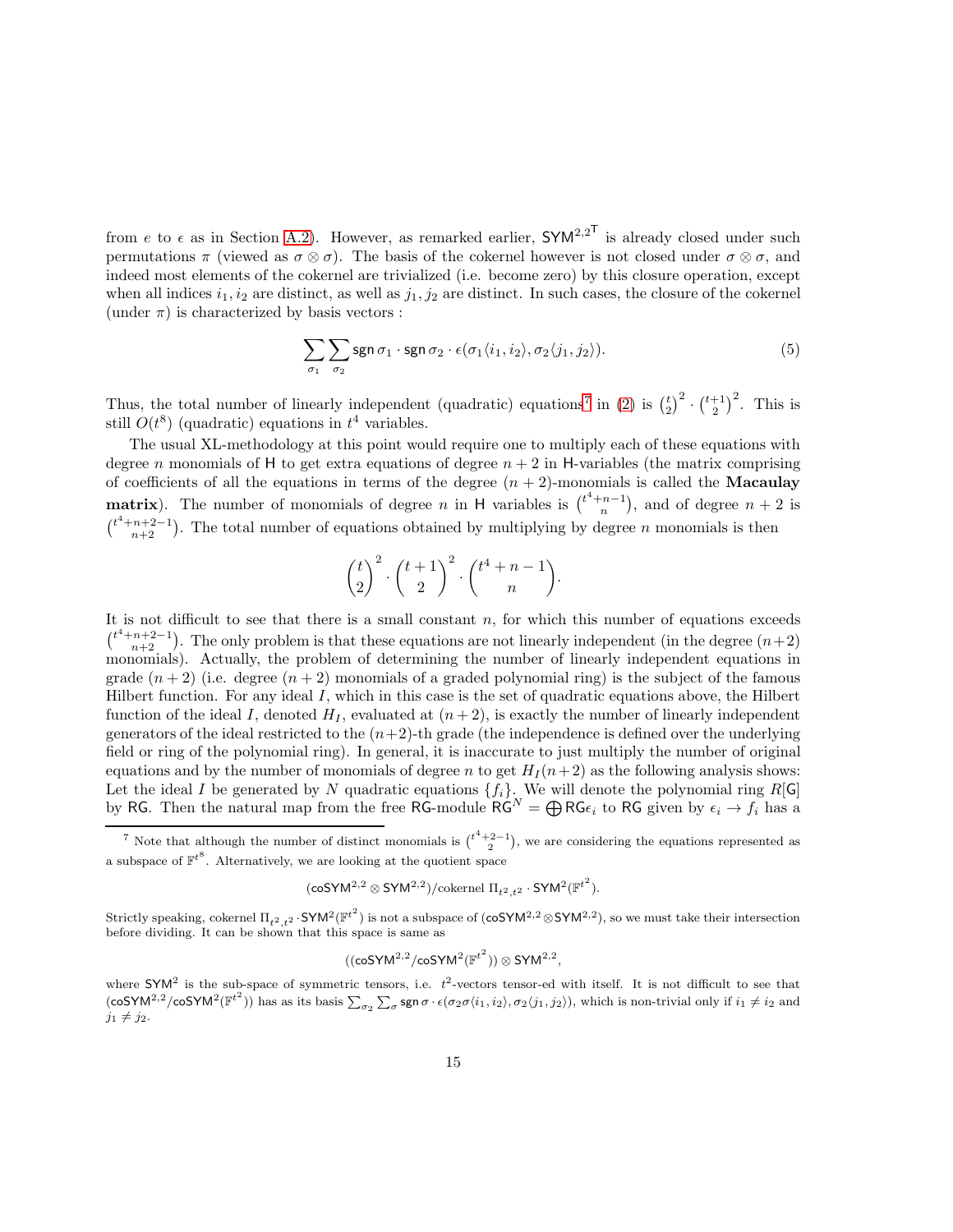kernel. Included in this kernel are expressions  $f_i \epsilon_j - f_j \epsilon_i$ . In other words, equations  $f_i = 0$  and  $f_j = 0$ yield dependent equations in grade 4 when multiplied by polynomials  $f_i$  and  $f_i$  resp. These are some of the obvious generators of the kernel, and in general there could be more complicated generators. Of course, these kernel generators can themselves be dependent, and we need to take a further kernel of these kernel generators. This is the subject matter of *Hilbert's syzygy theorem* (see e.g. [\[Eis95\]](#page-29-8)) which shows that this process of *free resolution* of the original ideal terminates after a finite number of steps. Then, by inclusion-exclusion principle one can obtain the Hilbert function.

For general ideals, it is a difficult problem to accurately get the Hilbert function at different grades. However, we show that for our problem we can exactly upper bound the number of independent generators of the ideal at each grade.

First note that it suffices to consider additional equations obtained by multiplying by monomials in H instead of G. Next, note that the generators of  $\cos Y M^{2,2}$  as given in [\(5\)](#page-14-1) can be written as

$$
\sum_{\sigma_1} \sum_{\sigma_2} \operatorname{sgn} \sigma_2 \cdot \epsilon(\sigma_1 \langle i_1, i_2 \rangle, \sigma_1 \sigma_2 \langle j_1, j_2 \rangle). \tag{6}
$$

Now, consider multiplying an original equation [\(2\)](#page-13-1) that has coefficients (of  $Mon^2(vec(H)))$ 

<span id="page-15-0"></span>
$$
\sum_{\sigma_1,\sigma_2} \operatorname{sgn} \sigma_2 \cdot \epsilon(\sigma_1 \langle i_1, i_2 \rangle, \sigma_1 \sigma_2 \langle j_1, j_2 \rangle)^{\mathsf{T}} \cdot \sum_{\sigma'_1, \sigma'_2} \epsilon(\sigma'_1 \langle i'_1, i'_2 \rangle, \sigma'_2 \langle j'_1, j'_2 \rangle)^{\mathsf{T}} \tag{7}
$$

by a (degree one) monomial  $H_{\langle i_3,j_3\rangle,\langle i'_3,j'_3\rangle}$ . Since monomials satisfy symmetry relations, the resulting equation is closed under a 3-permutation  $\bar{\sigma}$  to give coefficients (of Mon<sup>2</sup>(vec(H)))

$$
\sum_{\overline{\sigma}} \sum_{\sigma_1, \sigma_2} \operatorname{sgn} \sigma_2 \cdot \epsilon (\overline{\sigma} (\sigma_1 \langle i_1, i_2 \rangle, i_3), \overline{\sigma} (\sigma_1 \sigma_2 \langle j_1, j_2 \rangle, j_3))^\mathsf{T} \cdot \sum_{\sigma'_1, \sigma'_2} \epsilon (\overline{\sigma} (\sigma'_1 \langle i'_1, i'_2 \rangle, i'_3), \overline{\sigma} (\sigma'_2 \langle j'_1, j'_2 \rangle, j'_3))^\mathsf{T}
$$
\n
$$
= \sum_{\overline{\sigma}} \sum_{\sigma_2} \operatorname{sgn} \sigma_2 \cdot \epsilon (\overline{\sigma} (i_1, i_2, i_3), \overline{\sigma} (\sigma_2 \langle j_1, j_2 \rangle, j_3))^\mathsf{T} \cdot \sum_{\sigma'_1, \sigma'_2} \epsilon (\overline{\sigma} (\sigma'_1 \langle i'_1, i'_2 \rangle, i'_3), \overline{\sigma} (\sigma'_2 \langle j'_1, j'_2 \rangle, j'_3))^\mathsf{T} \tag{8}
$$

When multiplying an original equation (with coefficients as in [\(7\)](#page-15-0)) by a degree  $(n-2)$  monomial in H, we similarly get an equation with coefficients

$$
\sum_{\bar{\sigma}} \sum_{\sigma_2} \operatorname{sgn} \sigma_2 \cdot \epsilon(\bar{\sigma}(i_1, i_2, i_3, \dots, i_n), \bar{\sigma}(\sigma_2 \langle j_1, j_2 \rangle, j_3, \dots, j_n))^{\mathsf{T}} \cdot \sum_{\sigma'_1, \sigma'_2} \epsilon(\bar{\sigma}(\sigma'_1 \langle i'_1, i'_2 \rangle, i'_3, \dots, i'_n), \bar{\sigma}(\sigma'_2 \langle j'_1, j'_2 \rangle, j'_3, \dots, j'_n))^{\mathsf{T}} \tag{9}
$$

Note that the expression

<span id="page-15-1"></span>
$$
\sum_{\bar{\sigma}} \epsilon(\bar{\sigma}(i_1, i_2, i_3, .., i_n), \bar{\sigma}(j_1, j_2, j_3, .., j_n))^{\mathsf{T}} \cdot \epsilon(\bar{\sigma}(i'_1, i'_2, i'_3, .., i'_n), \bar{\sigma}(j'_1, j'_2, j'_3, .., j'_n))^{\mathsf{T}}
$$

corresponds to a monomial  $H_{\langle i_1,j_1\rangle,\langle i'_1,j'_1\rangle}$  ....  $H_{\langle i_n,j_n\rangle,\langle i'_n,j'_n\rangle}$  From now on, when we talk about a monomial in H, we mean the equivalence class modulo the commutation relations, as in xy and  $yx$  are in the same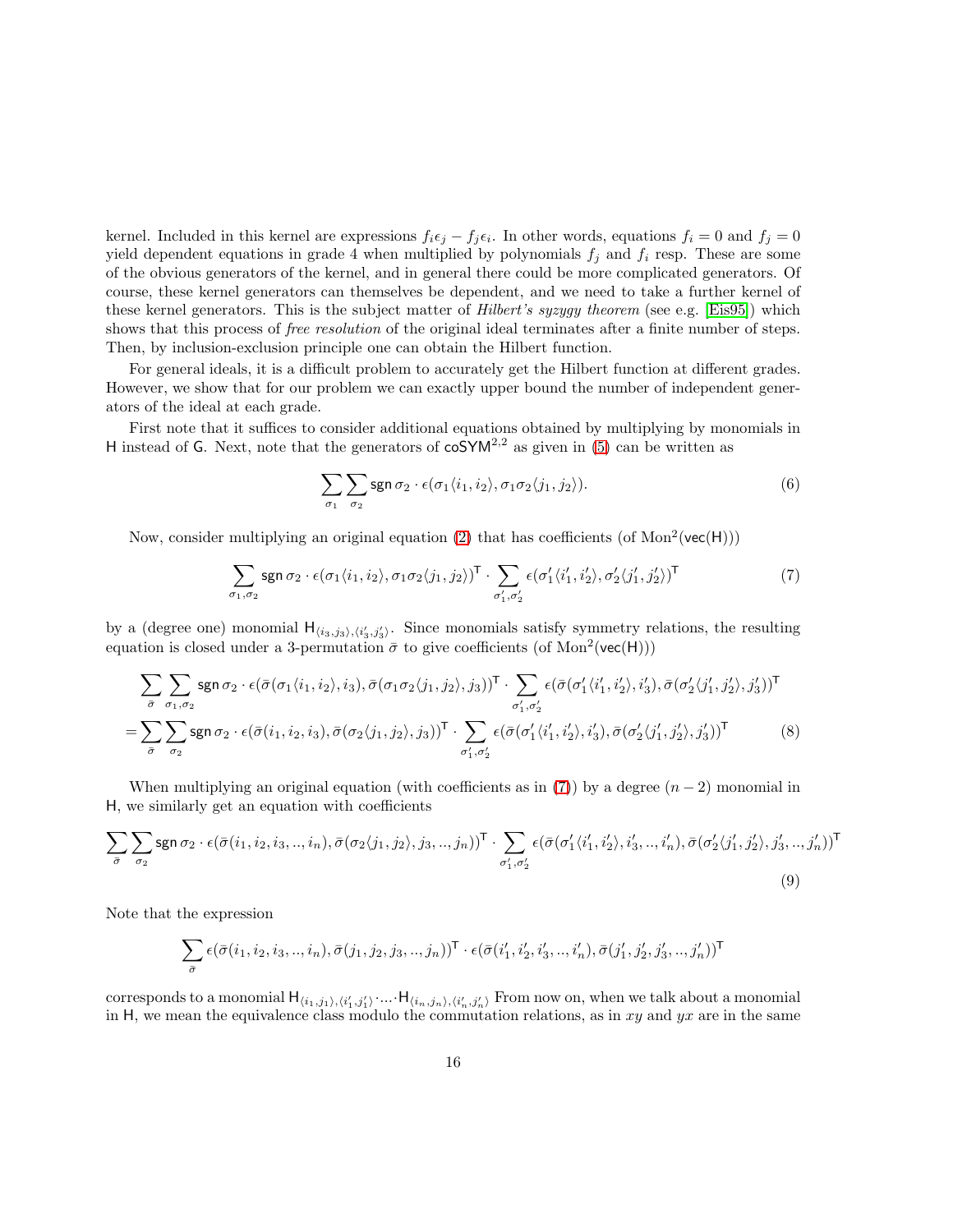equivalence class. Similarly,

$$
\sum_{\bar{\sigma}} \sum_{\sigma_2} \operatorname{sgn} \sigma_2 \cdot \epsilon(\bar{\sigma}(i_1, i_2, i_3, \ldots, i_n), \bar{\sigma}(\sigma_2 \langle j_1, j_2 \rangle, j_3, \ldots, j_n))^{\mathsf{T}} \cdot \epsilon(\bar{\sigma}(i'_1, i'_2, i'_3, \ldots, i'_n), \bar{\sigma}(j'_1, j'_2, j'_3, \ldots, j'_n))^{\mathsf{T}}
$$

corresponds to  $H_{\langle i_1,j_1\rangle,\langle i'_1,j'_1\rangle}\cdot H_{\langle i_2,j_2\rangle,\langle i'_2,j'_2\rangle}\cdot...\cdot H_{\langle i_n,j_n\rangle,\langle i'_n,j'_n\rangle}-H_{\langle i_1,j_2\rangle,\langle i'_1,j'_1\rangle}\cdot H_{\langle i_2,j_1\rangle,\langle i'_2,j'_2\rangle}\cdot...\cdot H_{\langle i_n,j_n\rangle,\langle i'_n,j'_n\rangle}.$ Such terms will be referred to as j-transposed anti-symmetric terms. Now, note that all the equations of the form  $(9)$  are linear combinations of j-transposed anti-symmetric terms. We now give a basis which spans all the equations of the form [\(9\)](#page-15-1).

We first partition the set of degree *n* monomials in H into disjoints sets as follows: fix  $\langle i_1, i'_1, j'_1 \rangle$ ,  $\langle i_2, i'_2, j'_2 \rangle, ..., \langle i_n, i'_n, j'_n \rangle$  Note that each of these indices, i.e.  $i_1, ..., i_n, i'_1, ..., i'_n, j'_1, ..., j'_n$  takes value in [1..t] and possibly with repetition. Next, pick  $j_1, ..., j_n$ , again possibly with repetition. Consider all possible permutations of the picked  $j_1, ..., j_n$  and fill the j-slots in tuples above to get a set of monomials. This set is then characterized by unordered multi-set  $(\langle i_1, i'_1, j'_1 \rangle, ..., \langle i_n, i'_n, j'_n \rangle)$  and unordered multi-set  $(j_1, j_2, ..., j_n)$ , and consists of all (equivalence classes of) monomials  $H_{\langle i_1, j_1^*, \langle i'_1, j'_1 \rangle}$ ...  $H_{\langle i_n,j_n^*\rangle,\langle i'_n,j'_n\rangle}$ , where  $j_1^*,...,j_n^*$  is a permutation of  $j_1,...,j_n$ . We will refer to this set of monomials as Mon<sup>n</sup>( $\langle i_1, i'_1, j'_1 \rangle, ..., \langle i_n, i'_n, j'_n \rangle, j_1, j_2, ..., j_n$ ).

Each monomial belongs to at least one of these sets, and by construction the sets are pair-wise disjoint. Next, consider each such set of monomials above, and consider its *transposition graph*, the nodes of which are the monomials in the set. Note that each node is characterized by a different ordering of multi-set  $(j_1, ..., j_n)$ . Two nodes have an edge if their characterizing orderings are a transposition of each other, i.e. one ordering is obtained from the other by exchanging two different entries in  $(j_1, ..., j_n)$ . It is well-known that the transposition graph of orderings of a multi-set is Hamiltonian [\[Cha73\]](#page-29-9). Further, as noted above, the equations of the form  $(9)$  are linear combinations of j-transposed anti-symmetric terms, which in this new formulation means the anti-symmetric term involving two monomials from the same set and with an edge between the two monomials in the transposition-graph of the set. A basis of such j-transpose anti-symmetric terms is then easily obtained by focusing on each set, and in particular focusing on a Hamiltonian path in its transposition-graph: for each edge in the Hamiltonian path introduce a basis element consisting of a j-transposed anti-symmetric term. Any transposition T in this set can be obtained by following the the sub-path of the Hamiltonian path starting from one node and ending in the other. A linear combination of the basis elements corresponding to the edges of the sub-path also yields the j-transposed anti-symmetric term for  $T$ . Thus, we have a basis for the j-transposed anti-symmetric terms associated with this set. The size of this basis is one less than the number of nodes in the transposition-graph corresponding to this particular set, or alternatively one less than the number of monomials in this particular set. We will refer to a basis for  $Mon<sup>n</sup>(...)$  as Basis<sup>n</sup>(...), and the size of the basis  $|Basis^n(...)|$  is one less than  $|Mon^n(...)|$ .

For all equations of the form [\(9\)](#page-15-1), we then have a basis which is of size at most the total number of monomials minus the total number of disjoint sets of monomials. Thus, the number of linearlyindependent equations obtained at grade n is less than the total number of monomials of degree n by at least the total number of disjoint sets at grade n. The total number of disjoint sets above is

<span id="page-16-0"></span>
$$
\binom{t^3+n-1}{n}\binom{t+n-1}{n},\tag{10}
$$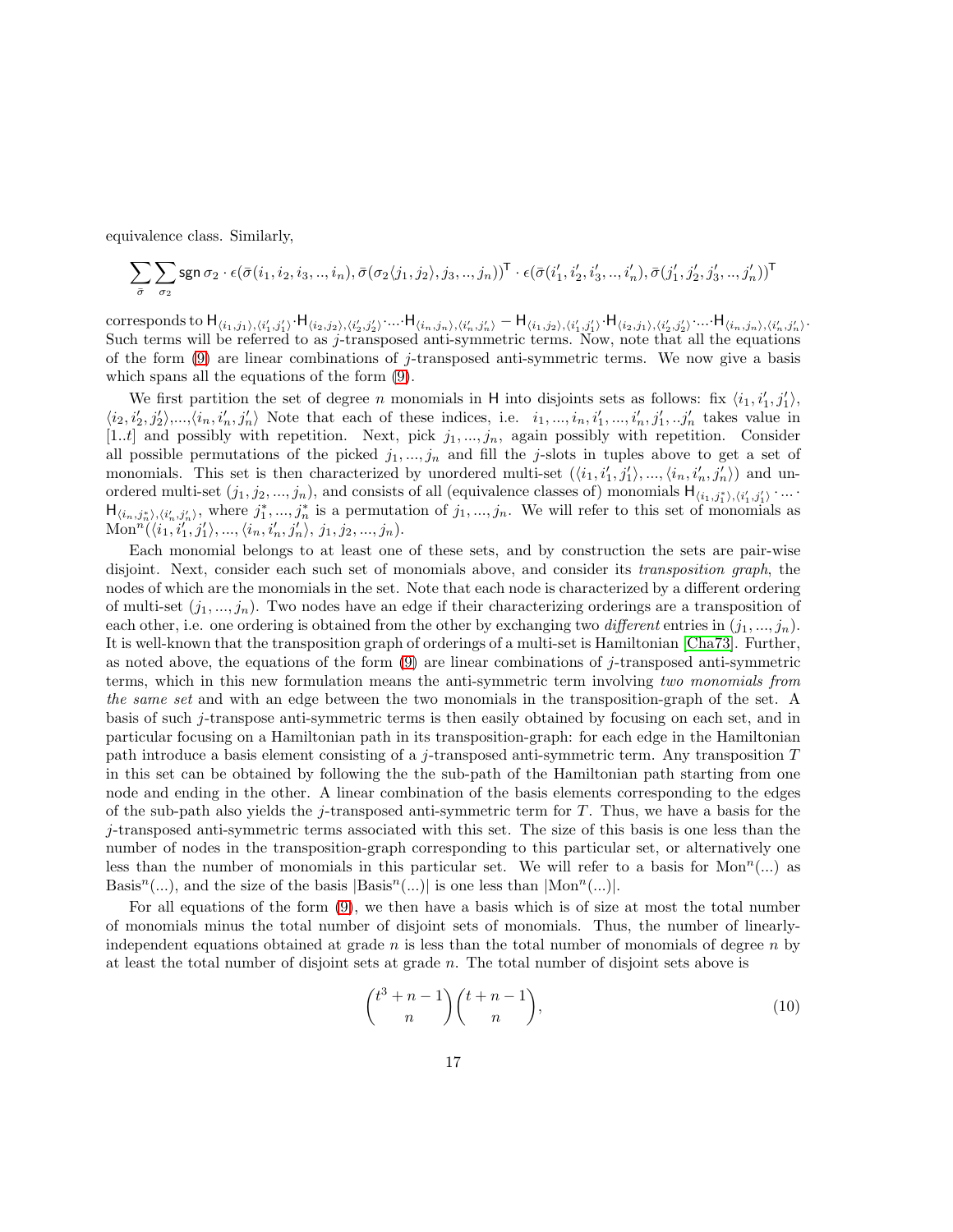as the unordered multi-set  $(\langle i_1, i'_1, j'_1 \rangle, ..., \langle i_n, i'_n, j'_n \rangle)$  corresponds to a degree n monomial in  $t^3$  variables, and the unordered multi-set  $(j_1, ..., j_n)$  corresponds to a degree n monomial in t variables.

It is not surprising that for every grade  $n$ , the number of linearly-independent equations is much less than the monomials, since there are multiple solutions to H (or G) given the original equations [\(7\)](#page-15-0). In particular, any G which is same as  $F^{-1}$  modulo tensor-products is a solution for G.

## <span id="page-17-0"></span>6.2 Additional Equations from the Neighbouring Steps

While one particular step of the obfuscated program yields information about  $F$  via the equations considered above, the neighbouring steps yield additional information about  $F$ . In particular, the Adversary not only gets samples of the form  $X_i = F \cdot (a_i \otimes b_i)$ , but also  $Y_i = \hat{F} \cdot (b_i \otimes c_i)$ , where  $\hat{F}$ is another  $M_{t^2}$  matrix, and  $c_i$  is an arbitrary t-vector. Since by Corollary [3,](#page-5-3)  $(b_i \otimes c_i) = \Omega(c_i \otimes b_i)$ , without loss of generality we will assume that  $Y_i = \hat{F} \cdot (c_i \otimes b_i)$ . Tensoring  $X_i$  with  $Y_i$  then yields  $X_i \otimes Y_i = (F \otimes \hat{F}) \cdot (a_i \otimes b_i \otimes c_i \otimes b_i)$ . We can then consider the space SYM<sup>2,1,1</sup> generated by arbitrary  $a \otimes b \otimes c \otimes b$ , as well as its cokernel coSYM<sup>2,1,1</sup>, and get new equations

<span id="page-17-1"></span>
$$
(\mathsf{coSYM}^{2,1,1^{\mathsf{T}}} \otimes (\mathsf{SYM}^{2,1,1})^{\mathsf{T}}) \cdot \mathsf{vec}(\mathsf{G}F \otimes \hat{\mathsf{G}}\hat{F}) = 0,\tag{11}
$$

where  $\hat{\mathsf{G}}$  are new variables for  $(\hat{F})^{-1}$ . Again, we will let  $\hat{\mathsf{H}}$  stand for  $\hat{\mathsf{G}}\hat{F}$ .

This time, the coefficients in the original equations (cf. [\(7\)](#page-15-0)) can be written as

$$
\sum_{\sigma} \operatorname{sgn} \sigma \cdot \epsilon(i_1, i_2, \sigma\langle j_1, j_2 \rangle)^\mathsf{T} \cdot \sum_{\sigma'} \epsilon(i'_1, i'_2, \sigma'\langle j'_1, j'_2 \rangle)^\mathsf{T} \tag{12}
$$

Note  $H \otimes \hat{H}$  has no kernel, and hence the above equation has no outer permutation. If we multiply the above equation by a (degree one) monomial  $H_{\langle i_3,j_3\rangle,\langle i'_3,j'_3\rangle}$ , we get coefficients

$$
\sum_{\sigma} [\epsilon(\sigma \langle i_1, i_3 \rangle, i_2, \sigma \langle j_1, j_3 \rangle, j_2)^{\mathsf{T}} - \epsilon(\sigma \langle i_1, i_3 \rangle, i_2, \sigma \langle j_2, j_3 \rangle, j_1)^{\mathsf{T}}] \cdot [\epsilon(\sigma \langle i'_1, i'_3 \rangle, i'_2, \sigma \langle j'_1, j'_3 \rangle, j'_2)^{\mathsf{T}} + \epsilon(\sigma \langle i'_1, i'_3 \rangle, i'_3, \sigma \langle j'_2, j'_3 \rangle, j'_1)^{\mathsf{T}}] \tag{13}
$$

and if instead we multiply by  $\hat{H}_{\langle i_3,j_3\rangle,\langle i'_3,j'_3\rangle}$ , we get

$$
\sum_{\sigma} [\epsilon(i_1, \sigma\langle i_3, i_2 \rangle, j_1, \sigma\langle j_3, j_2 \rangle) - (\epsilon(i_1, \sigma\langle i_3, i_2 \rangle, j_2, \sigma\langle j_3, j_1 \rangle)].
$$
  

$$
[\epsilon(i'_1, \sigma\langle i'_3, i'_2 \rangle, j'_1, \sigma\langle j'_3, j'_2 \rangle) + (\epsilon(i'_1, \sigma\langle i'_3, i'_2 \rangle, j'_2, \sigma\langle j'_3, j'_1 \rangle))]
$$
(14)

Similarly, we can consider multiplying by higher degree monomials of degree  $m-2$ , with possibly both H and H variables. All such equations can again be seen as linear combinations of cross-transposed anti-symmetric terms which are of the form:

$$
\begin{aligned}\n & H_{\langle i_1,j_1\rangle,\langle i_1',j_1'\rangle}\cdot\ldots\cdot H_{\langle i_n,j_n\rangle,\langle i_n',j_n'\rangle}\cdot\hat{H}_{\langle \hat{i}_1,\hat{j}_1\rangle,\langle \hat{i}_1',\hat{j}_1'\rangle}\cdot\ldots\cdot\hat{H}_{\langle \hat{i}_n,\hat{j}_n\rangle,\langle \hat{i}_n',\hat{j}_n'\rangle} \\
&-H_{\langle i_1,\hat{j}_1\rangle,\langle i_1',j_1'\rangle}\cdot\ldots\cdot H_{\langle i_n,j_n\rangle,\langle i_n',j_n'\rangle}\cdot\hat{H}_{\langle \hat{i}_1,j_1\rangle,\langle \hat{i}_1',\hat{j}_1'\rangle}\cdot\ldots\cdot\hat{H}_{\langle \hat{i}_n,\hat{j}_n\rangle,\langle \hat{i}_n',\hat{j}_n'\rangle}\n \end{aligned}
$$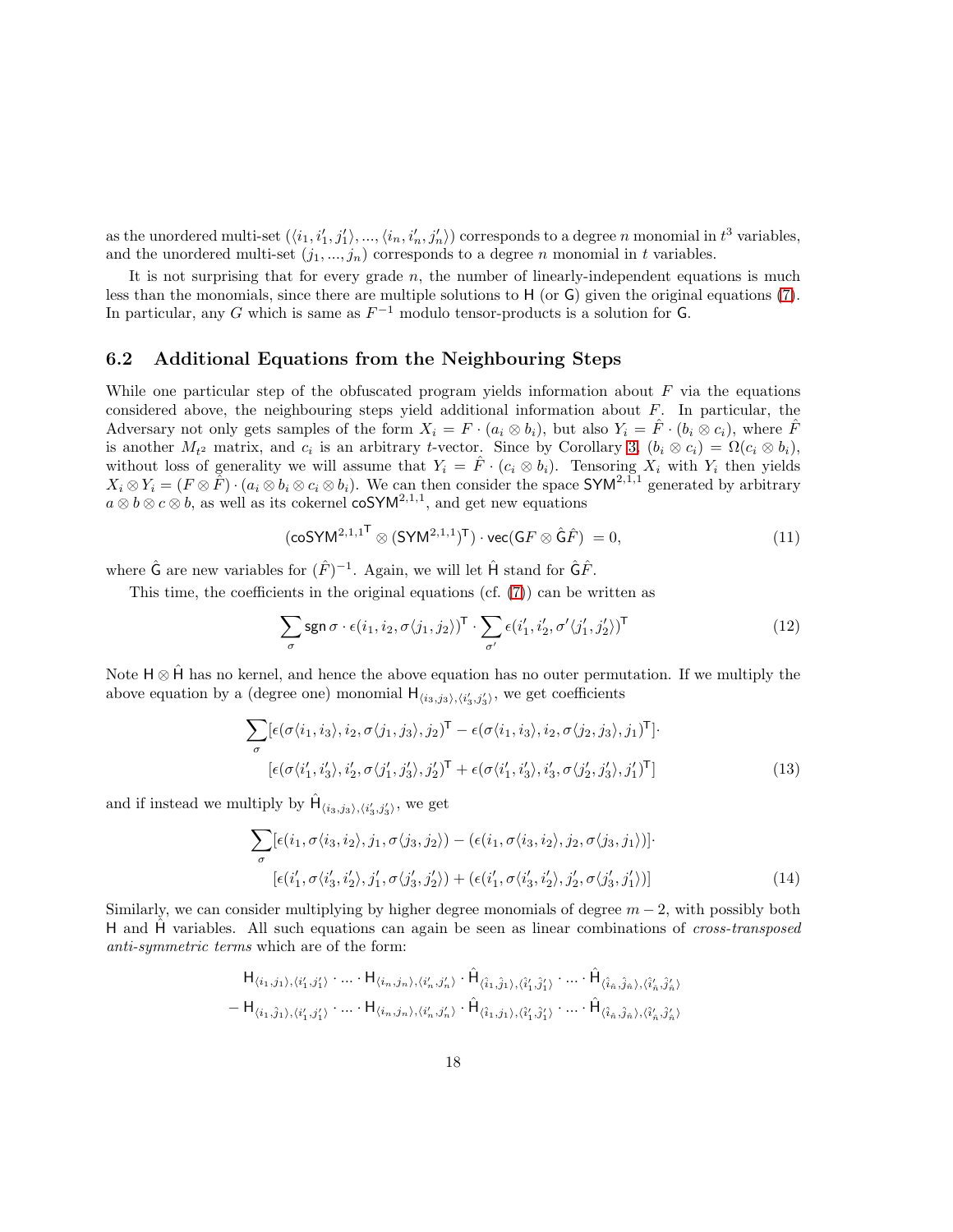where  $n \geq 1, \hat{n} \geq 1$  and  $n + \hat{n} = m$ .

So, these cross-transposed anti-symmetric terms are essentially j-transposed anti-symmetric terms considered in the previous sub-section, except that the transposition goes across between H and  $\hat{H}$ variables. We must also consider original equations [\(7\)](#page-15-0) multiplied by mixed-variable monomials, and these would yield j-transposed anti-symmetric terms, except the transpositions are restricted to be between H variables.

As in the previous section, we now split the set of monomials of degree  $(n, \hat{n})$ ,  $n + \hat{n} = m$ , into a union of disjoint sets: each set is characterized by an unordered multi-set  $(\langle i_1, i'_1, j'_1 \rangle, ..., \langle i_n, i'_n, j'_n \rangle)$ , an unordered multi-set  $(\langle \hat{i}_1, \hat{i}'_1, \hat{j}'_1 \rangle, ..., \langle \hat{i}_n, \hat{i}'_n, \hat{j}'_n \rangle)$  and unordered multi-set  $(j_1, ..., j_m)$ , and consists of all (equivalence classes of) monomials

$$
\text{H}_{\langle i_1,j_1^*\rangle,\langle i_1',j_1'\rangle}\cdot\ldots\cdot\text{H}_{\langle i_n,j_n^*\rangle,\langle i_n',j_n'\rangle}\cdot\hat{\text{H}}_{\langle \hat{i}_1,j_{n+1}^*\rangle,\langle \hat{i}_1',\hat{j}_1'\rangle}\cdot\ldots\cdot\hat{\text{H}}_{\langle \hat{i}_n,j_m^*\rangle,\langle \hat{i}_n',\hat{j}_n'\rangle},
$$

where  $j_1^*,...,j_m^*$  is a permutation of  $j_1,...,j_m$ .

Each monomial belongs to at least one of these sets, and by construction the sets are pair-wise disjoint. Then, reasoning as before, the deficit of the number of linearly-independent equations from the total number of monomials of degree  $m$  is same as the number of disjoint sets considered above. The number of disjoint sets is at least

$$
\sum_{n:m > n \ge 2} {t^3 + n - 1 \choose n} {t^3 + (m - n) - 1 \choose m - n} {t + m - 1 \choose m}.
$$

## <span id="page-18-0"></span>6.3 Additional Equations from Gadgets

In this section we show that if there are additional  $O(t^2)$  linear or affine equations in G available, or additional  $O(t^4)$  quadratic equations in G available, one would need  $n = \Omega(t)$  so as to make the number of equations exceed the number of monomials.

So, first consider the case of  $O(t^2)$  affine equations in G that one can get by just fixing about  $2 \cdot t^2$  Gvariables to arbitrary values. Since the equations [\(2\)](#page-13-1) and [\(11\)](#page-17-1) only determine G modulo tensor-product subgroup, one can indeed set about  $2 \cdot t^2$  variables of G to arbitrary constants (and no more) so as to fix a representative of G modulo the tensor-product subgroup (see Section [7](#page-20-0) for more details).

Now, if we multiply these equations E by monomials of degree  $(n - 1)$ , we will get equations with monomials of degree  $(n-1)$  and n. However, given that the equations [\(7\)](#page-15-0) could be generated<sup>[8](#page-18-1)</sup> as linear combinations of j-transposed anti-symmetric terms (dropping one for each set of disjoint monomials  $Mon<sup>n</sup>(...)$ , a careful analysis shows that the total number of new independent equations obtained by multiplying the new equations  $E$  by monomials is at most one per equation from  $E$  and a disjoint set Mon<sup>n-1</sup>(...). To be more precise, consider an equation  $E_{i,j} = G_{i,j} - c_{i,j}$  in E. Now, consider two monomials  $m_1$  and  $m_2$  of degree  $(n - 1)$  such that they are in some same disjoint monomials set Mon<sup>n-1</sup>(...). Then we claim that  $m_1 E_{i,j}$  and  $m_2 E_{i,j}$  are dependent given the basis for j-transposed

<span id="page-18-1"></span><sup>&</sup>lt;sup>8</sup>For simplicity we will ignore equations coming from the neighbouring step, although one can also analyze these equations together without getting a different result.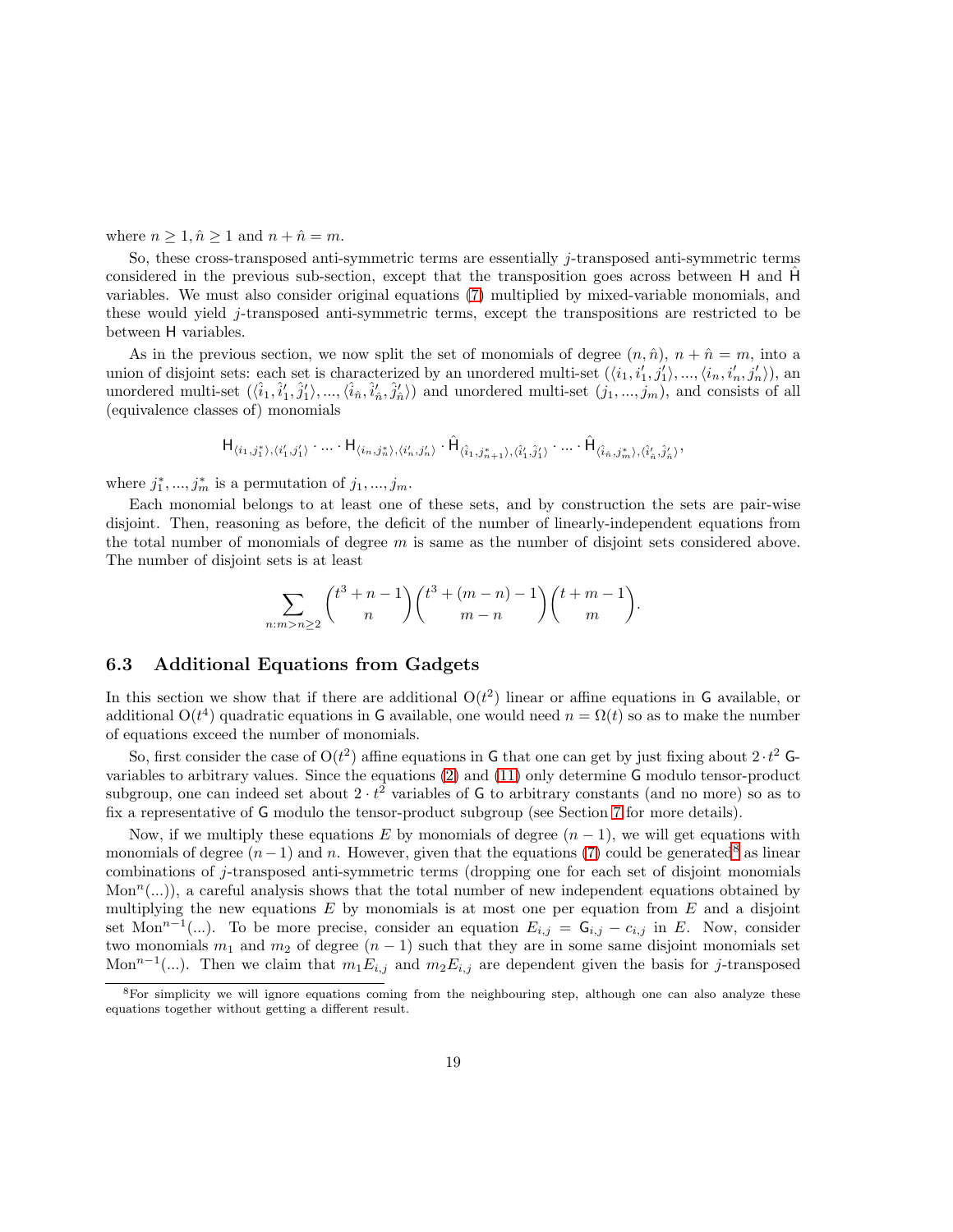anti-symmetric terms of degree n. First, check that for any  $x, y, m_1H_{x,y}$  and  $m_2H_{x,y}$  are in some same disjoint set Mon<sup>n</sup>(...). Thus,  $(m_1 - m_2)H_{x,y}$  is a j-transpose anti-symmetric term of degree n. Since  $\mathsf{G}_{i,j}$  is same as  $\mathsf{H} F^{-1}$ , the claim follows. Hence for each equation  $E_{i,j}$  in E we only obtain (at most) as many new independent equations as there are disjoint Monomial sets of degree  $n - 1$ .

Hence, the total number of new independent equations we obtain is

$$
O(t^2) \binom{t^3 + n - 2}{n - 1} \binom{t + n - 2}{n - 1}.
$$

Since, the deficit from the total number of degree n monomials was as given in  $(10)$ , for the total number of independent equations to equal (or approach) the number of monomials we must have

$$
O(t^2) \binom{t^3 + n - 2}{n - 1} \binom{t + n - 2}{n - 1} = \binom{t^3 + n - 1}{n} \binom{t + n - 1}{n}.
$$

This implies  $n = \Omega(t)$ .

A similar analysis shows that if we get  $O(t^4)$  additional quadratic equations in G, then we must have

$$
O(t^4) \binom{t^3 + n - 3}{n - 2} \binom{t + n - 3}{n - 2} = \binom{t^3 + n - 1}{n} \binom{t + n - 1}{n}.
$$

This implies that n continues to be  $\Omega(t)$ .

Note that the number of equations we get from each commutator gadget is equal to the number of monomials of degree two in both x and y, where x and y are vectors of length  $t^2$  each. Thus, in variables corresponding to  $F_{\text{left}}^{-1}$  and  $F_{\text{right}}^{-1}$ , the number of degree four (two in each variable) equations<sup>[9](#page-19-1)</sup> coming from a commutator gadget is of the order of  $O(t^8)$ . Again, by analysis similar to above we have  $n = \Omega(t)$ .

## <span id="page-19-0"></span>6.4 Equations from Orthogonal Groups

If the underlying group is just the orthogonal group, i.e. the samples are of the form  $F \cdot \text{vec}O_i$ , where  $O_i$  are orthogonal matrices, the adversary can obtain quadratic equations by tensoring the samples with themselves. The tensor product would satisfy  $O(t)$  linear equations where  $t = k^2$ , and k is the dimension of the orthogonal matrix. Thus, an adversary can obtain at most  $t^3$  quadratic equations in  $F^{-1}$  (which has  $t^2$  variables). Thus, the XL-methodology fails to give a polynomial time solution for F (or its inverse).

If the underlying group is a two-fold tensor product of orthogonal matrices, one gets quadratic equations in addition to the equations for two-fold tensor product. The rank of the cokernel of  $\text{vec}(O_1 \otimes$  $O_2$ ) tensored with itself, is  $O(t * t^2)$ . While the rank of the space  $\text{vec}(O_1 \otimes O_2)$  tensored with itself is smaller than rank of  $\mathsf{SYM}^{2,2}$ , we will be liberal and give the adversary more equations, i.e. a total

<span id="page-19-1"></span><sup>&</sup>lt;sup>9</sup>Technically, there are  $t^2$  output components, and hence  $t^2 * O(t^8)$  equations. But, the degree of the equations goes up by one because of the additional variables for  $F_{\text{node}}$ . Similarly, for the root commutator-gadget we have an additional degree corresponding to the variables for the center-piece.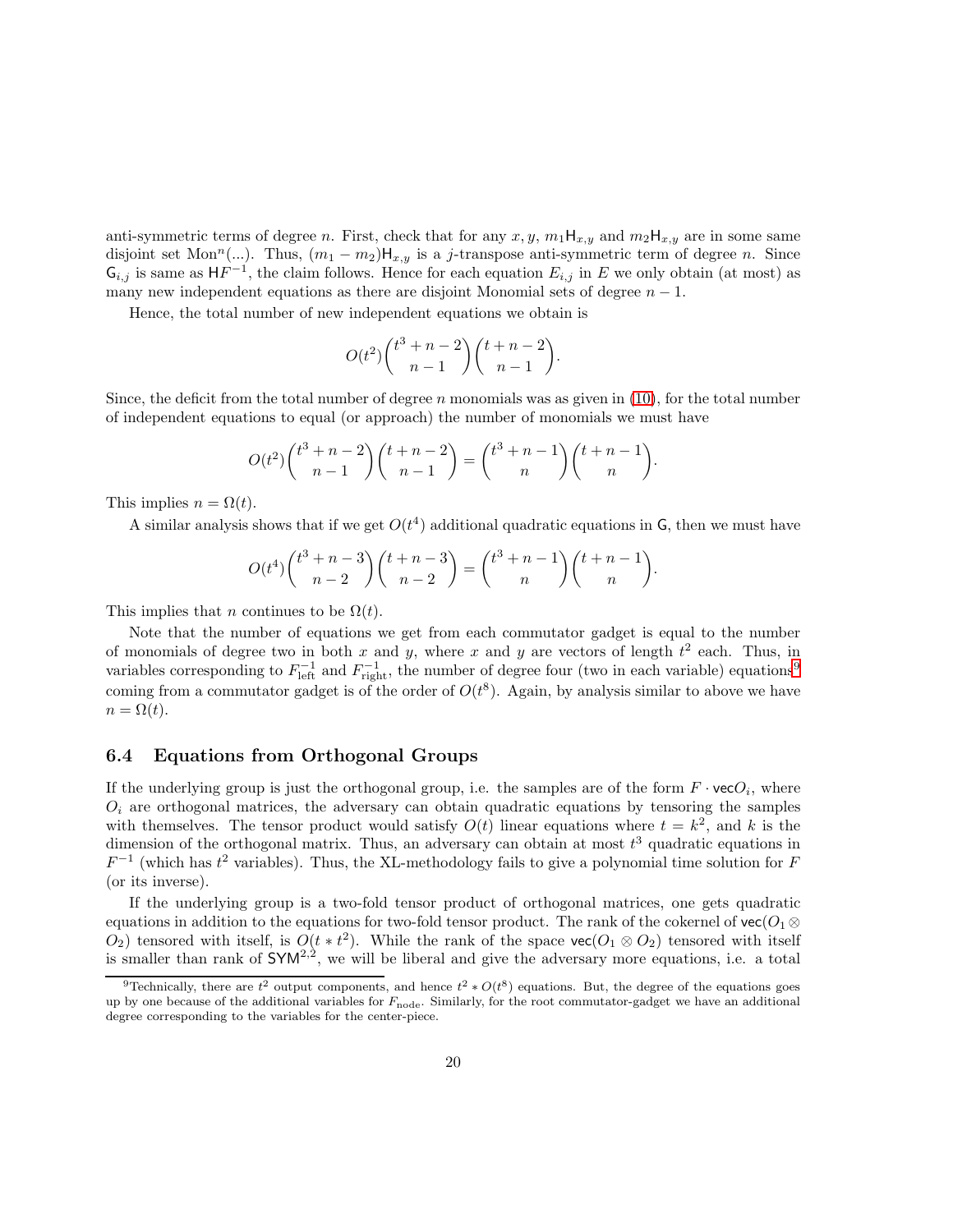of  $O(t^3 * t^4)$  equations of the form [\(2\)](#page-13-1). We will treat these equations as equations in addition to the equations [\(2\)](#page-13-1). Then, the analysis as in the previous sub-section shows that  $n = \Omega(t^{1/4})$ . Similar analysis leading to sub-exponential lower bound can be performed for schemes that use three-fold or higher tensors with some or all degrees orthogonal group elements.

# <span id="page-20-0"></span>7 Further Cryptanalysis

In this section, we investigate the possibility of obtaining small hamming-weight "codewords" using Grobner basis computation, especially for the case where some components of G are fixed to random values (as in Section [6.3\)](#page-18-0). Recall F is a random invertible matrix in  $M_{t^2}$ .

Since the equations [\(2\)](#page-13-1) in G (or even the additional equations [\(11\)](#page-17-1)) only determine  $F^{-1}$  modulo (left) tensor-product subgroup, an Adversary may fix some of the components of G to particular or random values, so as to obtain a representative of  $F^{-1}$  (modulo the (left) tensor-product of invertible matrices group). So, we first show that only  $O(t^2)$  components of G can be fixed arbitrarily.

Since, G must still be in the same left-coset as  $F^{-1}$ , we must have  $GF = U \otimes V$ . Recall, we let  $H = GF$ , So, fixing components of G is same as fixing components of  $HF^{-1}$ , or  $(U \otimes V) \cdot F^{-1}$ . We will let T stand for  $F^{-1}$ . Now, assume that the full left column of G, i.e.  $G^0$  is fixed to some values  $R^0$ . Hence,  $(\mathsf{U} \otimes \mathsf{V})T^0 = R^0$ . Or,  $\mathsf{U}$  mat $(T^0)\mathsf{V}^{\mathsf{T}} = \mathsf{mat}(R^0)$ . We will write  $\mathsf{mat}(T^0)$  as  $T^0$ , and mat( $R^0$ ) as  $R^0$ , and hence  $UT^0V^T = R^0$ . So, this then just determines U in terms of  $V^{-T}$  or vice versa. We can try to fix another full column of  $G$ , say  $G^1 = R^1$ , for some  $R^1$ . This would then also imply  $UT^1V^T = R^1$ . But, since T is random, and if we pick  $R^0$  and  $R^1$  at random, then this would lead to a contradiction with high probability (by just taking determinants of all quantities). Hence, we cannot set another full column of G to random values. We can try to set all but one (last) component of  $G^1$ , and by letting z be a free variable for  $G_{1,t^2-1}$ , we get  $G^1 = R^1 || z$ , where now  $R^1$  is a random  $(t^2 - 1)$ -column, and the operator "||" stands for column-wise concatenation. Now, we get  $U T^1 (T^0)^{-1} U^{-1} R^0 = \text{mat}(R^1 || z)$ , or  $U = \text{mat}(R^1 || z) (R^0)^{-1} U T^0 (T^1)^{-1}$ . For U to be not all zero, we must have that  $\det((\text{mat}(R^1||z)(R^0)^{-1}) \otimes (T^0(T^1)^{-1})^T - I)$  is zero. However, this with high probability also leads to det(U) being zero, so this is also not a viable way to set some components of G.

It turns out that one can set all but t components of  $G^1$ , and  $(t-1)$  components of  $G^2$ , and then the t-th component of  $\mathsf{G}^2$  (say, z) has t solutions (in particular, we get a degree t equation in z, as can be seen from computing the determinant of the resulting linear system in  $vec(U)$ ). So, we have

<span id="page-20-1"></span>
$$
UT0VT = R0
$$
  
\n
$$
U0..t-2T1VT = R1
$$
  
\n
$$
U0T2VT = R2,
$$
 (15)

where  $\mathsf{R}^0$  is a random  $M_t$  matrix,  $\mathsf{R}^1$  is a random  $(t-1) \times t$  matrix and  $\mathsf{R}^2$  is a random row vector of length  $t - 1$  followed by a singleton free variable z. The determinant that determines the degree t equation in z is of the following matrix

$$
(R^1\otimes (T^1)^{-T}\,\,||\,\,R^2\otimes (T^2)^{-T})\cdot ((R^0)^{-1}\otimes (T^0)^T)-\mathit{I}^{t^2}.
$$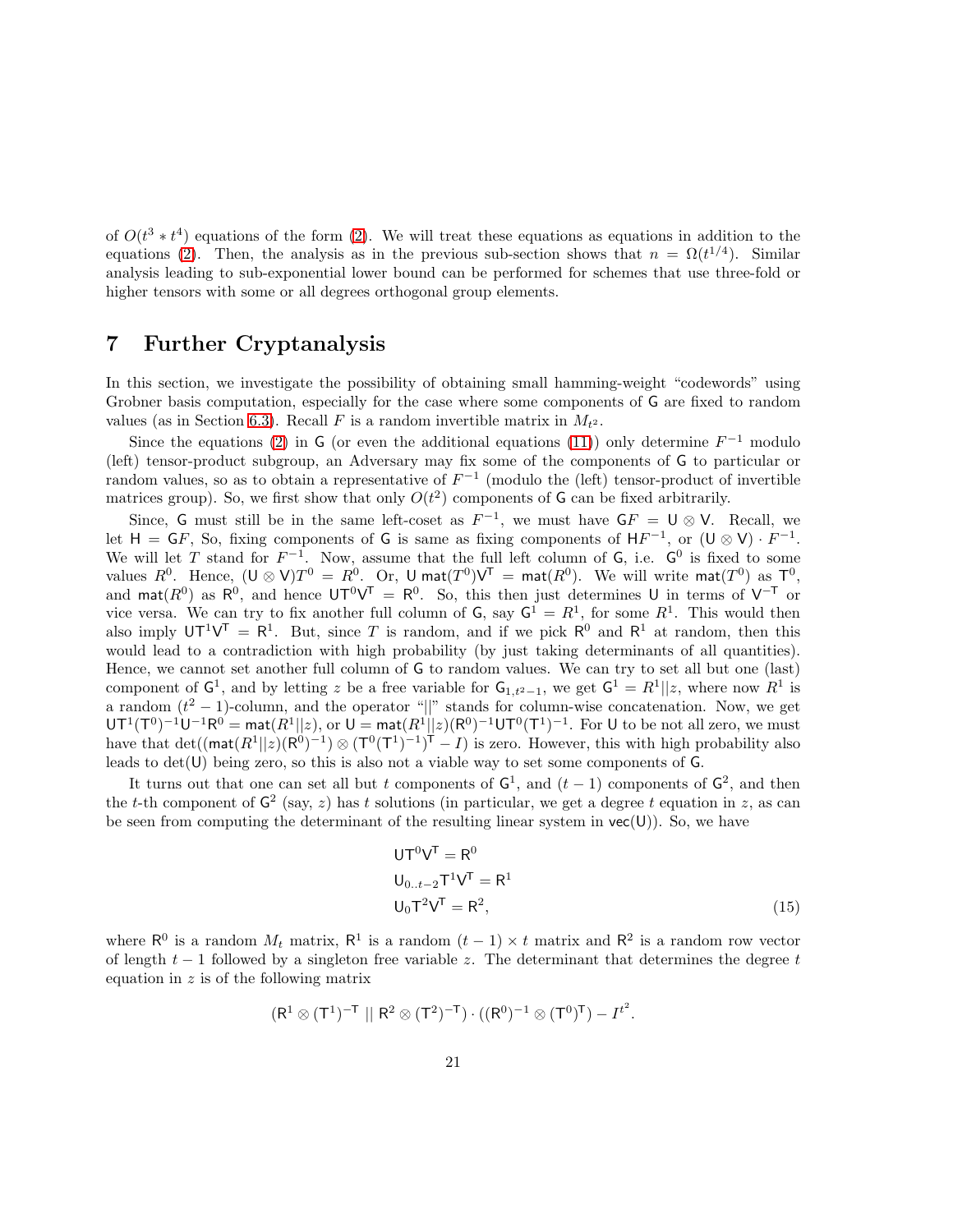So, now consider the problem of determining this degree t polynomials in  $z$  from the equations [\(2\)](#page-13-1) in G (or even [\(11\)](#page-17-1)) and fixing some components of G as above. We are interested in finding if there is an efficient Grobner-basis computation of  $p(z)$ , and in fact  $p(z)$  must lie in the ideal of these system of equations, and a Grobner-basis computation that eliminates all variables except  $z$  will eventually output  $p(z)$ . However, we want to determine if there is an efficient computation of  $p(z)$  or even any polynomial with  $p(z)$  as a factor using Grobner-basis computation. To this end, we first define what we mean by Grobner-basis computation and secondly, when do we consider such a method to be efficient.

Note that the system of equations is in free variables G and z defined over a field  $\mathbb{F}$ . We call a computation of  $p(z)$  to be  $\mathbb{F}[G, z]$ -linear if  $p(z) = 0$  is in the  $\mathbb{F}[G, z]$ -linear span of the equations. In other words,  $p(z) = 0$  is obtained by multiplying each of the original equations by some polynomial in G and  $z$  and then adding them all up. We will refer to these multiplying polynomials as Macaulay factors. The computation is considered **efficient** if each of these Macaulay factors has only polynomial  $(in t)$  many monomials – each Macaulay factor is to be considered as a sum of monomials in G and z, and not as an arithmetic circuit or arithmetic formula. The reason for this last requirement is that this is the only known way that general Grobner basis computations work, as Grobner basis by definition deals with monomial ideals.

To reiterate, we have the following equations in  $G$  and  $z$ 

$$
(\mathsf{coSYM}^{2,2^{\mathsf{T}}}\otimes \mathsf{SYM}^{2,2^{\mathsf{T}}})\mathsf{vec}((\mathsf{G}F)\otimes (\mathsf{G}F)) = 0
$$
  
\n
$$
\mathsf{G}_{0..t^{2}-1}^{0} = R^{0}
$$
  
\n
$$
\mathsf{G}_{0..t^{2}-t-1}^{1} = R^{1}
$$
  
\n
$$
\mathsf{G}_{0..t-1}^{2} = R^{2},
$$
\n(16)

where  $R^0$  is a random  $t^2$ -column,  $R^1$  is a random  $t(t-1)$ -column and  $R^2$  is a random  $(t-1)$ -column followed by free variable z. We now *conjecture*<sup>[10](#page-21-0)</sup> that there is no efficient  $\mathbb{F}[G, z]$ -linear computation of  $p(z)$ . To provide support for this conjecture, we first strengthen the above system and hence give more power to the Adversary, and replace the first set of equations by just  $(GF) = U \otimes V$  – note that this definitely is a solution of the first set of equations but is not necessarily the only solution (despite the Marcus-Moyls Theorem and its extension discussed at the beginning of Section [6\)](#page-12-0). So, then we have

<span id="page-21-1"></span>
$$
GF = U \otimes V
$$
  
\n
$$
G_{0..t^2-1}^0 = R^0
$$
  
\n
$$
G_{0..t^2-t-1}^1 = R^1
$$
  
\n
$$
G_{0..t-1}^2 = R^2,
$$

or more simply (recalling,  $T = F^{-1}$ )

$$
(\mathsf{U} \otimes \mathsf{V})T_{0..t^2-1}^0 = R^0
$$
  
\n
$$
(\mathsf{U} \otimes \mathsf{V})T_{0..t^2-t-1}^1 = R^1
$$
  
\n
$$
(\mathsf{U} \otimes \mathsf{V})T_{0..t-1}^2 = R^2.
$$

<span id="page-21-0"></span> $10$ The conjecture should also hold for additional equations [\(11\)](#page-17-1) added to the above system of equations.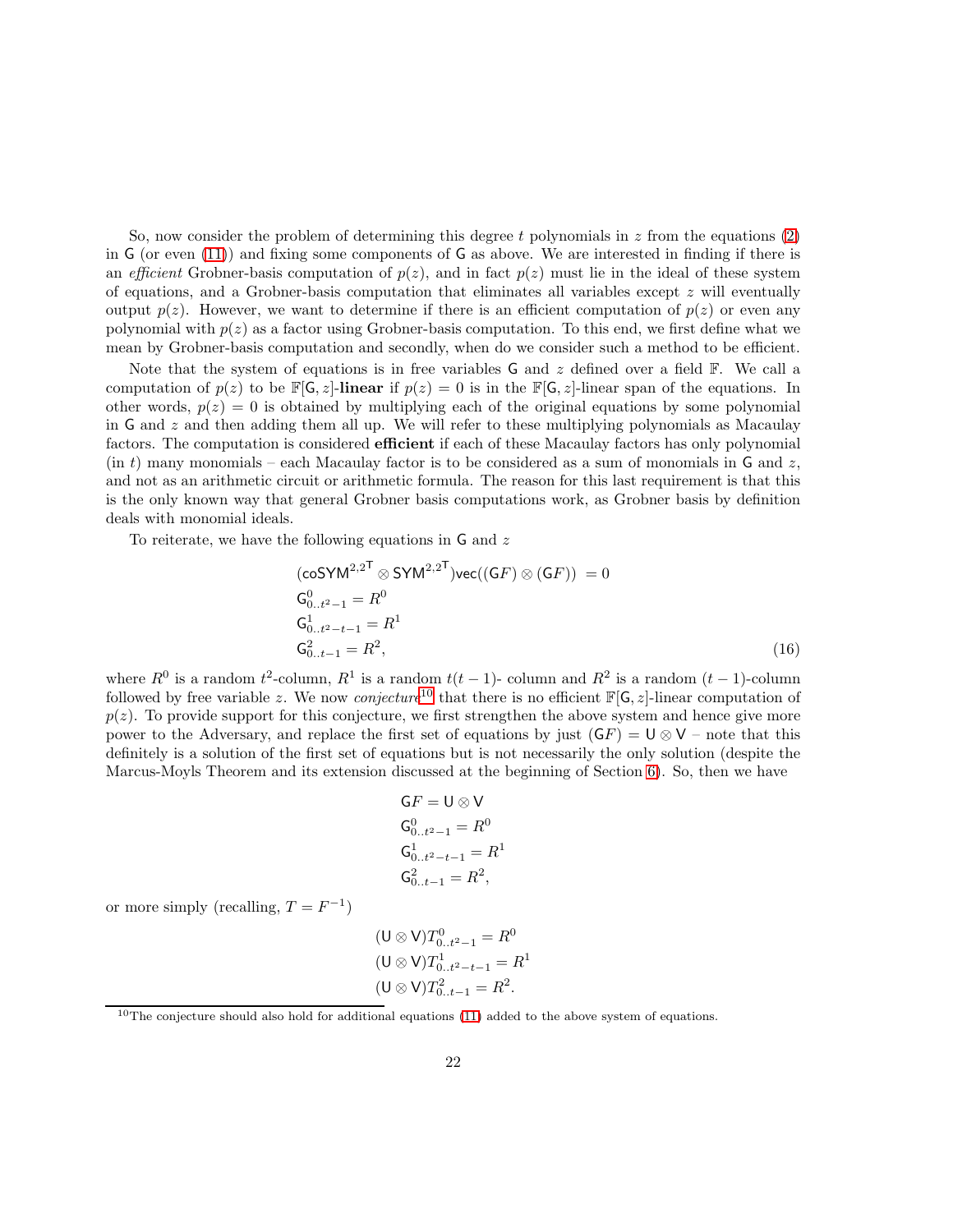and thus we seek an efficient  $\mathbb{F}[(\mathbb{U} \otimes \mathbb{V})T, z)]$ -linear computation of  $p(z)$  from these equations. A computation of  $p(z)$  linear in  $(U \otimes V)T$  is impossible if we treat each component of  $(U \otimes V)T$  as an independent term. Thus, we next check if an efficient  $\mathbb{F}[\mathsf{U} \otimes \mathsf{V}, z]$ -linear or more liberal  $\mathbb{F}[\mathsf{U}, \mathsf{V}, z]$ -linear computation of  $p(z)$  is possible from the above equations. We remind the reader that the distinction in these alternate computations comes from the fact that the efficiency definition counts the number of monomials in the Macaulay factors and not the size of the arithmetic circuit or arithmetic formula.

Writing the above equations as [\(15\)](#page-20-1), we note that multiplying the first of these equations, i.e.  $(R^0)^{-1}$ UT<sup>0</sup>V<sup>T</sup> = *I*, into the second and third we get in an  $\mathbb{F}[U, V, z]$ -linear fashion the equations

$$
U_{0..t-2}T^{1}V^{T} = R^{1}(R^{0})^{-1}UT^{0}V^{T}
$$

$$
U_{0}T^{2}V^{T} = R^{2}(R^{0})^{-1}UT^{0}V^{T}.
$$

However, removing  $V^T$  from these equations in an  $\mathbb{F}[U, V, z]$ -linear computation, so as to get the determinant of the resulting linear-system in  $vec(U)$ , seems to require multiplication by inverse of  $V$  (or adjugate of  $V$ ), which has exponential in  $t$  many monomials.

## <span id="page-22-0"></span>7.1 Computing Mixed Gadgets

If one does indeed manage to compute  $p(z)$  efficiently from equations [\(16\)](#page-21-1) (and additional equations [\(11\)](#page-17-1)), then we show that, under reasonable assumptions, computing mixed gadgets is efficient as well. In other words, given  $X_1 = F \cdot (a_1 \otimes b_1)$  and  $X_2 = F \cdot (a_2 \otimes b_2)$ , one can compute  $F \cdot (a_1 \otimes b_2)$ upto scalar factors.

We will need the following lemma. Let  $K$  be the algebraic closure of  $F$ .

<span id="page-22-1"></span>**Lemma 6.** For any ideal I of  $\mathbb{F}[z, x]$ , where z is a single variable and x is a vector of independent variables, if a polynomial  $p(z) \in \mathbb{F}[z]$  is the generator of  $I \cap \mathbb{F}[z]$ , an  $\mathbb{F}[z]$  ideal, then for every root  $\zeta$ of  $p(z)$  (possibly in extension ring  $\mathbb{E} = \mathbb{F}[z]/(p(z)) \subseteq \mathbb{K}$ ), there is a vector of values in  $\mathbb{K}$ , say  $\mathbf{x}_{\zeta}$ , such that  $(\zeta, \mathbf{x}_c)$  is in the zero-set of I.

*Proof.* Since  $\mathbb{F}[z, x]$  is Noetherian, I is finitely generated. Let  $I = (p(z)) + J$ , where  $J \cap \mathbb{F}[z] \subseteq (p(z)),$ and J is finitely generated. For any root  $\zeta$  of  $p(z)$ , consider the ideal of K[z, x] given by  $(z - \zeta) + J$ . Now, either  $(z - \zeta)$  and J are coprime or  $(z - \zeta) + J$  is a non-trivial ideal of  $\mathbb{K}[z, \mathbf{x}]$ . In the latter case, by Hilbert's nullstellensatz (see e.g. Proposition 1.2 [\[Har77\]](#page-30-4)), the zero-set of  $(z - \zeta) + J$  is non-empty. But, if  $(\zeta', \mathbf{x}')$  is such a member of the zero-set,  $\zeta'$  must be same as  $\zeta$ . And the claim of the theorem holds.

On the other hand, if  $(z-\zeta)$  and J are coprime, i.e.  $(z-\zeta)+J=(1)$ , then multiplying by  $p(z)/(z-\zeta)$ , a polynomial in K[z], we get that  $((p(z))+J)\mathbb{K}[z, \mathbf{x}]$ , i.e.  $I\mathbb{K}[z, \mathbf{x}]$ , contains  $p(z)/(z-\zeta)$ . We next claim that if  $p(z)$  is the generator of  $I \cap \mathbb{F}[z]$ , then it is also the generator of  $\mathbb{K}[z]$ -ideal  $I\mathbb{K}[z, \mathbf{x}] \cap \mathbb{K}[z]$ , which would then contradict that I contains  $p(z)/(z - \zeta)$ . The claim is proved using Grobner basis theory as follows: let  $\sigma$  be a monomial order of  $\mathbb{F}[z, \mathbf{x}]$  such that monomials in z are lower ranked than all other monomials except 1. Then a reduced Grobner basis  $G_{\sigma}$  of I will contain  $p(z)$  as a basis element, since initial terms of  $G_{\sigma}$  must generate initial terms of I, which includes  $p(z)$ . It is well known that  $G_{\sigma}$  is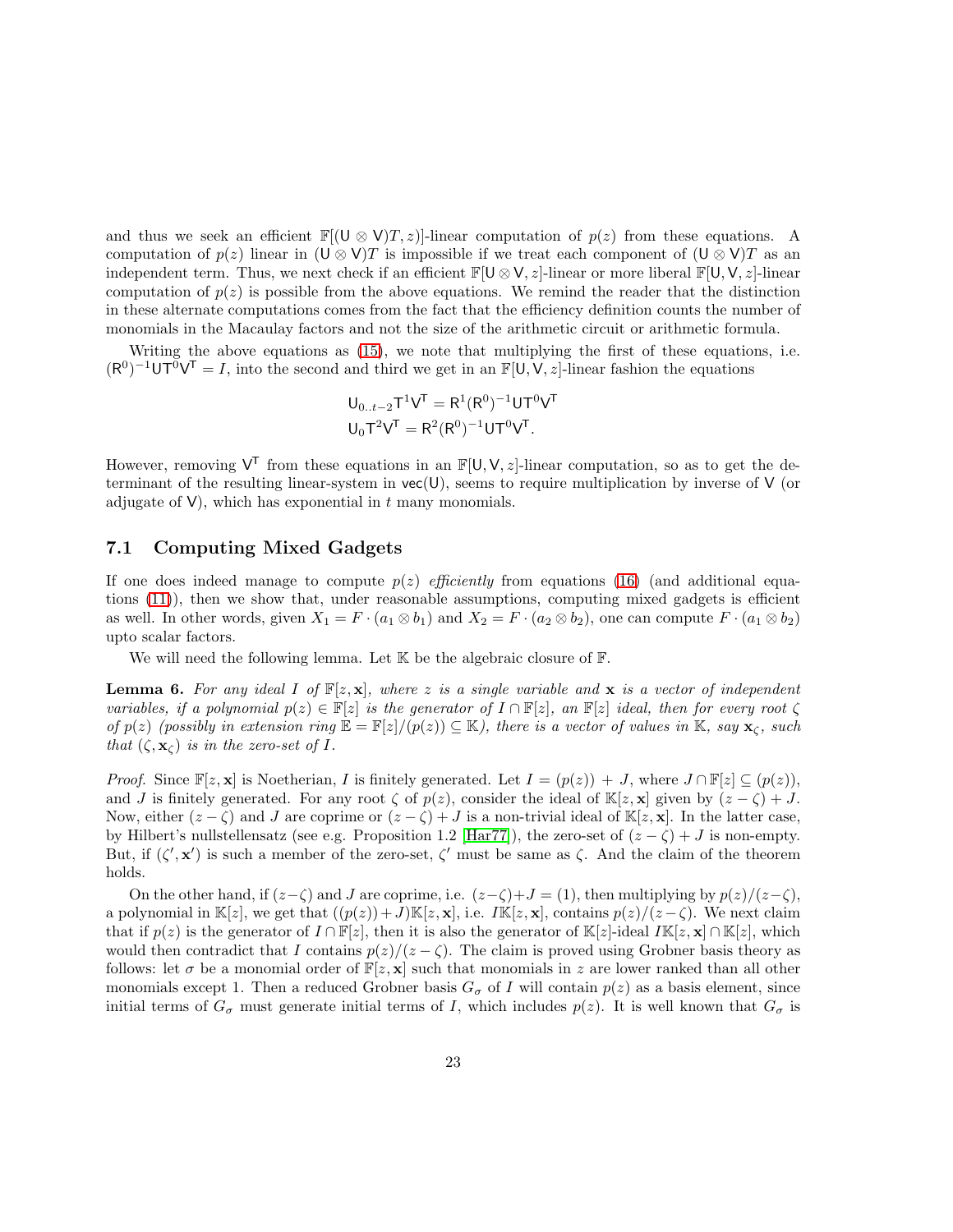also the Grobner basis of  $I\mathbb{K}[z, x]$  (see e.g. Buchberger's Criterion Theorem 15.8 [\[Eis95\]](#page-29-8)), and hence  $p(z)$  also generates  $I\mathbb{K}[z,\mathbf{x}] \cap \mathbb{K}[z]$ .  $\Box$ 

So, suppose a degree t polynomial  $p'(z)$  is the generator of ideal  $I \cap \mathbb{F}[z]$ , where I is the ideal generated by polynomials in equations [16](#page-21-1) (as well as additional equations  $(11)$ ). Since,  $p'(z)$  is zero at the zero set of I, and roots of  $p(z)$  are in the zero-set of I, we must have that  $p'(z)$  is a multiple of  $p(z)$ , and since they have the same degree, they must be same (up to scalars). Instead of  $\mathsf{G}^2_{(0,t-1)}$  being set to z, one can also consider any other  $G_j^i$  being set to z, and assume that a polynomial  $p_{i,j}(z)$  can be computed efficiently as well. The lemma above relates  $p(z)$  (i.e.  $p_{2,(0,t-1)}(z)$ ) to  $p_{i,j}(z)$  by roots. If  $p_{i,j}(\zeta')$  has t solutions, one for each solution  $\zeta$  of  $p(z)$ , then it can be shown that  $\zeta' + f(\zeta) = 0$  where f is a degree  $t-1$  polynomial. Essentially, the two polynomials  $p(z) = 0$  and  $z' + f(z) = 0$  are zero at the same points as  $p(z)$  and  $p_{i,j}(z')$  (this can be seen by forming Vandermonde matrices). Thus, we get all of G in terms of a single parameter z (and modulo  $p(z)$ ). Since the mixed gadget is uniquely determined up to scalar factors, this then implies that if one does arithmetic in the ring  $\mathbb{F}[z]/(p(z))$ , the ratio of any two components of the mixed gadget will be in the base field F.

## <span id="page-23-0"></span>8 The Linearly Transformed Matrix Group Problem

In this section, we describe the so-called "Linearly Transformed Matrix Group Problem". The hardness of the Linearly Transformed Matrix Group Problem is neither necessary nor sufficient for the security of our scheme. However, the problem is easy to understand, and we believe that progress on it could shed light on the security of our scheme.

Let  $m = t \times t$ . Let  $F \in M_m$  be a matrix over the field F. Consider a distribution of samples  $w^{(i)} \leftarrow F \cdot x^{(i)}$  where each  $x^{(i)}$  is (the vectorization of) a random rank-1 matrix (a tensor) – i.e.,  $x^{(i)} = y^{(i)} \otimes z^{(i)}$  where  $y^{(i)}$ ,  $z^{(i)} \in \mathcal{F}^t$ . With this setup, let us define the Linearly Transformed Matrix Group Problem.

**Definition 3** (Linearly Transformed Matrix Group Problem). Given as many samples  $w^{(i)} \leftarrow F \cdot x^{(i)}$ as desired, output a "new" sample  $w = F \cdot x$ , where x is another tensor. "New" means that w is not simply a scalar multiple of one of the previous samples.

Observe that all valid samples satisfy certain nontrivial quadratic equations. Let  $\bar{F}$  be the adjugate of F, such that  $\overline{F} \cdot F = \det(F) \cdot I$ . Then, for each  $w^{(i)}$ , we have  $\overline{F} \cdot w^{(i)} = \det(F) \cdot x^{(i)}$ , where  $x^{(i)}$  is a tensor which satisfies certain quadratic equations. Specifically, let us index the  $m = t \times t$ coefficients of  $x^{(i)}$  by  $(j,k) \in [t] \times [t]$  in the natural way, so that  $x_{j,k}^{(i)} = y_j^{(i)} \cdot z_k^{(i)}$  $\binom{v}{k}$ . Then, we have that  $x_{(i)}^{(i)}$  $\overset{(i)}{(j_1,k_1)}\cdot x^{(i)}_{(j_2,k_2)}=x^{(i)}_{(j_1)}$  $\stackrel{(i)}{(j_1,k_2)} \cdot x_{(j_2)}^{(i)}$  $(i)$ <sub>(j<sub>2,k<sub>1</sub>)</sub> for every "rectangle"  $(j_1, k_1, j_2, k_2)$ . Letting  $\bar{F}_{(j,k)}$  be the  $(j,k)$ -th</sub> row of  $\overline{F}$ , we have:

$$
\langle \bar{F}_{(j_1,k_1)}, w^{(i)} \rangle \cdot \langle \bar{F}_{(j_2,k_2)}, w^{(i)} \rangle = \langle \bar{F}_{(j_1,k_2)}, w^{(i)} \rangle \cdot \langle \bar{F}_{(j_2,k_1)}, w^{(i)} \rangle \tag{17}
$$

and thus:

<span id="page-23-1"></span>
$$
\langle \bar{F}_{(j_1,k_1)} \otimes \bar{F}_{(j_2,k_2)} - \bar{F}_{(j_1,k_2)} \otimes \bar{F}_{(j_2,k_1)}, w^{(i)} \otimes w^{(i)} \rangle = 0 \tag{18}
$$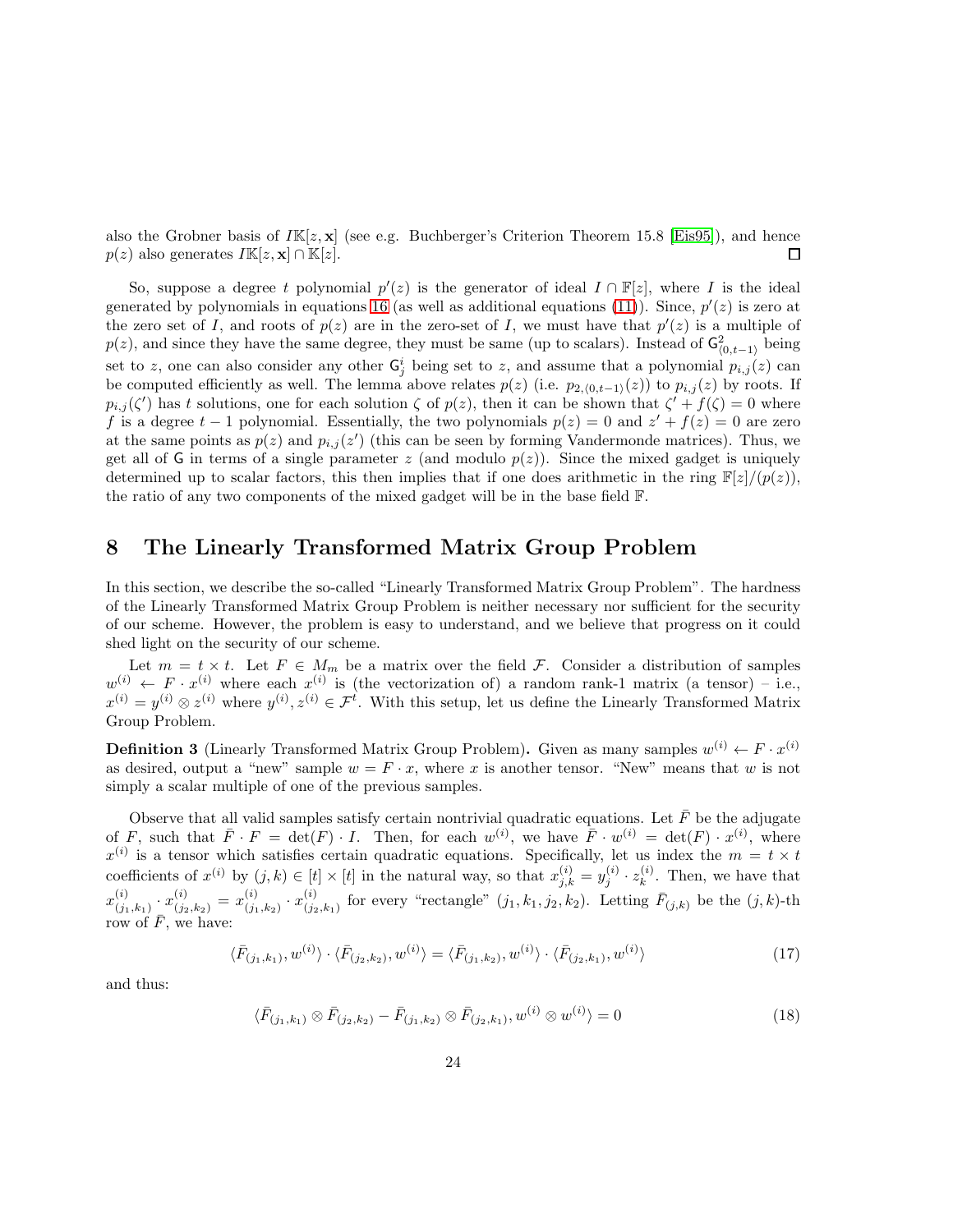So, every tensored sample  $w^{(i)} \otimes w^{(i)}$  falls in a linear subspace defined by the vectors  $\bar{F}_{(j_1,k_1)} \otimes \bar{F}_{(j_2,k_2)}$  –  $\bar{F}_{(j_1,k_2)} \otimes \bar{F}_{(j_2,k_1)}$ , and further defined by fact that each  $w^{(i)} \otimes w^{(i)}$  is (the vectorization of) a symmetric matrix. We can rephrase the Linearly Transformed Matrix Group Problem in terms of this subspace.

Definition 4 (Linearly Transformed Matrix Group Problem - Subspace Version). Given as many samples  $w^{(i)} \leftarrow F \cdot x^{(i)}$  as desired, output a "new" sample w such that  $w \otimes w$  is in the subspace generated by the  $w^{(i)} \otimes w^{(i)}$ 's. "New" means that w is not simply a scalar multiple of one of the previous samples.

We can also consider a related problem that may be much harder.

Definition 5 (Linearly Transformed Matrix Group Equations Problem). Again, consider samples  $w^{(i)} \leftarrow F \cdot x^{(i)}$ . Given only a canonical representation of the quadratic equations satisfied by all of these samples, output nontrivial w that satisfies these quadratic equations. In other words, using lemma [7,](#page-32-1) given  $p(\mathbf{x}) = (\cos Y M^{2,2} / \cos Y M^{2})^{\mathsf{T}} \cdot (F^{-1} \otimes F^{-1}) \cdot \text{SYM}^{2} \cdot \text{Mon}^{2}(\mathbf{x})$ , output non-trivial w such that  $p(\mathbf{w}) = 0$ .

We conjecture that these problems are hard for appropriate parameters. More concretely, we speculate that it may be possible to prove that these problems are impossible to solve using a generic algorithm. "Generic" means that only black-box operations  $(+,-,\times,\div)$  are allowed, and also that the characteristic of the field is unknown. To put it another way, a generic solution must be a rational polynomial over the coefficients of the initial samples that is a formal solution.

Below, we describe some attacks on these problems. There is a generic attack for the case  $t = 2$ . (We explain why this attack does not extend to higher dimensions.) We also describe a few non-generic attacks, including an attack on the Linearly Transformed Matrix Group Equations Problem when  $t = 2$ and the "field" is  $\mathbb{Z}_N$  for composite integer N, and some attacks on higher dimensions when the field has characteristic zero.

Also, see section [8.3](#page-28-0) for some novel attacks using tangent spaces for the case where the underlying matrices are arbitrary invertible matrices.

#### <span id="page-24-0"></span>8.1 Attacks

#### 8.1.1 Generic Solution to the Linearly Transformed Matrix Group Problem when  $t = 2$

First, we explain the generic attack on the Linearly Transformed Matrix Group Problem when  $t = 2$ .

Consider the dimension of the subspace generated by the  $w^{(i)} \otimes w^{(i)}$ 's. We have  $w^{(i)} \otimes w^{(i)} =$  $(F \otimes F) \cdot (x^{(i)} \otimes x^{(i)})$  for invertible F, so the dimension is the same as the subspace generated by the  $x^{(i)} \otimes x^{(i)}$ 's. Writing  $x^{(i)} \otimes x^{(i)}$  as  $y^{(i)} \otimes z^{(i)} \otimes y^{(i)} \otimes z^{(i)}$ , and observing that the rank of the  $y^{(i)} \otimes y^{(i)}$ 's is 3 due to symmetry, the rank of the  $w^{(i)} \otimes w^{(i)}$ 's is  $3^2 = 9$ . Since this is within a  $4^2 = 16$  dimensional space, the kernel should have dimension  $16 - 9 = 7$ . Indeed, when  $t = 2$ , Equation [18](#page-23-1) gives a single nontrivial vector orthogonal to the  $w^{(i)} \otimes w^{(i)}$ 's – namely:

$$
\bar{F}_{(1,1)} \otimes \bar{F}_{(2,2)} - \bar{F}_{(1,2)} \otimes \bar{F}_{(2,1)},
$$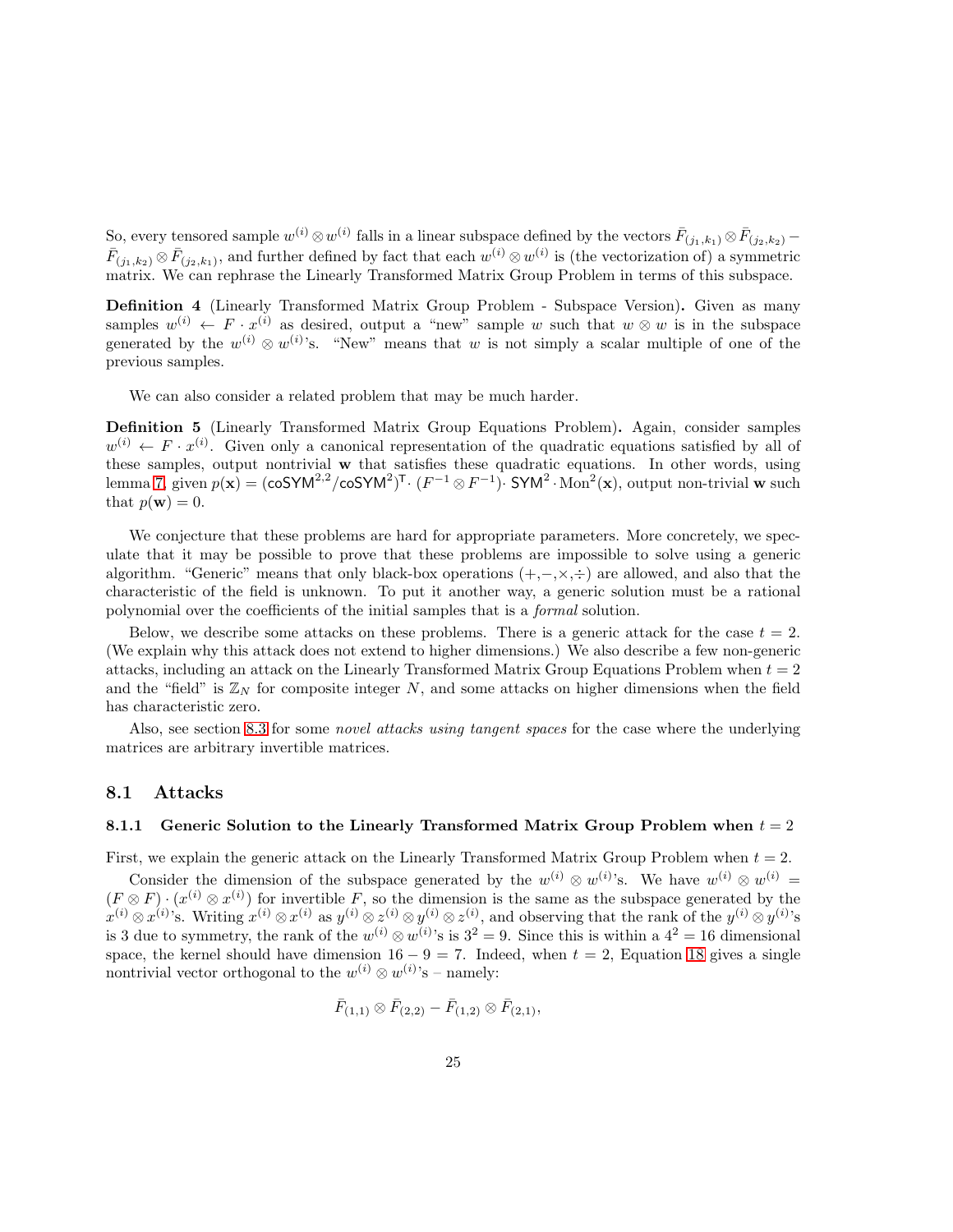and 6 more dimensions come from the subspace of vectorized anti-symmetric  $4 \times 4$  matrices, which are orthogonal to  $w^{(i)} \otimes w^{(i)}$  because it is symmetric. Given enough random samples, one can generate a basis for this kernel.

Pick any vector u in this kernel that is not in the subspace generated by the antisymmetric matrices. If you like, you can pick u to be a symmetric matrix: start with an initial choice of  $u$ , split it into symmetric and asymmetric parts  $(u = u^+ + u^-)$ , set  $u \leftarrow u^+$ , and send  $u^-$  back into the subspace of antisymmetric matrices whence it came.<sup>[11](#page-25-0)</sup> Now, view the equation  $\langle u, w^{(i)} \otimes w^{(i)} \rangle = 0$  as saying the quadratic polynomial  $u(w)$  has all valid samples as roots. If we find a new w such that  $u(w) = 0$ , then it will be a valid new sample, as  $w \otimes w$  will be orthogonal to the subspace of antisymmetric matrices automatically, and will be orthogonal to  $\bar{F}_{(1,1)} \otimes \bar{F}_{(2,2)} - \bar{F}_{(1,2)} \otimes \bar{F}_{(2,1)}$  since it is orthogonal to u.

All that remains is to explain how to generate a new solution to  $u(w) = 0$  from old ones. For "most" quadratic equations over two or more variables, it is straightforward to generate a new solution from an old one. First, fix all but two variables to be equal to the old solution, and then diagonalize the equation over the remaining variables to obtain  $ax^2 + by^2 = c$ , an equation to which we already have one solution  $(x_0, y_0)$  from the old sample. Suppose we are "lucky" and  $a \neq 0 \neq c$ . Then we can divide by a to get  $x^2 - By^2 = C$  for  $B = -b/a$  and nonzero  $C = c/a$ . View this equation as saying that the norm of  $x_0 + y_0 \sqrt{B}$  is C in the number field  $\mathbb{Q}(\sqrt{B})$ . Then, the norm of  $(x_0 + y_0 \sqrt{B})^3/C$  must also be Form of  $\omega_0^0 + g_0^0 \sqrt{B}$ , yielding the (likely different) solution  $(x_1, y_1) = ((x_0^3 + 3Bx_0y_0^2)/C, (3x_0^2y_0 + By_0^3)/C)$  to  $x^2 - By^2 = C$ , which gives a new solution to  $u(w) = 0$ .

The main reason this attack works is that, when  $t = 2$ , a valid sample w only needs to be a root of a single quadratic polynomial, and it is easy to generate new rational solutions of a single multivariate quadratic polynomial given an initial solution. When  $t > 2$ , a sample must satisfy a larger system of quadratic equations.

#### <span id="page-25-2"></span>8.1.2 Non-Generic Solution to Linearly Transformed Matrix Group Equations Problem when  $t = 2$

As we saw above, when  $t = 2$ , finding a valid sample is tantamount to solving a single multivariate quadratic equation. Somewhat surprisingly, the equation  $ax^2 + by^2 = 1$  mod N can be solved efficiently, even when N is composite, under the minimal assumption that  $a - b \neq 0 \neq ab$ .<sup>[12](#page-25-1)</sup> The algorithm works by lifting to a problem  $Ax^2 + By^2 - z^2 = 0$  over the integers, where  $A = a \text{ mod } N$ ,  $B = b \text{ mod } N$ , A and B are distinct primes that are quadratic residues of each other, A is odd, and  $B = 1 \text{ mod } 4$ . Suitable A and B can be found in probabilistic polynomial time. Once found, the equation  $Ax^2 + By^2 - z^2 = 0$ is guaranteed to have a solution over the integers. A solution  $(x, y, z)$  to  $Ax^2 + By^2 - z^2 = 0$  yields a solution  $(x/z, y/z)$  to  $ax^2 + by^2 = 1$  mod N.

For A and B satisfying the above conditions, Cremona and Rusin show how to reduce solving  $Ax^2 + By^2 - z^2 = 0$  over the integers to finding the shortest vector in a 3-dimensional lattice. See [\[BGH07\]](#page-29-10)

<span id="page-25-0"></span><sup>&</sup>lt;sup>11</sup>Interestingly, this  $u^+$ , as the only symmetric component of the kernel subspace, must equal (up to scaling) the symmetrization of the nontrivial vector – namely,  $\bar{F}_{(1,1)} \otimes \bar{F}_{(2,2)} + \bar{F}_{(2,2)} \otimes \bar{F}_{(1,1)} - \bar{F}_{(1,2)} \otimes \bar{F}_{(2,1)} - \bar{F}_{(2,1)} \otimes \bar{F}_{(1,2)}$ . We can thus obtain this function of F from the samples when  $t = 2$ .

<span id="page-25-1"></span><sup>&</sup>lt;sup>12</sup>Boneh, Gentry and Hamburg described an identity-based encryption scheme that actually uses this algorithm during the encryption process [\[BGH07\]](#page-29-10).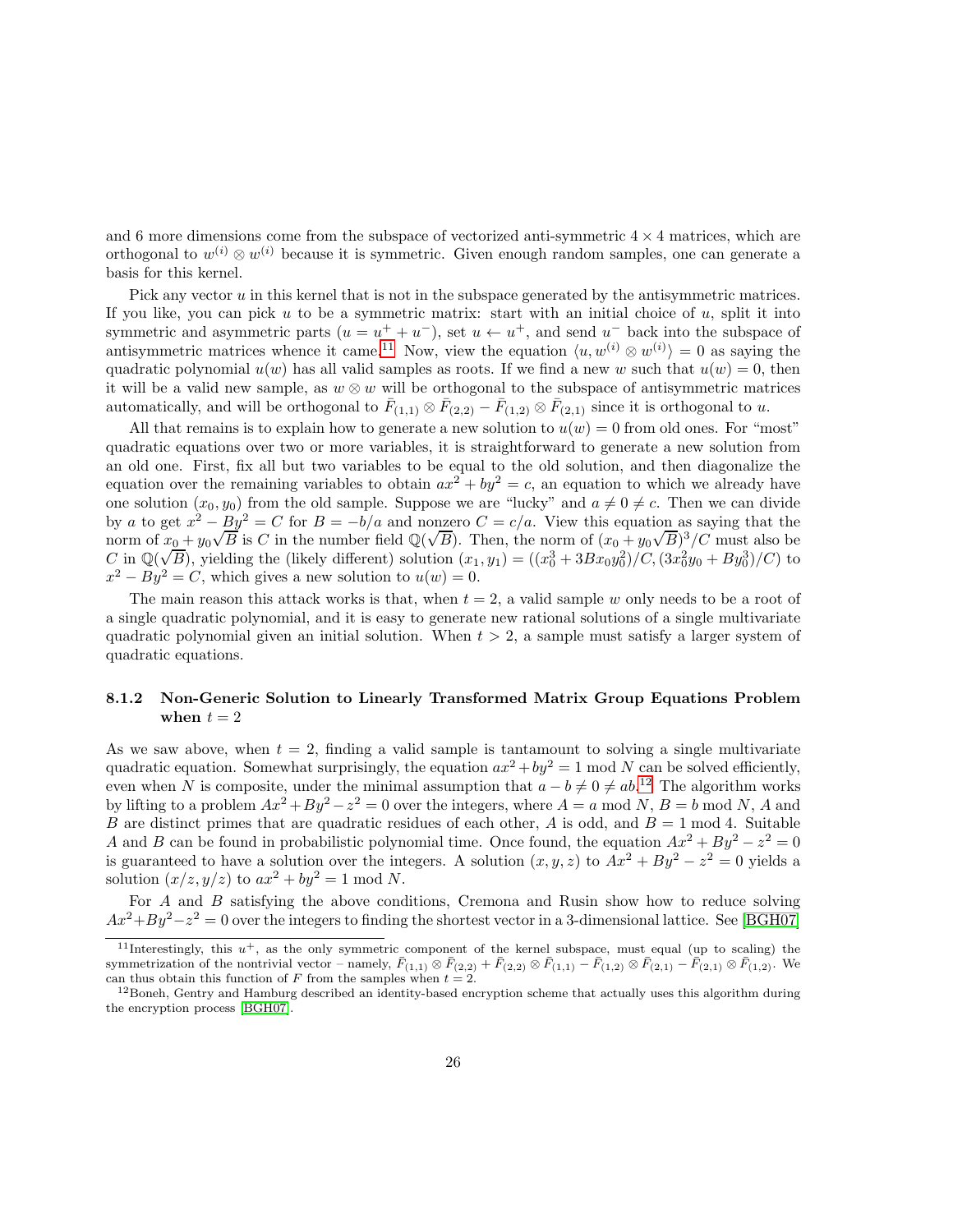for an exposition of this algorithm.<sup>[13](#page-26-1)</sup> This algorithm is non-generic in a couple of ways. First, lifting the problem from one "field" to another (from  $\mathbb{Z}_N$  to  $\mathbb{Z}$  (or  $\mathbb{Q}$ )) is non-generic. Second, lattice reduction crucially uses the *size* of elements to make progress, and *size* is a non-generic notion.<sup>[14](#page-26-2)</sup>

One may point to this algorithm as a reason not to place any faith in generic proofs of impossibility, as it is "ruled out" by our proof that solving the Linearly Transformed Matrix Group Equations Problem is generically impossible. Indeed, we cannot rule out non-generic algorithms for the Linearly Transformed Matrix Group Equations Problem that work even when  $t > 2$ . We merely note that the algorithm for  $t = 2$  appears quite specialized, and does not seem readily extensible to solving systems of quadratic equations (even when the system has a lot of structure, as in our case).

#### <span id="page-26-3"></span>8.1.3 Attacks on the Linearly Transformed Matrix Group Problem in Characteristic Zero

Suppose we are given a basis of some subspace of matrices, together with the promise that there is basis of this subspace consisting entirely of rank-1 matrices; can we recover a rank-1 basis? If so, then we can solve the Linearly Transformed Matrix Group Problem: given a canonicalized basis generated by some  $w^{(i)} \otimes w^{(i)}$ 's, the algorithm will output a (likely different) basis of symmetric rank-1 matrices. Over the reals, it appears that this problem is solvable for large parameter sizes. (See [\[YSU17\]](#page-30-5)).

## <span id="page-26-0"></span>8.2 Generic Solution to Linearly Transformed Matrix Group Problem Must Have High Degree

Let  $\tau$  be minimal such that there is a formal arithmetic circuit that computes a new sample w from old samples  $w^{(1)}, \ldots, w^{(\tau)}$ . First, we show that  $\tau \geq m$  (where m is the dimension of the w vectors). Next, we show that the total degree of the arithmetic circuit must be at least  $\tau/2$ .

This result certainly does not prove that computing a new sample is generically impossible, or even infeasible. But it does rule out naive application of certain low-degree attacks – for example, low-degree relinearization attacks a la Kipnis-Shamir and Courtois et al [\[KS99,](#page-30-2) [CKPS00\]](#page-29-2), and low-degree Grobner basis attacks. A successful attack will need to be more sophisticated.

To show that  $\tau \geq m$ , the basic idea is simple: given only  $m-1$  samples, F is underdetermined, even if the values of  $x^{(1)}, \ldots, x^{(m-1)}$  are also given. In particular,  $F^{-1} \cdot w$  is a random and independent vector in the field if w is linearly independent of  $w^{(1)}, \ldots, w^{(m-1)}$ . Hence  $F^{-1} \cdot w$  is likely not a tensor.

But suppose w is in the subspace of  $w^{(1)}, \ldots, w^{(m-1)}$ . Then we have  $w = \sum_i f_i({w^{(j)}}) \cdot w^{(i)}$  for some functions  $f_i$ . If  $w = F \cdot x$ , we have  $x = \sum_i f_i({w^{(j)}}) \cdot x^{(i)}$ . But, viewing only  $m-1$  samples  $w^{(1)}, \ldots, w^{(m-1)}$  (and not knowing F a priori), the  $w^{(j)}$ 's appear independent of the  $x^{(i)}$ 's, and so we can replace  $f_i(\{w^{(j)}\})$  with constant  $c_i$ , obtaining  $x = \sum_{i \in [m-1]} c_i \cdot x^{(i)}$ . But as the  $c_i$ 's are independent

<span id="page-26-1"></span><sup>&</sup>lt;sup>13</sup> Just to give a taste of the algorithm, it is analogous to a lattice-based approach for expressing a prime  $p \equiv 1 \mod 4$ as the sum of two squares: Let r and s be such that  $r^2 = 1 \mod p$  and  $s^2 = -1 \mod p$  (these exist since  $p \equiv 1 \mod 4$ ). Consider the lattice generated by the rows  $(1, s/r \mod p)$  and  $(0, p)$ . Note that, for any vector  $\vec{v} = (v_1, v_2)$  in this lattice, p divides its squared length  $v_1^2 + v_2^2$ . Suppose  $\vec{v}$  is the shortest nonzero vector in the lattice. Since the lattice determinant is p, by Minkowski's theorem the squared length of  $\vec{v}$  is less than 2p, and therefore can only be p.

<span id="page-26-2"></span> $14$ Another example of a non-generic algorithm that uses size is the computation of a Jacobi symbol modulo N.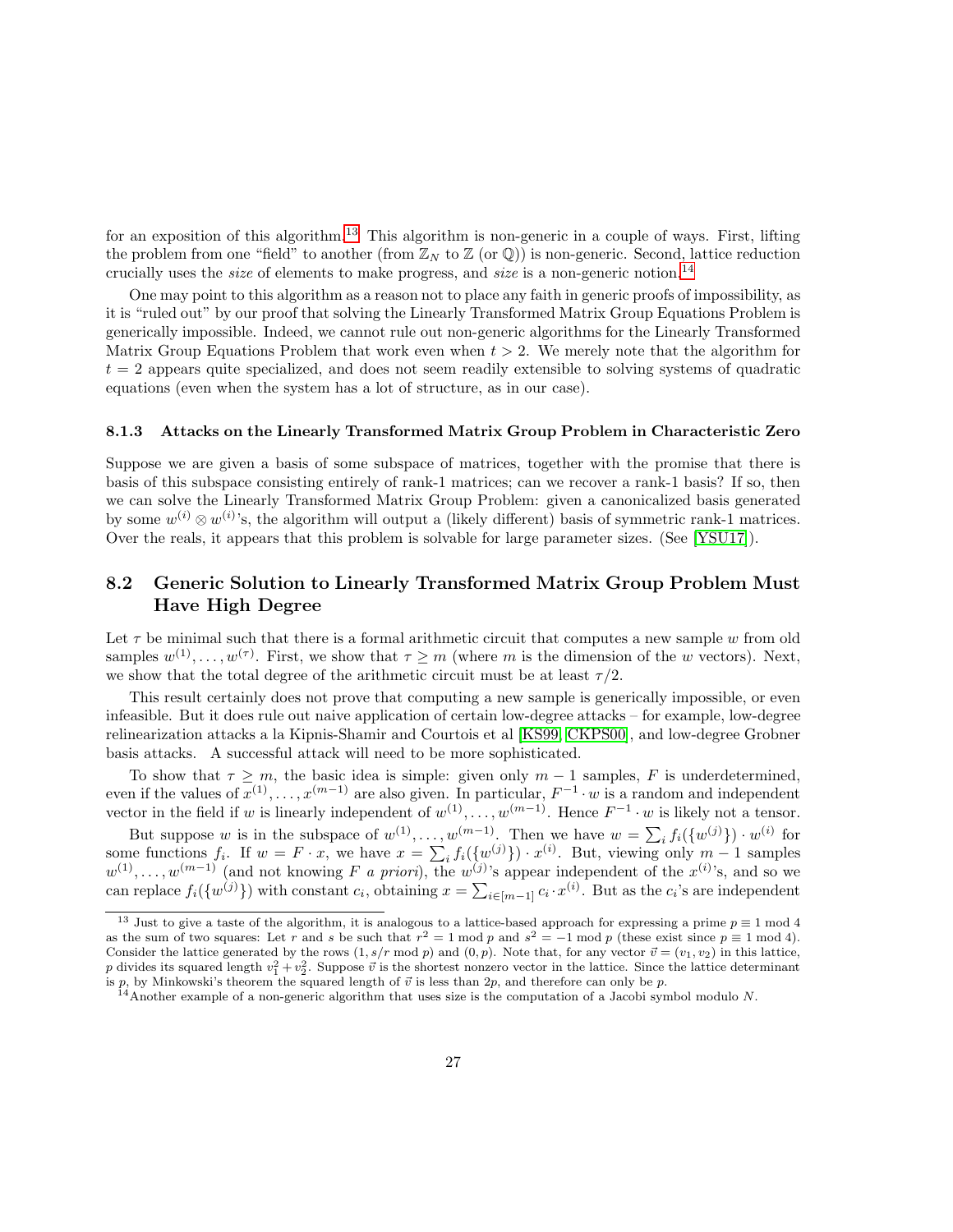of the tensors  $\{x^{(i)}\}$ , the formal rank of x is clearly equal to the number of nonzero  $c_i$ 's. If only one  $c_i$ is nonzero, the new sample  $w$  is not new: it equals an old sample up to scaling.

Now, we establish that the degree must be at least  $\tau/2$ . Consider the "projected" arithmetic circuit that results when we set one of the old samples to 0. Clearly this projected arithmetic circuit outputs a sample that is *valid*, in the sense that it is  $F$  times a tensor. We consider two cases.

Case 1: There is some j such that zeroizing the j-th sample gives a projected formal polynomial is not a multiple of one of the original samples. Then, we can construct a new sample from  $\tau - 1$  initial samples (contradiction).

Case 2: For all j, the projected formal polynomial is a (possibly zero) multiple of one of the old samples.

It remains to address Case 2. Suppose zeroizing the j-th sample leads to a projected polynomial that is a multiple of the  $i$ -th sample – that is,

$$
C(w^{(1)}, \ldots, w^{(j-1)}, 0, w^{(j+1)}, \ldots, w^{(\tau)}) = f(\{w's\}) \cdot w^{(i)}.
$$

Consider what happens to the output of the projected polynomial when we zeroize the  $j'$ -th sample for  $j' \neq j$ . It only changes the value of  $f({w's})$ , and does not alter the fact that the output is some multiple of  $w^{(i)}$ . Now, suppose we zeroize the j'-th sample and then j-th sample (in the opposite order of before). Zeroizing the  $j'$ -th sample gives a multiple of the  $i'$ -th sample for some  $i'$ , and then zeroizing the *j*-th sample gives another multiple of the *i*'-th sample. If  $i \neq i'$ , since the *i*-th and *i*'-th samples are different, zeroizing the j-th and j'-th samples must set the entire formal polynomial to zero. Thus, every monomial of the formal polynomial must be divisible by either a coordinate of the  $j$ -th sample or of the j'-th sample for any  $(j, j')$  whose annihilation projects down to different  $(i, i')$ . (Note that if annihilating the j-th sample projects down to the zero polynomial, then every monomial must be divisible by some coordinate of the  $j$ -th polynomial.)

Consider a graph G, in which each vertex is associated to an index  $j \in [\tau]$ . Partition the vertices V into subsets  $V_0, V_1, \ldots, V_t$ , where  $V_0$  consists of those indices j such that annihilating the j-th sample projects down to the zero polynomial, and otherwise  $V_i$  consists of j's that project down to a nonzero multiple of the  $i$ -th sample. Within  $V_0$  draw an edge from each vertex to itself; otherwise, draw an edge between j and j' if they are in subsets  $V_i$  and  $V_{i'}$  for  $i \neq i'$ . By the discussion above, the degree of the formal polynomial is lower-bounded by the size of the smallest vertex cover of this graph. Since the complement of a vertex cover is an independent set, the degree is lower-bounded by  $\tau - |V_{i^*}|$ , where  $V_{i^*}$ is the largest subset with  $i^* \neq 0$ .

Let  $S_{i^*}$  be the set of j's whose annihilation leads to a multiple of the i<sup>\*</sup>-th sample, where i<sup>\*</sup> is the index with the largest number of associated j's.  $(S_{i^*}$  corresponds to  $V_0 \cup V_{i^*}$ .) We lower-bound the degree by  $|S_{i^*}|$ . Together with the above result, this gives a lower-bound on the degree of  $\tau/2$ . To prove this result, we use inclusion-exclusion. For a subset  $X \subseteq [\tau]$ , let  $p_X$  be the portion of the formal polynomial containing monomials that are divisible by some coefficient of the i-th sample for every  $i \in X$ . Let  $q_X$  be the portion of the formal polynomial consisting of monomials that are divisible by a coefficient of the *i*-th sample for *some*  $i \in X$ . By inclusion-exclusion, for any set X, we have:

$$
q_X = \sum_{j \in X} p_{\{j\}} - \sum_{(j_1, j_2) \subset X} p_{(j_1, j_2)} + \sum_{(j_1, j_2, j_3) \subset X} p_{(j_1, j_2, j_3)} - \dots \pm p_X
$$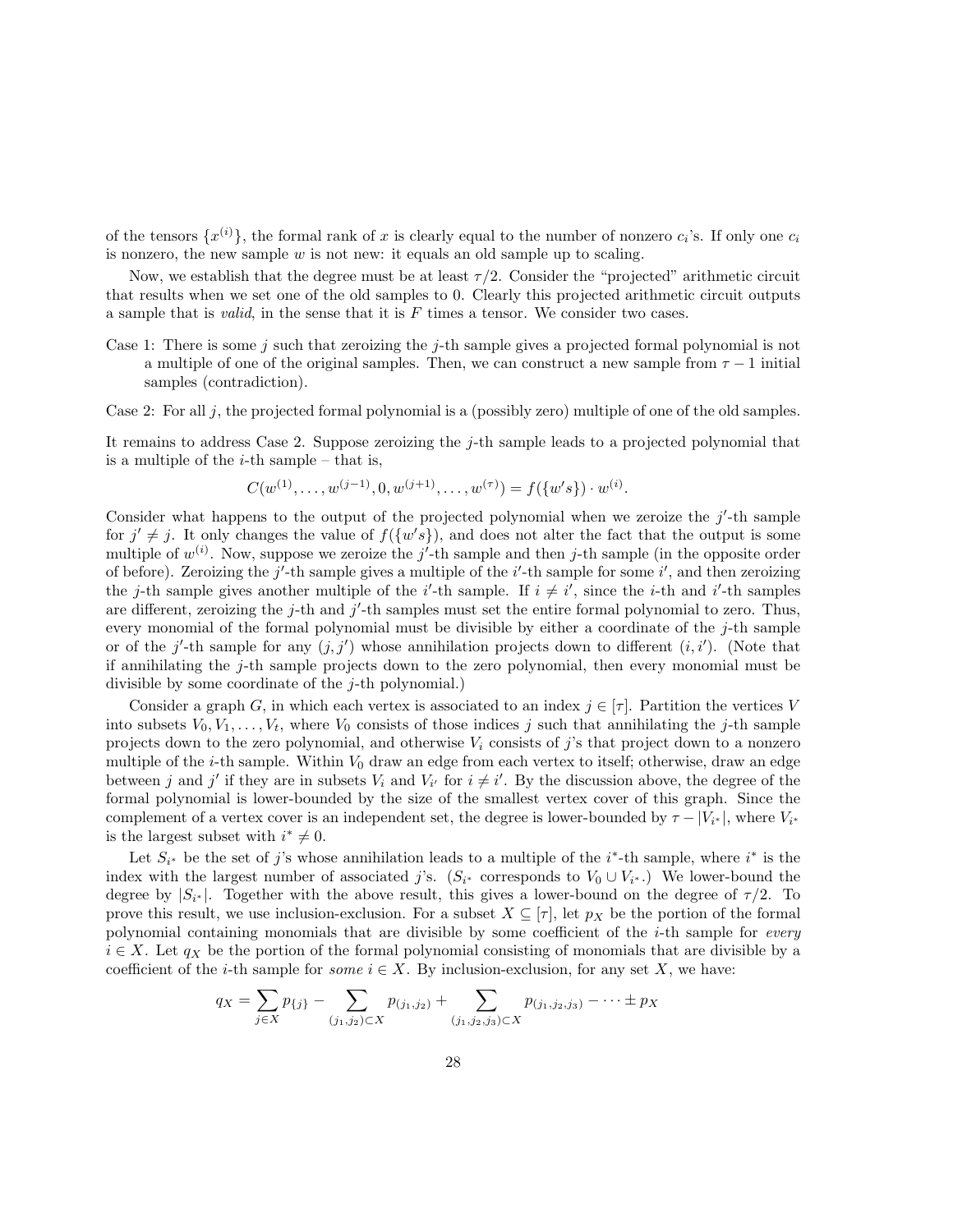Suppose X has cardinality k. Since  $(1-1)^k \cdot C = 0$ , we obtain:

<span id="page-28-2"></span>
$$
(C - q_X) = \sum_{j \in X} (C - p_{\{j\}}) - \sum_{(j_1, j_2) \subset X} (C - p_{(j_1, j_2)}) + \dots \pm (C - p_X)
$$
\n(19)

Assume inductively that we have proven that  $(C - p_X)$  is a multiple of the i<sup>\*</sup>-th sample for all  $X \subseteq S_{i^*}$ with  $|X| \leq k-1$ ; we prove it for k. From Equation [19,](#page-28-2) observe that our induction hypothesis implies that all of the addends are multiples of the i<sup>\*</sup>-th sample except possibly  $C - q_X$  and  $C - p_X$ . But  $C - q<sub>X</sub>$  corresponds to the polynomial we obtain when we annihilate all of the samples associated to indices in X, and this result must be a multiple of the i<sup>\*</sup>-th sample. Therefore  $C - p<sub>X</sub>$  must be as well. Ultimately, we obtain that  $C - p_{S_{i^*}}$  is a multiple of the i<sup>\*</sup>-th sample. Since C must output a new sample,  $p_{S_{i*}}$  must be nonzero. That is, there is a non-empty set of monomials in C that are divisible by coefficients from the *j*-th sample for every  $j \in S_{i^*}$ .

#### <span id="page-28-0"></span>8.3 Tangent-Space Attacks on the Tensor Product of  $SL(t, \mathbb{F})$  Matrices

Despite these seemingly strong hardness results, there is an attack on the Linearly Transformed Matrix Group Problem for the group  $G = SL(t) \otimes SL(t)$ : an attacker can efficiently obtain the two dimensional subspace generated by a pair of mixed samples  $F \cdot \text{vec}(A^{(1)} \otimes B^{(2)})$  and  $F \cdot \text{vec}(A^{(2)} \otimes B^{(1)})$ . While extracting one of the solutions from this subspace is as hard as factoring, the attack reduces what was once a large system of quadratic equations to a single univariate equation. It is not clear that this is always fatal, but at least in many cases, since the polynomial is univariate, the attacker can keep the solution to this equation as a variable, and carry this variable through the evaluation of the obfuscated program until the end, at which point the variable might be resolvable. Though the analysis is significantly more complicated, the attack seems to extend to higher dimensional tensors of the special linear group.

To obtain this subspace of mixed samples when  $G = SL(t) \otimes SL(t)$ , one first obtains sufficiently many samples to determine the variety of quadratic equations that they satisfy. Next, one takes two of the samples  $v_1 = F \cdot vec(A^{(1)} \otimes B^{(1)})$  and  $v_2 = F \cdot vec(A^{(2)} \otimes B^{(2)})$ , computes the tangent space of the variety at both  $v_1$  and  $v_2$ , and outputs the intersection of these two tangent spaces. This attack works because, when  $G = SL(t) \otimes SL(t)$ , valid samples have a low-degree multilinear parametric representation (up to scaling, which is all that is checked). In particular,  $F \cdot \text{vec}(A^{(1)} \otimes B')$  is a valid sample for any  $B'$ , and this valid sample is in the tangent space at  $v_1$ . Both tangent spaces contain the two mixed samples  $F \cdot \text{vec}(A^{(1)} \otimes B^{(2)})$  and  $F \cdot \text{vec}(A^{(2)} \otimes B^{(1)})$ . (Proving the intersection has dimension exactly 2 is more complicated.)

## References

<span id="page-28-1"></span>[BFS03] Magali Bardet, Jean-Charles Faugère, and Bruno Salvy. Complexity of gröbner basis computation for semi-regular overdetermined sequences over f2 with solutions in f2. [Research Report] INRIA, RR-5049, 2003. [1](#page-3-2)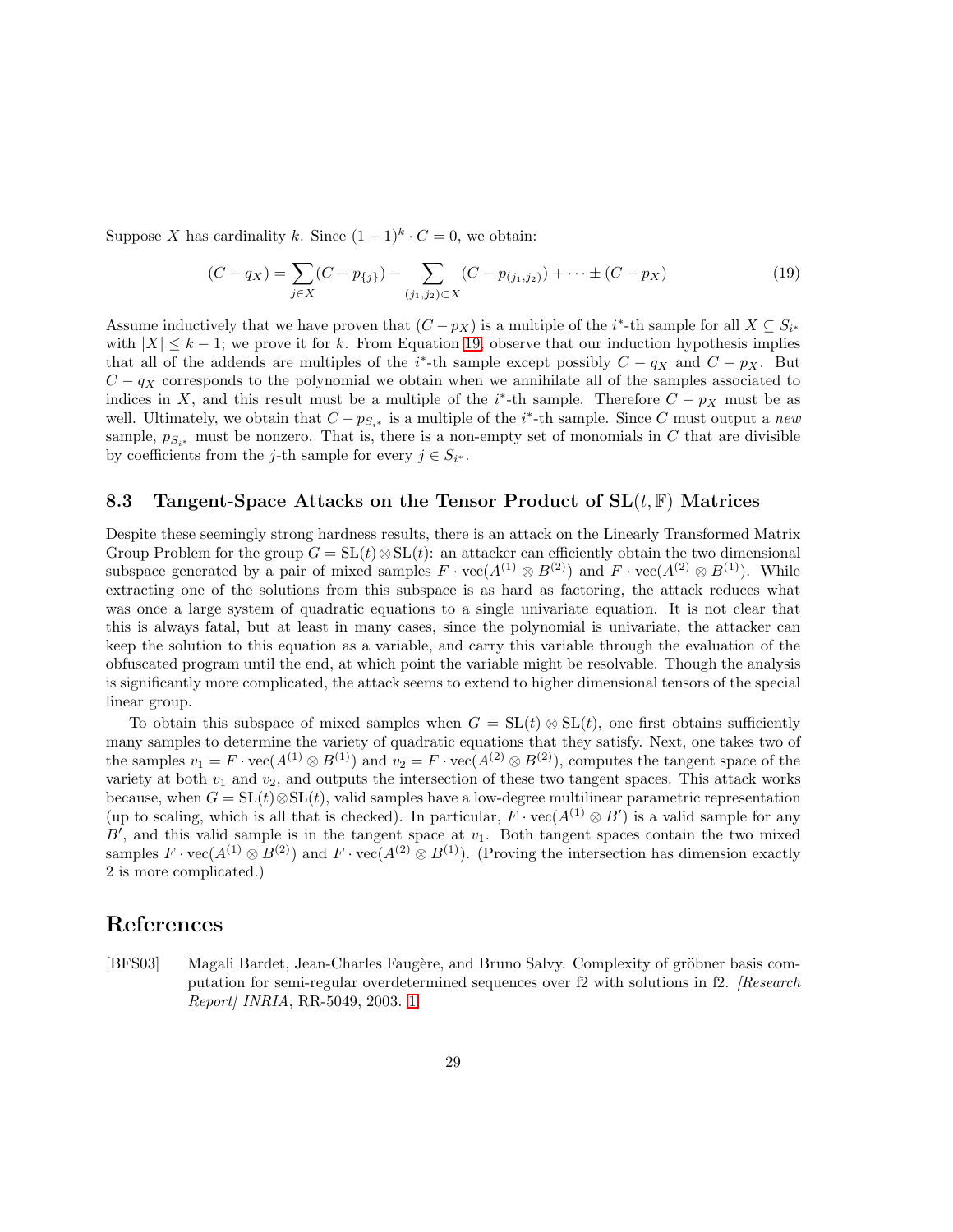- <span id="page-29-3"></span>[BFSS13] Magali Bardet, Jean-Charles Faugère, Bruno Salvy, and Pierre-Jean Spaenlehauer. On the complexity of solving quadratic boolean systems. J. Complexity, 29(1):53–75, 2013. [1](#page-3-2)
- <span id="page-29-11"></span>[BG68] Richard L. Bishop and Samuel I. Goldberg. Tensor Analysis on Manifolds. Dover Publications, 1968. [A](#page-30-0)
- <span id="page-29-10"></span>[BGH07] Dan Boneh, Craig Gentry, and Michael Hamburg. Space-efficient identity based encryption without pairings. In 48th Annual IEEE Symposium on Foundations of Computer Science (FOCS 2007), October 20-23, 2007, Providence, RI, USA, Proceedings, pages 647–657, 2007. [8.1.2,](#page-25-2) [12](#page-25-1)
- <span id="page-29-5"></span>[BGI+12] Boaz Barak, Oded Goldreich, Russell Impagliazzo, Steven Rudich, Amit Sahai, Salil P. Vadhan, and Ke Yang. On the (im)possibility of obfuscating programs. J. ACM, 59(2):6:1– 6:48, 2012. [1](#page-3-2)
- <span id="page-29-4"></span>[BP01] Paul Beame and Toniann Pitassi. Propositional proof complexity: Past, present, and future. In Current Trends in Theoretical Computer Science, pages 42–70. 2001. ECCC TR98-067. [1](#page-3-2)
- <span id="page-29-1"></span>[CEJvO02] Stanley Chow, Philip A. Eisen, Harold Johnson, and Paul C. van Oorschot. White-box cryptography and an AES implementation. In Selected Areas in Cryptography, 9th Annual International Workshop, SAC 2002, St. John's, Newfoundland, Canada, August 15-16, 2002. Revised Papers, pages 250–270, 2002. [1](#page-2-0)
- <span id="page-29-9"></span>[Cha73] P. J. Chase. Transposition graphs.  $SIAM$  J. Comput., 2:128–133, 1973. [6.1](#page-15-1)
- <span id="page-29-2"></span>[CKPS00] Nicolas Courtois, Alexander Klimov, Jacques Patarin, and Adi Shamir. Efficient algorithms for solving overdefined systems of multivariate polynomial equations. In Advances in Cryptology - EUROCRYPT 2000, International Conference on the Theory and Application of Cryptographic Techniques, Bruges, Belgium, May 14-18, 2000, Proceedings, pages 392–407, 2000. [1,](#page-3-2) [8.2](#page-26-0)
- <span id="page-29-8"></span>[Eis95] David Eisenbud. Commutative Algebra with a View toward Algebraic Geometry. Springer-Verlag, 1995. [6.1,](#page-14-1) [7.1](#page-22-1)
- <span id="page-29-7"></span>[Fei03] Wang Fei. Some problems on linear preservers. Undergraduate Thesis, Dept. of Mathematics, National Univ. of Singapore, 2003. [6](#page-12-0)
- <span id="page-29-0"></span>[GGH+16] Sanjam Garg, Craig Gentry, Shai Halevi, Mariana Raykova, Amit Sahai, and Brent Waters. Candidate indistinguishability obfuscation and functional encryption for all circuits. SIAM J. Comput., 45(3):882–929, 2016. [1,](#page-2-0) [1](#page-3-2)
- <span id="page-29-12"></span>[Gre78] Werner Greub. Multilinear Algebra, 2nd Edition. Springer-Verlag, 1978. [A,](#page-30-0) [A.1](#page-31-0)
- <span id="page-29-6"></span>[Gro01] Larry C. Grove. Classical Groups and Geometric Algebra, volume 39 of Graduate Studies in Mathematics. American Mathematical Society, 2001. [3.2](#page-7-0)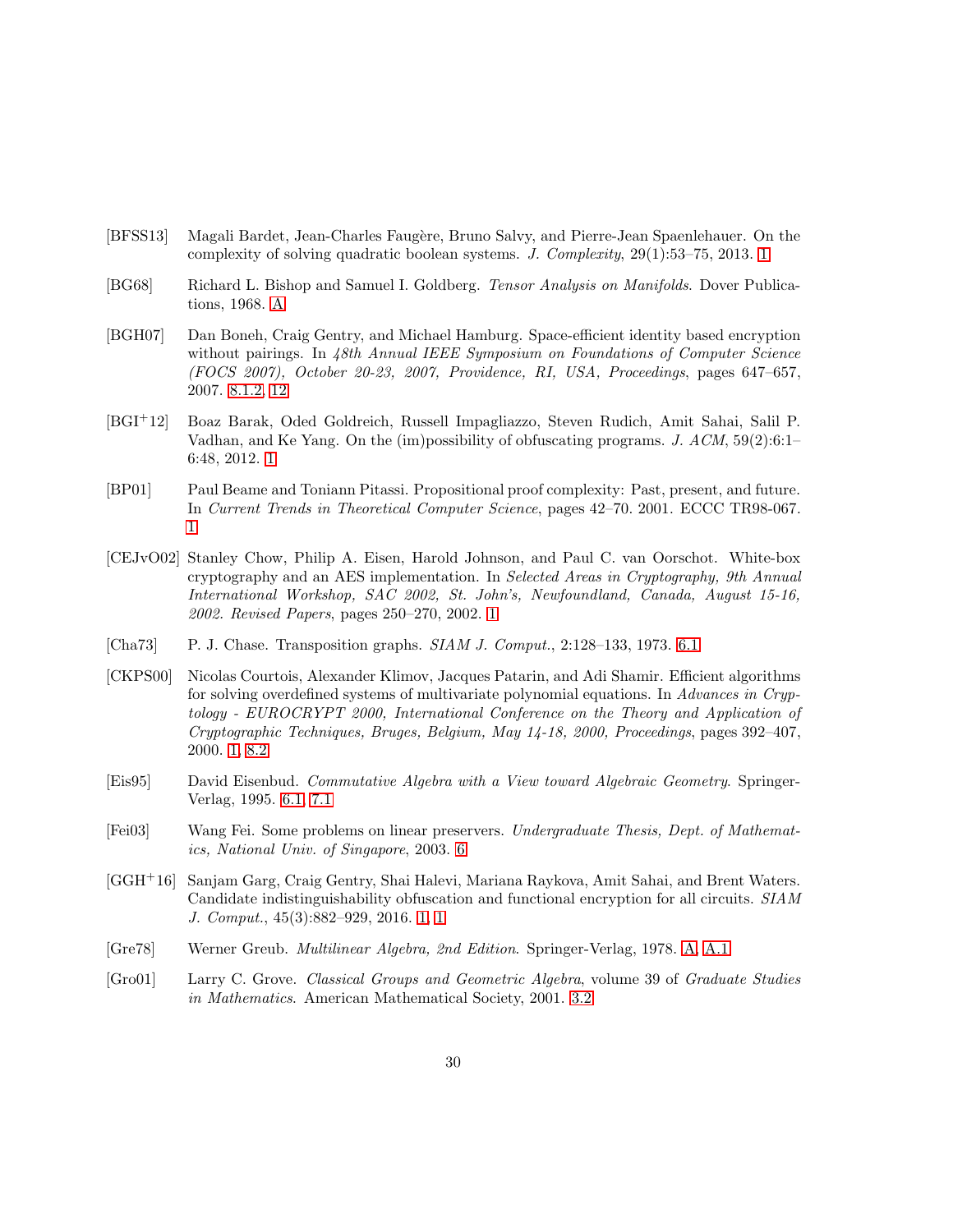- <span id="page-30-4"></span>[Har77] Robin Hartshorne. Algebraic Geometry. Springer-Verlag, 1977. [7.1](#page-22-1)
- <span id="page-30-2"></span>[KS99] Aviad Kipnis and Adi Shamir. Cryptanalysis of the HFE public key cryptosystem by relinearization. In Advances in Cryptology - CRYPTO '99, 19th Annual International Cryptology Conference, Santa Barbara, California, USA, August 15-19, 1999, Proceedings, pages 19–30, 1999. [1,](#page-3-2) [8.2](#page-26-0)
- <span id="page-30-3"></span>[MM59] M. Marcus and B. N. Moyls. Transformations on tensor product spaces. *Pacific J. Math.*, 9:1215–1221, 1959. [6](#page-12-0)
- <span id="page-30-1"></span>[YL16] Dingfeng Ye and Peng Liu. Obfuscation without multilinear maps. IACR Cryptology ePrint Archive, 2016:95, 2016. [1](#page-2-0)
- <span id="page-30-5"></span>[YSU17] Nakatsukasa Yuji, Tasuku Soma, and Andr´e Uschmajew. Finding a low-rank basis in a matrix subspace. Mathematical Programming, 162(1-2):325–361, 2017. [8.1.3](#page-26-3)

# <span id="page-30-0"></span>A Tensor Algebra

In this section we introduce the basics of tensor algebra. We refer the reader to books on tensor algebra such as [\[BG68,](#page-29-11) [Gre78\]](#page-29-12) for a more extensive treatment. In the following we will consider vector spaces over the field  $\mathbb F$ . If a basis of a vector space V of dimension t is fixed, the elements of V will be identified with t-column vector of coefficients with respect to the basis. If V is a linear sub-space of  $\mathbb{F}^m$ , then the basis can be represented as set of m-column vectors of  $m \times t$  matrix. The *dual space*  $V^*$  of V is the linear space of linear functionals on V, i.e. linear functions  $V \to \mathbb{F}$ . It is well known that  $V^*$  is isomorphic to V and  $V^{**} = V$ . If a basis of  $V^*$  is fixed, then a linear functional will be identified with a t-row vector of coefficients with respect to this basis. Thus, if f is a linear functional in  $V^*$  and  $x \in V$ , then  $f(x) = f \cdot x$ .

A tensor over V is a F-valued multilinear-function with all variables in V or  $V^*$ . The number of variables from  $V^*$  are called the contravariant degree, and the number of variables from  $V$  are called covariant degree of the tensor. The (linear) space of multilinear functions on, say,  $V^* \times V \times V$  will be denoted by  $V \otimes V^* \otimes V^*$  or  $T_2^1(V)$ . The linear space will also be called the space of tensors of type  $(1, 2)$ .

The tensor product of tensor a of type  $(r, s)$  and tensor b of type  $(p, q)$  is a tensor  $a \otimes b$  of type  $(r+p, s+q)$  and defines a function on  $(V^*)^{r+p} \times V^{s+q}$ , given by

$$
a \otimes b(\tau^i, ..., \tau^{r+p}, v_1, ..., v_{s+q}) = a(\tau^i, ..., \tau^r, v_1, ..., v_s) b(\tau^{r+1}, ..., \tau^{r+p}, v_{s+1}, ...v_{s+q}).
$$

It is not difficult to see the tensor product distributes over addition.

Note that  $T_0^1$ , i.e. linear functionals from  $V^*$  to  $\mathbb{F}$ , is just V. In this work, we will focus mostly on tensor products of such tensors (or just column vectors aka contravariant vectors). Since a  $p \times p'$  matrix can be represented as a  $p * p'$ -columns vector (e.g. using the vec operator), one can also consider tensor product of matrices A (of dimension  $r \times s$ ) and B (of dimension  $p \times q$ ) by  $A \otimes B = \text{mat}(\Pi \cdot (\text{vec}(A) \otimes$  $vec(B)$ ), where  $\Pi$  is an appropriate permutation as defined in Section [2.](#page-5-0) This then yields the familiar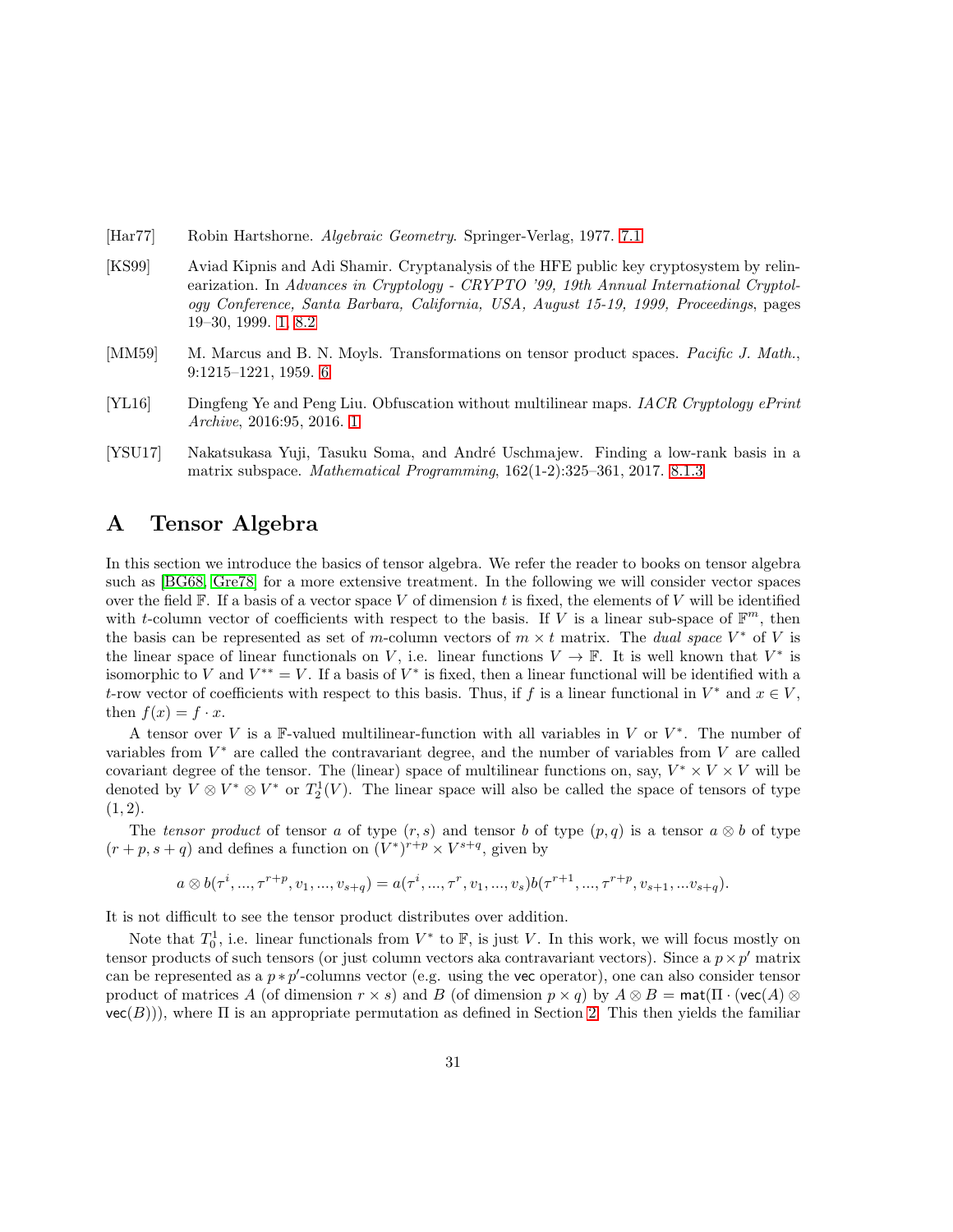definition of matrix tensor product (also known as Kronecker product). A tensor in  $T_0^1$  is also called a rank-one tensor. A tensor in  $T_0^n$  is called **rank-one degree-**n tensor if it is the tensor product of a rank-one degree- $(n-1)$  tensor (i.e. a rank-one tenosr in  $T_0^{n-1}$ ) and a  $T_0^1$  tensor.

A basis for  $T_0^n$  is easily seen to be given by tensors  $\{e_{i_1} \otimes e_{i_2} \otimes \cdots \otimes e_{i_n}\}$ , where  $\{e_i\}$  is a basis of V. Thus with respect to such a basis, a tensor  $a \in T_0^n$  is given by components  $a^{i_1,...,i_n}$  (represented as a  $t * n$  vector). We will conveniently write  $e_{i_1} \otimes e_{i_2} \otimes \cdots \otimes e_{i_n}$  as  $e_{i_1, i_2, \ldots, i_n}$ .

#### <span id="page-31-0"></span>A.1 Symmetric Tensors

A tensor a (in  $T_0^n$ ) is **symmetric** in the p-th and q-th indices if a (i.e. the corresponding multilinear function  $(V^*)^n \to \mathbb{F}$ ) is symmetric in the p-th and q-th variables. A tensor is symmetric if it is symmetric in every pair of indices. The symmetric tensors of type  $(n, 0)$  form a subspace SYM<sup>n</sup> of  $T_0^n$ . A symmetric tensor a is given by the components  $a^{i_1,...,i_n}$  such that  $i_1 \leq \cdots \leq i_n$ , and the other components are given by symmetry. A convenient basis is given by the symmetrization operator, the basis consisting of following tensors: for every unordered choice of  $i_1, ..., i_n$ ,

$$
\sum_{\sigma} e_{\sigma(i_1,\ldots,i_n)},
$$

where  $\sigma$  is a permutation of n letters (henceforth called n-permutation).<sup>[15](#page-31-1)</sup> Thus, the dimension of SYM<sup>n</sup> is  $\binom{t+n-1}{n}$ .

It is well known that  $\text{SYM}^n(V)$  is isomorphic to homogeneous polynomials of degree n in t variables in field  $\mathbb{F}$  (see e.g. Section 9.13 [\[Gre78\]](#page-29-12)). By fixing a basis for V, any element of V is then specified by t elements in  $F$ , and hence we also have an isomorphism to degree n homogeneous polynomial functions on  $V$ .

A tensor a (in  $T_0^n$ ) is **skew-symmetric** in the p-th and q-th indices if a is skew-symmetric in the p-th and q-th variables. Again, it is not difficult to see that a skew-symmetric tensor a of type  $(n, 0)$  is given by components  $a^{i_1,...,i_n}$  such that  $i_1 < i_2 < \cdots < i_n$ . Thus the dimension of the space is  $\binom{i}{n}$ . convenient basis is now given by anti-symmetrization, i.e. the basis consisting of following tensors: for every unordered choice of distinct  $i_1, ..., i_n$ ,

$$
\sum_{\sigma} \operatorname{sgn} \sigma \cdot e_{\sigma(i_1,...,i_n)}.
$$

It is also not difficult to see that the skew-symmetric tensor space is the orthogonal complement of  $\mathsf{SYM}^2$ , and for this reason we will call it  $\mathsf{coSYM}^2$ , its basis being the co-kernel of the basis of  $\mathsf{SYM}^2$ (viewed as a  $t \times \binom{t+n-1}{n}$  matrix)<sup>[16](#page-31-2)</sup>

<span id="page-31-1"></span><sup>&</sup>lt;sup>15</sup>Every permutation  $\sigma$  on n letters determines a permutation on  $[k]^n$  (also called  $\sigma$ ) and defined by  $\sigma(i_1, i_2, ..., i_n)$  $(i_{\sigma^{-1}(1)}, i_{\sigma^{-1}(2)},...,i_{\sigma^{-1}(n)}).$ 

<span id="page-31-2"></span><sup>&</sup>lt;sup>16</sup>An  $m \times n$  matrix T is also a linear transformation from  $\mathbb{F}^n$  to  $\mathbb{F}^m$ . Thus, the orthogonal complement of the vector space with basis T is same as the cokernel of the linear transformation T, i.e.  $\mathbb{F}^m/\text{Im}(T)$ .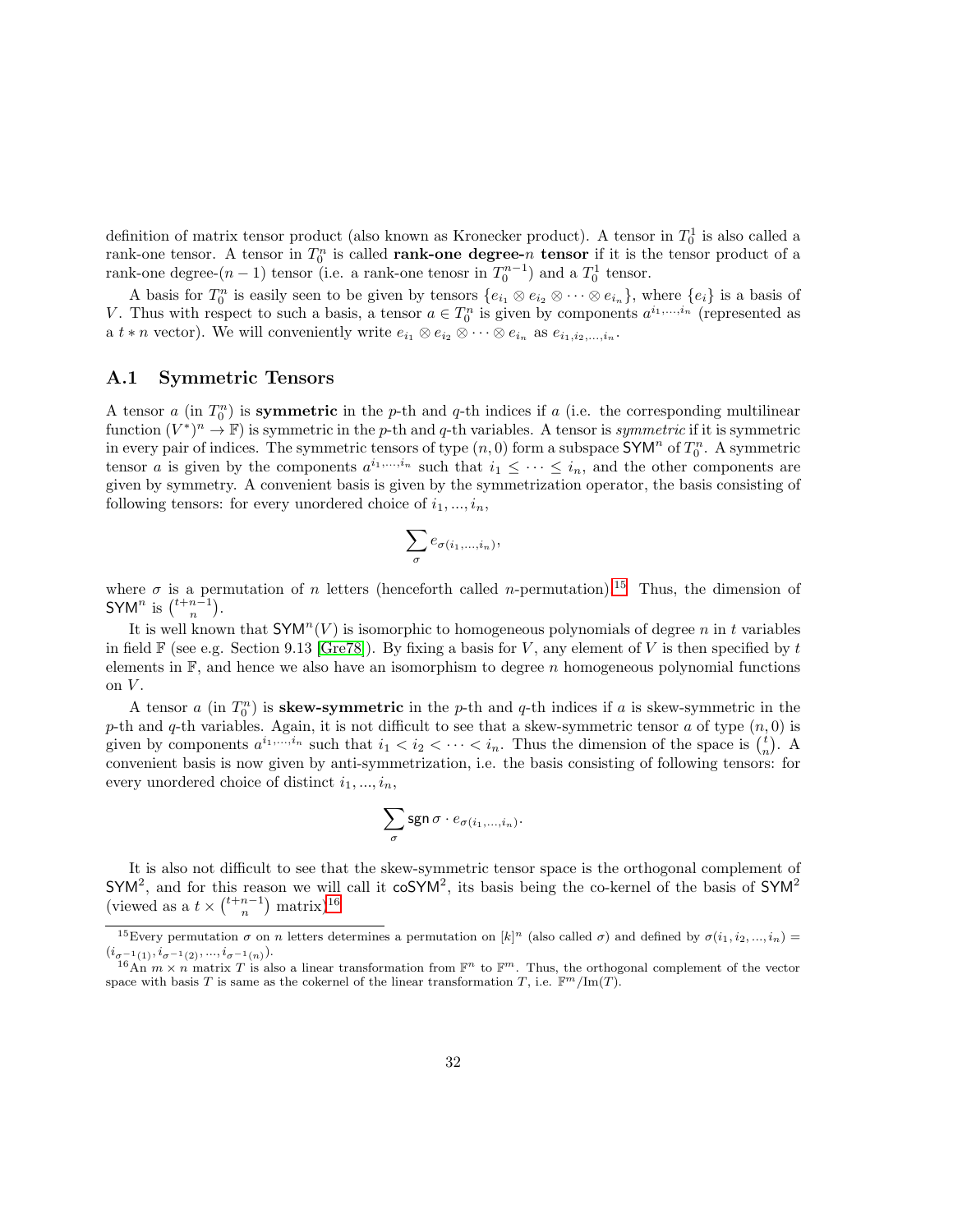#### <span id="page-32-0"></span>A.2 Rank One Matrices

Square matrices in  $M_t$  that have rank one (or zero) are exactly the matrices  $ab^{\mathsf{T}}$ , where a and b are  $T_0^1$ tensors (or simply, t-columns). Such a rank one matrix can also be viewed as  $\text{mat}(a \otimes b)$ . Thus, we will identify rank one matrices with rank one  $T_0^2$  tensors over  $\mathbb{F}^t$ . Rank one matrices also form an algebraic set, as these are exactly the matrices for which every  $2 \times 2$  minor of the matrix is zero, thus giving an (quadratically defined) algebraic representation. We now show an alternate way of proving that rank one matrices form an algebraic set (hint: defining determinant in terms of exterior product of columns).

Let  $\mathsf{SYM}^{(1,3),(2,4)}$  (to be later renamed  $\mathsf{SYM}^{2,2}$ ) be the space of tensors of degree four (i.e. subspace of  $T_0^4$ ) for which the first and third indices are symmetric, and the second and fourth degrees are symmetric. Taking a cue from the basis of  $\textsf{SYM}^n$  above, it is the space spanned by all tensors in  $T_0^4$  of the form  $a \otimes b \otimes a \otimes b$ .

It will be convenient to denote  $e_{i_1,j_1,i_2,j_2}$  by  $\epsilon(\langle i_1,i_2\rangle,\langle j_1,j_2\rangle)$ . As for symmetric tensors, it is not difficult to show that the linear sub-space spanned by  $a \otimes b \otimes a \otimes b$  has as basis the following vectors (for every unordered choice of  $(i_1, i_2)$  and every unordered choice of  $(j_1, j_2)$ ):

<span id="page-32-3"></span>
$$
\sum_{\sigma_1} \sum_{\sigma_2} \epsilon(\sigma_1 \langle i_1, i_2 \rangle, \sigma_2 \langle j_1, j_2 \rangle)
$$
\n(20)

where  $\sigma_1$  and  $\sigma_2$  are 2-permutations. This implies that the number of basis vectors is exactly the square of the number of monomials of degree two in t variables, which is  $\binom{t+1}{2}^2$ . Alternatively, one can view this space as tensor product of two symmetric tensor spaces of degree two. For this reason we will now just call it  $\mathsf{SYM}^{2,2}$ . Its orthogonal complement, which will have as its basis the co-kernel of the matrix representing the above basis of  $\mathsf{SYM}^{2,2}$ , will be denoted by  $\mathsf{coSYM}^{2,2}$ .

In the following, we will let  $\mathbf{x} \otimes \mathbf{x}$  denote the outer-product of a vector of t variables  $\mathbf{x}$  with itself. In other words,  $(\mathbf{x} \otimes \mathbf{x})_{\langle i,j \rangle} = x_i x_j$ . We will also denote the vector of all degree two monomials in **x** by Mon<sup>2</sup>(**x**), and in particular  $(\text{Mon}^2(\mathbf{x}))_{\langle i,j \rangle} = x_i x_j$  with  $i \leq j$ . Then it is easy to check that if we identify SYM<sup>2</sup> with its basis matrix  $\{\sum_{\sigma} e_{\sigma(i,j)}\}_{i\leq j}$ , then

<span id="page-32-2"></span>
$$
\mathbf{x} \otimes \mathbf{x} = \mathsf{SYM}^2(\mathbb{F}^t) \cdot \mathrm{Mon}^2(\mathbf{x}).\tag{21}
$$

Similarly, with  $\bf{v}$  being an additional *t*-vector of variables, we have

$$
\mathbf{x} \otimes \mathbf{y} \otimes \mathbf{x} \otimes \mathbf{y} = \mathsf{SYM}^{2,2} \cdot (\mathrm{Mon}^2(\mathbf{x}) \otimes \mathrm{Mon}^2(\mathbf{y})),\tag{22}
$$

where  $\mathsf{SYM}^{2,2}$  is identified with the matrix representing the basis [\(20\)](#page-32-3) above with indices ranging  $(i_1 \leq i_2, j_1 \leq j_2).$ 

<span id="page-32-1"></span>**Lemma 7.** The set of rank one (or zero) matrices is the subset of  $\mathbb{F}^{t^2}$  that is the zero-set of the quadratic polynomials in (t<sup>2</sup>-vector of variables) **x** given by  $(c \sigma SYM^{2,2}(\mathbb{F}^t))^T (\mathbf{x} \otimes \mathbf{x}).$ 

*Proof.* By definition of  $\cos{\gamma}M^{2,2}$  and the above characterization of rank one matrices as of the form  $a \otimes b$ , it is clear that rank one matrices are in the zero-set of these polynomials.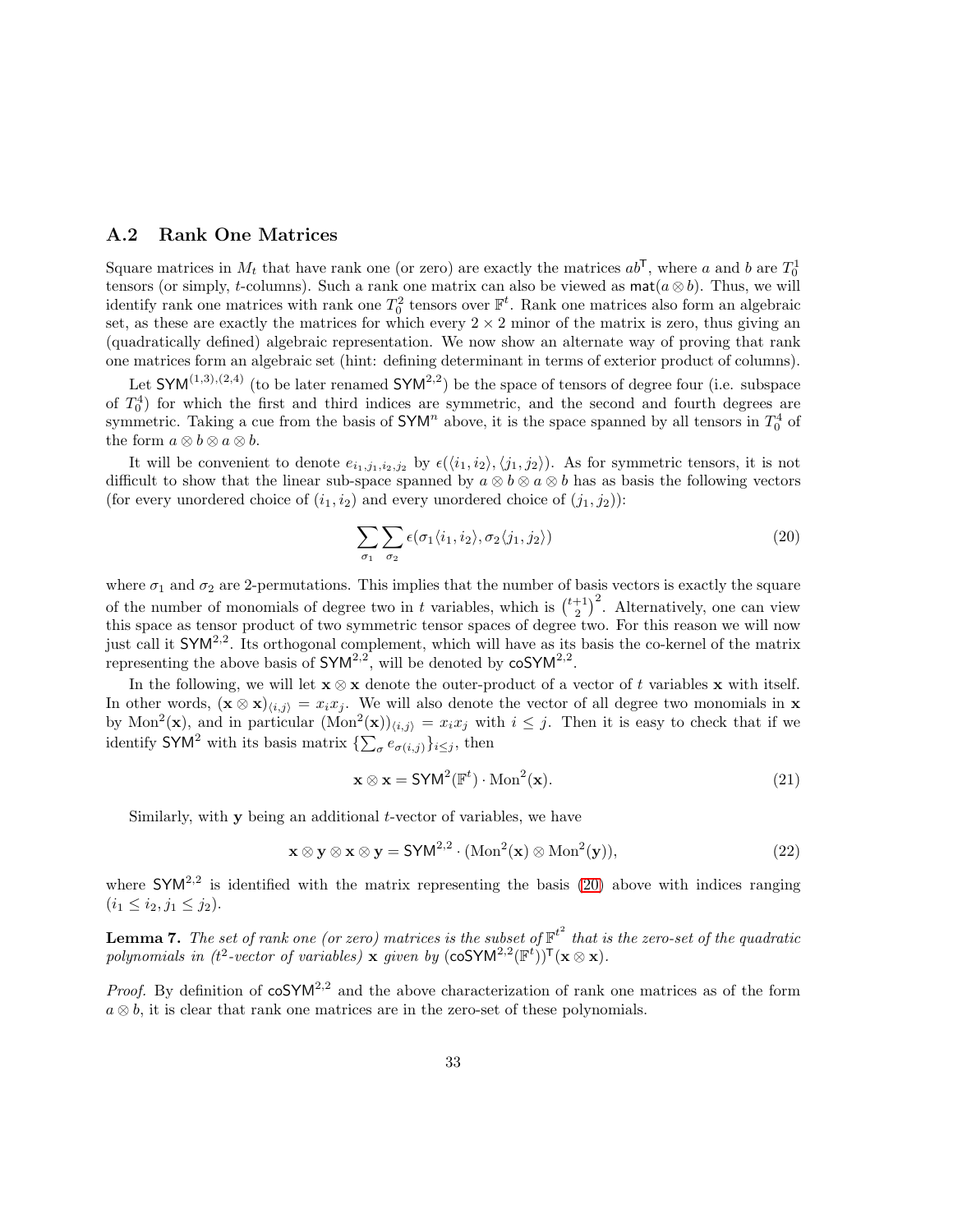We next show that if for some  $t^2$ -vector c it is the case that  $c \otimes c$  is in span of SYM<sup>2,2</sup>, then c must be a rank one  $T_0^2$  tensor, i.e. of the form  $a \otimes b$ . This is same as checking that if  $cc^T$  is in span of tensor product of symmetric matrices then  $c$  itself must be a tensor-product. To this end, divide  $c$  into blocks of vectors, each of size t. Call these blocks  $c_1, ... c_t$ . Then the  $(i, j)$ -th  $M_t$ -block of  $cc^{\mathsf{T}}$  is  $c_i c_j^{\mathsf{T}}$ . Next, we argue that every  $M_{t^2}$  matrix m that is in the span of tensor product of symmetric matrices has the property that each  $M_t$ -block of m is itself a symmetric matrix. This follows because symmetric matrices form an additive sub-group of  $M_t$ .

Hence, for each  $i, j \in [1..t]$ , the block  $c_i c_j^{\mathsf{T}}$  is symmetric. For each vector  $c_i$ , we will let  $c_{i,k}$  denote its k-th element. Next, we claim that if  $c_i c_j^{\mathsf{T}}$  is symmetric then either (a)  $c_j$  is a scalar multiple of  $c_i$ , or (b)  $c_i$  is zero. So, suppose  $c_i$  is not zero. Let, k be the smallest index such that  $c_{i,k}$  be non-zero. Then, for all  $l \in [1..t]$ , by the symmetry property of  $c_i c_j^{\mathsf{T}}$ , we have  $c_{j,l} = (c_{j,k}/c_{i,k}) * c_{i,l}$ , and hence  $c_j$ is a scalar multiple of  $c_i$ .

Next, let s be the smallest index in [1..t], such that  $c_s$  is non-zero. If there is no such s, then c is zero, and c is trivially a rank one  $T_0^2$  tensor. Otherwise, for all  $s' \in [1..t]$ ,  $c_{s'}$  is a scalar multiple of  $c_s$ by above claim. Thus, c is a rank one  $T_0^2$  tensor.  $\Box$ 

Since, coSYM<sup>2</sup>( $\mathbb{F}^{t^2}$ ) is a subspace of coSYM<sup>2,2</sup>( $\mathbb{F}^t$ ), and (coSYM<sup>2</sup>)<sup>T</sup>( $\mathbf{x} \otimes \mathbf{x}$ ) is identically zero, we are really looking at the zero-set of  $(\cos Y M^{2,2} / \cos Y M^{2})^{\mathsf{T}} (\mathbf{x} \otimes \mathbf{x}).$ 

#### <span id="page-33-0"></span>A.3 Quadratic Functions on Quadratically Defined Algebraic Sets

For any invertible  $M_{t^2}$  matrix F, define

$$
\mathsf{R1}(F) = \{ v \in \mathbb{F}^{t^2} \mid \exists a, b \in T_0^1(\mathbb{F}^t) : v = F \cdot (a \otimes b) \}
$$

More generally, for any invertible  $M_{t^2}$  matrix F, and an algebraic set V over  $\mathbb{F}^{t^2}$ , define  $F \cdot V$  to be V masked by  $F$ , i.e. the set

$$
\{v \in \mathbb{F}^{t^2} \mid \exists a \in V : v = F \cdot a\}.
$$

<span id="page-33-3"></span>**Lemma 8.** Span of  $Mon^2(F \cdot V)$  is isomorphic to span of  $V \otimes V = \{y \otimes y \mid y \in V\}$ .

*Proof.* When we identify a vector space V with its basis B, we drop the term "span" when saying  $V =$ span B or  $V \simeq$  span B, and just write  $V = B$  or  $V \simeq B$  resp.

Recall, for a  $t^2$ -vector of variables **x**,  $(\mathbf{x} \otimes \mathbf{x}) = \text{SYM}^2(\mathbb{F}^{t^2}) \cdot \text{Mon}^2(\mathbf{x})$ . Since, Mon<sup>2</sup>(**x**) is just a subset of  $\mathbf{x} \otimes \mathbf{x}$ , there is another matrix INVSYM<sup>2</sup> such that  $Mon^2(\mathbf{x}) = INVSYM^2 \cdot (\mathbf{x} \otimes \mathbf{x})$ . Thus,  $(SYM^2 \cdot INVSYM^2 - I^{t^2}) \cdot SYM^2 = 0$ , as  $SYM^2(\mathbb{F}^{t^2})$  is same as span of  $(c \otimes c)$ , where c is an arbitrary  $t^2$ -vector. We also have

<span id="page-33-2"></span>
$$
\text{span Mon}^{2}(F \cdot V) = \text{INVSYM}^{2} \cdot (F \otimes F) \cdot \text{span } \{ y \otimes y \mid y \in V \}. \tag{23}
$$

Since,  $(F \otimes F)$  · span  $\{y \otimes y \mid y \in V\}$  is subspace of  $\text{SYM}^2(\mathbb{F}^{t^2})$ , we also have

<span id="page-33-1"></span>
$$
(\text{SYM}^2 \cdot \text{INVSYM}^2 - I^{t^2}) \cdot (F \otimes F) \cdot \text{span} \ \{y \otimes y \mid y \in V\} = 0. \tag{24}
$$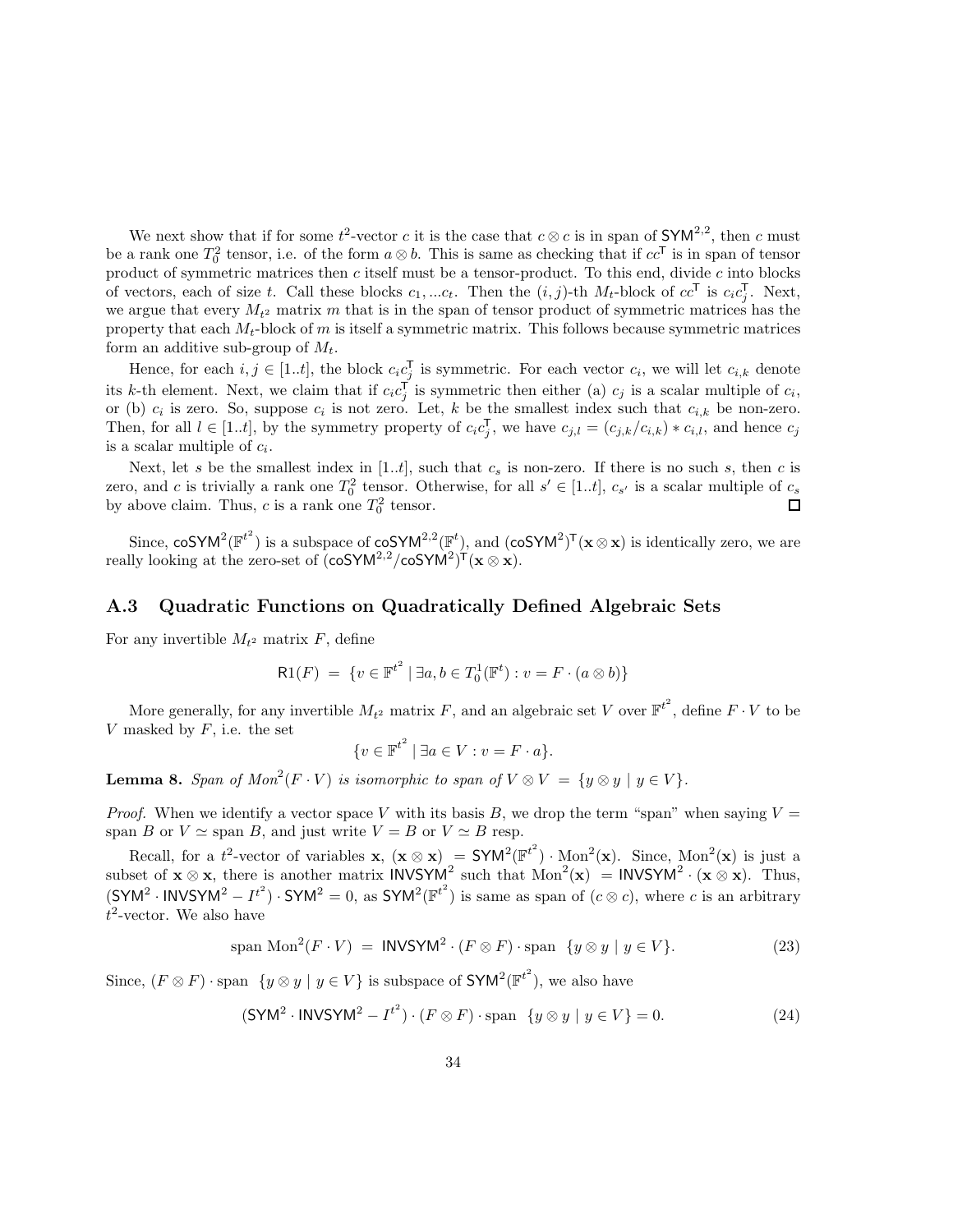Since matrix  $\mathsf{SYM}^2$  is full-ranked, i.e. has no right kernel, we have from [\(24\)](#page-33-1),

$$
INVSYM^{2} \cdot (F \otimes F) \cdot \text{span } \{y \otimes y \mid y \in V\} \simeq (F \otimes F) \cdot \text{span } \{y \otimes y \mid y \in V\}. \tag{25}
$$

 $\Box$ 

The claim then follows by by  $(23)$ .

In the following, given a full-ranked  $\left(\binom{t^2+1}{2} \times s\right)$ -matrix M, with  $s \leq \binom{t^2+1}{2}$ , we would like to identify a subset of indices from  $[1..\binom{t^2+1}{2}]$ , called "full", such that the sub-matrix of M consisting of rows with indices from this subset is invertible.

Theorem [4](#page-10-2) (re-stated)

- (a) Let V be an algebraic set such that its defining ideal  $I(V)$  is generated by homogeneous quadratic polynomials. Then, the vector space of homogeneous quadratic functions on  $F \cdot V$  is isomorphic to the F-linear span of  $\{y \otimes y \mid y \in F \cdot V\}.$
- (b) Any homogeneous quadratic function  $f(\mathbf{x})$  defined on  $F \cdot V$  and given by  $\vec{f}^T \cdot \text{Mon}^2(\mathbf{x})$ , is with high probability equivalent to the function

$$
\{f(X_i)\}_i \cdot (\{\mathrm{Mon}^2(X_i)\}_i)_{\mathrm{full}}^{-1} \cdot \mathrm{Mon}^2(\mathbf{x})_{\mathrm{full}},
$$

where  $\{X_i\}_i$  are a set of rank $(V \otimes V)$  random and independent samples from  $F \cdot V$ , and the subscript full denotes any subsequence of indices of size rank $V \otimes V$  such that the resulting matrix  $({\text{Mon}^2(X_i)}_i)_{i\text{full}}$  is invertible.

It is well known that the space of degree  $d$  homogeneous polynomials over a vector-space  $V$  is isomorphic to degree  $d$  symmetric tensors of  $V$ . However, here we are claiming the same to be true for an algebraic set V that has its ideal  $I(V)$  generated by homogeneous degree d polynomials.

#### Proof.

(a) A homogeneous quadratic function f on  $\mathbb{F}^t$  is given by polynomial  $\vec{f}^T \cdot \text{Mon}^2(\mathbf{x})$ , where  $\vec{f}$  is the coefficients of f.

From now on we will let  $I(V)$  denote all degree two polynmials in the ideal. By identifying the (quadratic) polynomials in  $I(V)$  by their coefficients,  $v \in V$  iff  $I(V) \cdot \text{Mon}^2(v) = 0$ . Let W be the kernel of  $I(V)$  over F. Clearly,  $Mon^2(V)$  is a subspace of W. We will now show that the rank of W is at most the rank of  $Mon^2(V)$ , or by Lemma [8,](#page-33-3) at most the rank of  $V \otimes V$ .

Now,  $I(V)$  being all polynomials zero at all of V, includes all of the following polynomials

$$
(\text{cokernel}(V \otimes V))^{\mathsf{T}} \cdot \text{SYM}^2(\mathbb{F}^{t^2}) \cdot \text{Mon}^2(\mathbf{x}).
$$

Thus rank of  $I(V)$  (treated as coefficients) is at least rank of the above polynomials (again, treated as coefficients). Thus, the rank of its kernel, i.e.  $W$ , is at most the rank of the kernel of the above polynomials.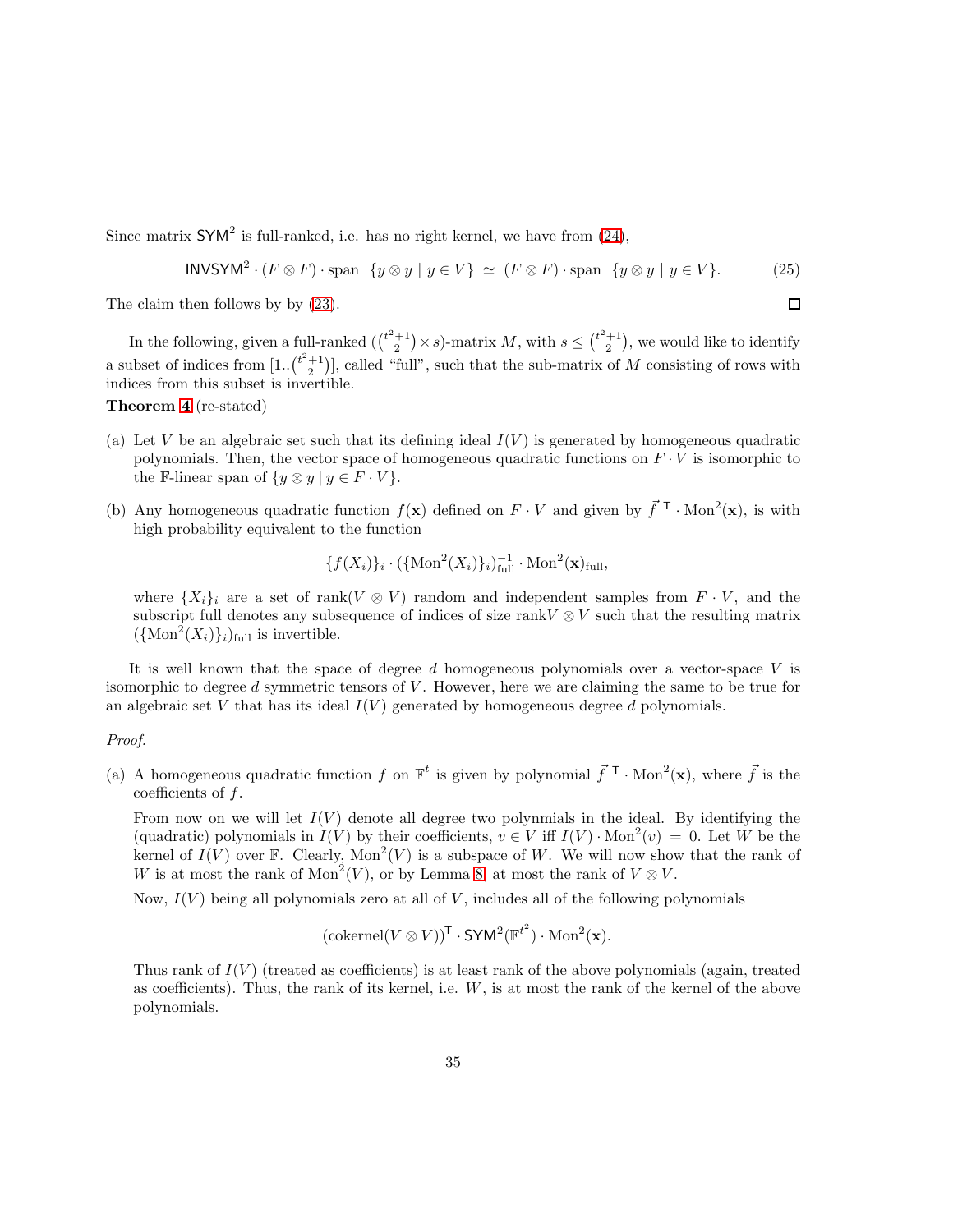Now, note that  $\mathsf{coSYM}^2(\mathbb{F}^{t^2})$  is a subspace of cokernel( $V\otimes V$ ). Thus, matrix  $\mathsf{SYM}^2$  being full-ranked, we have

$$
\text{rank } W \le \text{rank } \mathsf{SYM}^2(\mathbb{F}^{t^2}) - (\text{rank } \text{cokernel}(V \otimes V) - \text{rank } \text{co}\mathsf{SYM}^2(\mathbb{F}^{t^2}))
$$
\n
$$
= t^4 - \text{rank } \text{cokernel}(V \otimes V)
$$
\n
$$
= \text{rank } V \otimes V.
$$

Now, consider a reduced "column-echelon" basis of W which can be obtained from  $Mon^2(F \cdot V)$ , by multiplying on the right by inverse of  $(Mon^2(F \cdot V))_{full}$ . Call this reduced-W. Since,  $\mathbf{x} \in F \cdot V$ iff  $I(F \cdot V) \cdot \text{Mon}^2(\mathbf{x})$  is zero, this implies that  $\mathbf{x} \in F \cdot V$  iff  $\text{Mon}^2(\mathbf{x}) = \text{reduced-}W \cdot \text{Mon}^2(\mathbf{x})_{\text{full}}$  (see Appendix [A.3.1](#page-36-0) for a detailed proof). Thus, the homogeneous quadratic function f on  $\mathbb{F}^t$  given by polynomial  $\vec{f}^{\top} \cdot \text{Mon}^2(\mathbf{x})$  can be restricted to be well-defined on  $F \cdot V$  by the function

$$
\vec{f}^{\mathsf{T}}\cdot\text{reduced-}W\cdot\text{Mon}^2(\mathbf{x})_{\text{full}}.
$$

(b) It is not difficult to see that with high probability

$$
\{X_i \otimes X_i\}_{i=1..\text{rank}(V \otimes V)},
$$

with  $X_i$  chosen randomly and independently from  $F \cdot V$ , form a basis of span of  $\{y \otimes y \mid y \in V\}$  $F \cdot V$ . Then, by the above isomorphism (i.e. INVSYM<sup>2</sup>), it follows that with high probability  ${\rm Mon}^2(X_i)\}_{i=1..}$  rank $(V\otimes V)$  also form a basis of space spanned by  $Mon^2(F\cdot V)$ . Thus, we have with high probability,

$$
\vec{f}^{\mathsf{T}} \cdot \text{reduced-W} \cdot \text{Mon}^{2}(\mathbf{x})_{\text{full}}
$$
\n
$$
= \vec{f}^{\mathsf{T}} \cdot \text{reduced-}\{\text{Mon}^{2}(X_{i})\}_{i=1..\text{rank}(V \otimes V)} \cdot \text{Mon}^{2}(\mathbf{x})_{\text{full}}
$$
\n
$$
= \vec{f}^{\mathsf{T}} \cdot \{\text{Mon}^{2}(X_{i})\}_{i} \cdot (\{\text{Mon}^{2}(X_{i})\}_{i})_{\text{full}}^{-1} \cdot \text{Mon}^{2}(\mathbf{x})_{\text{full}}
$$
\n
$$
= \{f(X_{i})\}_{i} \cdot (\{\text{Mon}^{2}(X_{i})\}_{i})_{\text{full}}^{-1} \cdot \text{Mon}^{2}(\mathbf{x})_{\text{full}}.
$$

The proof of theorem [4](#page-10-2) easily extends to give the following theorem.

**Theorem [5](#page-11-1)** (re-stated) Let V be an algebraic set such that its defining ideal  $I(V)$  is generated by homogeneous quadratic polynomials. Then, any homogeneous function  $f(\mathbf{x}, \mathbf{y})$  defined on  $F^1 \cdot V \times F^2 \cdot V$ , quadratic in both **x** and **y**, and given by  $\vec{f}^T \cdot (\text{Mon}^2(\mathbf{x}) \otimes \text{Mon}^2(\mathbf{y}))$ , is with high probability equivalent to the function

$$
\{f(X_i,Y_j)\}_{i,j} \cdot (({\text{Mon}^2(X_i)}_i)_i)_{\text{xtull}}^{-1} \otimes ({\text{Mon}^2(Y_j)}_j)_j)_{\text{ytull}}^{-1}) \cdot (\text{Mon}^2(\mathbf{x})_{\text{xtull}} \otimes \text{Mon}^2(\mathbf{y})_{\text{ytull}}),
$$

where  $\{X_i\}_i$  are a set of rank $(V \otimes V)$  random and independent samples from  $F^1 \cdot V$  and  $\{Y_j\}_j$  are a set of rank( $V \otimes V$ ) random and independent samples from  $F^2 \cdot V$ , and subscript "xfull" denotes any subsequence of indices of size  $\text{rank}(V \otimes V)$  such that the resulting matrix  $(\{\text{Mon}^2(X_i)\}_i)_{\text{xfull}}$  is invertible, subscript "yfull" denotes any subsequence of indices of size rank( $V \otimes V$ ) such that the resulting matrix  $(\text{Mon}^2(Y_j)\}_j)_{\text{yfull}}$  is invertible.